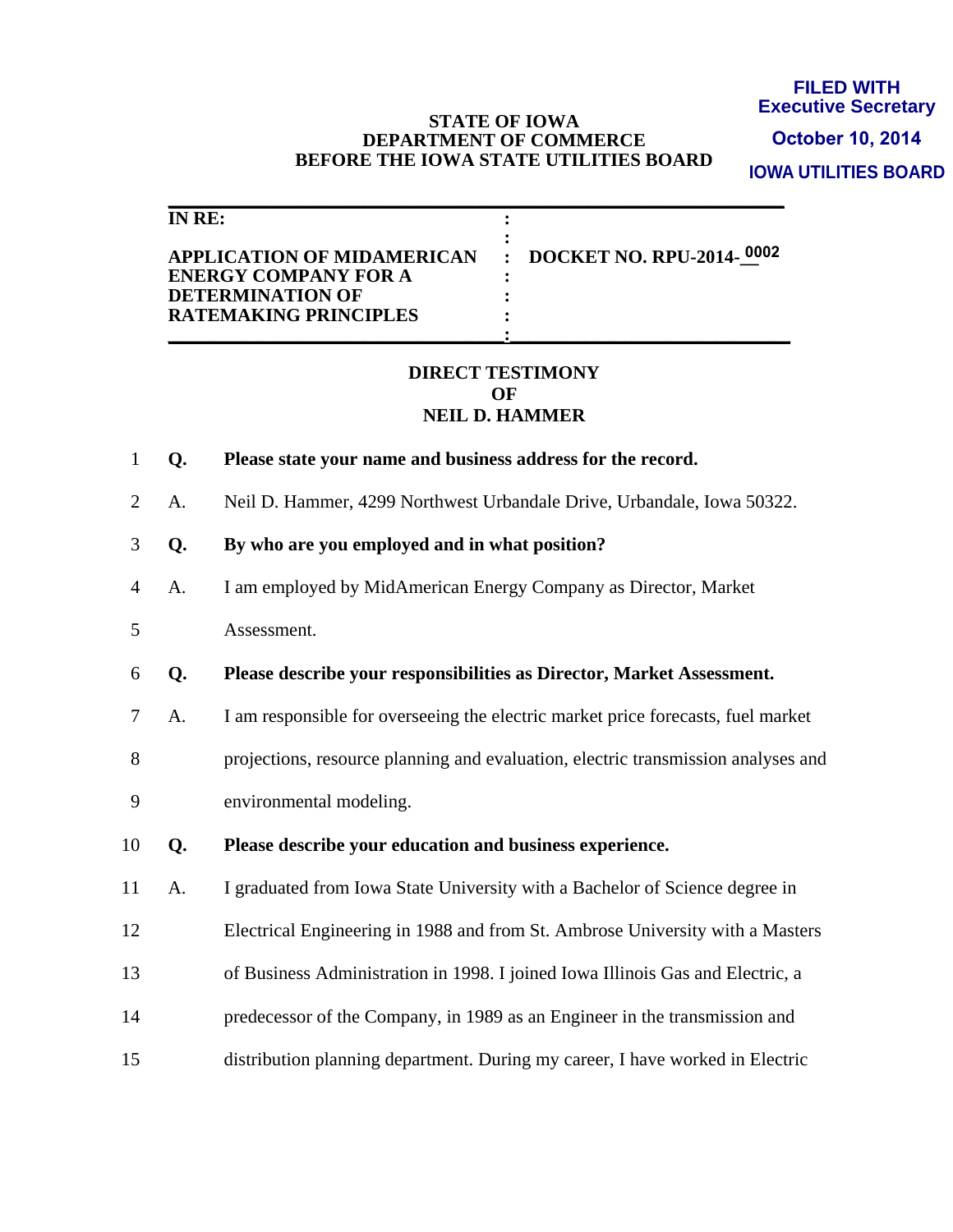| $\mathbf{1}$   |    |                       | System Planning (1989-1995), Transmission Services (1995-2000), and Electric    |
|----------------|----|-----------------------|---------------------------------------------------------------------------------|
| $\overline{2}$ |    |                       | Trading (2000-2013). In 2013, I was promoted to my current position.            |
|                |    |                       | <b>PURPOSE OF TESTIMONY</b>                                                     |
| 3              | Q. |                       | What is the purpose of your prepared direct testimony?                          |
| 4              | A. |                       | The purpose of my testimony is to address various aspects of MidAmerican's      |
| 5              |    |                       | Application for a Determination of Ratemaking Principles ("Ratemaking           |
| 6              |    |                       | Principles Application") concerning the Company's proposal to develop 162 MW    |
| 7              |    |                       | of new wind power generation—the Wind IX Iowa Project ("Wind IX"). In the       |
| 8              |    |                       | course of my testimony, I address the following topics, including the four (4)  |
| 9              |    |                       | topics that are covered by the Board "subrules" mentioned in the first four (4) |
| 10             |    |                       | bullet points, below:                                                           |
| 11             |    | ➤                     | Projected typical annual hours of operation, output and capacity factors for    |
| 12             |    |                       | Wind IX in response to subrule $41.3(1)$ "c" (See pp. 3 - 5, below);            |
| 13             |    | $\blacktriangleright$ | Impact on Fuel Diversity and Use of Non-traditional Supply Sources in           |
| 14             |    |                       | Iowa in response to subrule $41.3(4)$ (see pp. 5 -6, below);                    |
| 15             |    | ➤                     | Impact on Electric Supply Reliability in response to subrule 41.3(4). This      |
| 16             |    |                       | subject is addressed in my testimony (see pp. 16 -18, below), as well as in     |
| 17             |    |                       | the testimony of MidAmerican witness Peter Schuster;                            |
| 18             |    | $\blacktriangleright$ | MidAmerican's Consideration of Wind and Other Long-Term Supply                  |
| 19             |    |                       | Options in response to subrule $41.3(6)$ (see pp. 6 - 44, below). This is the   |
| 20             |    |                       | bulk of my testimony, below, and includes my consideration of the               |
| 21             |    |                       | following topics which comprise parts of MidAmerican's resource                 |
| 22             |    |                       | selection process: (A) Meets Customer Needs, (B) MidAmerican's Long             |
| 23             |    |                       | Term Supply Options, (C) Nine-Factor Reasonableness Analysis, (D)               |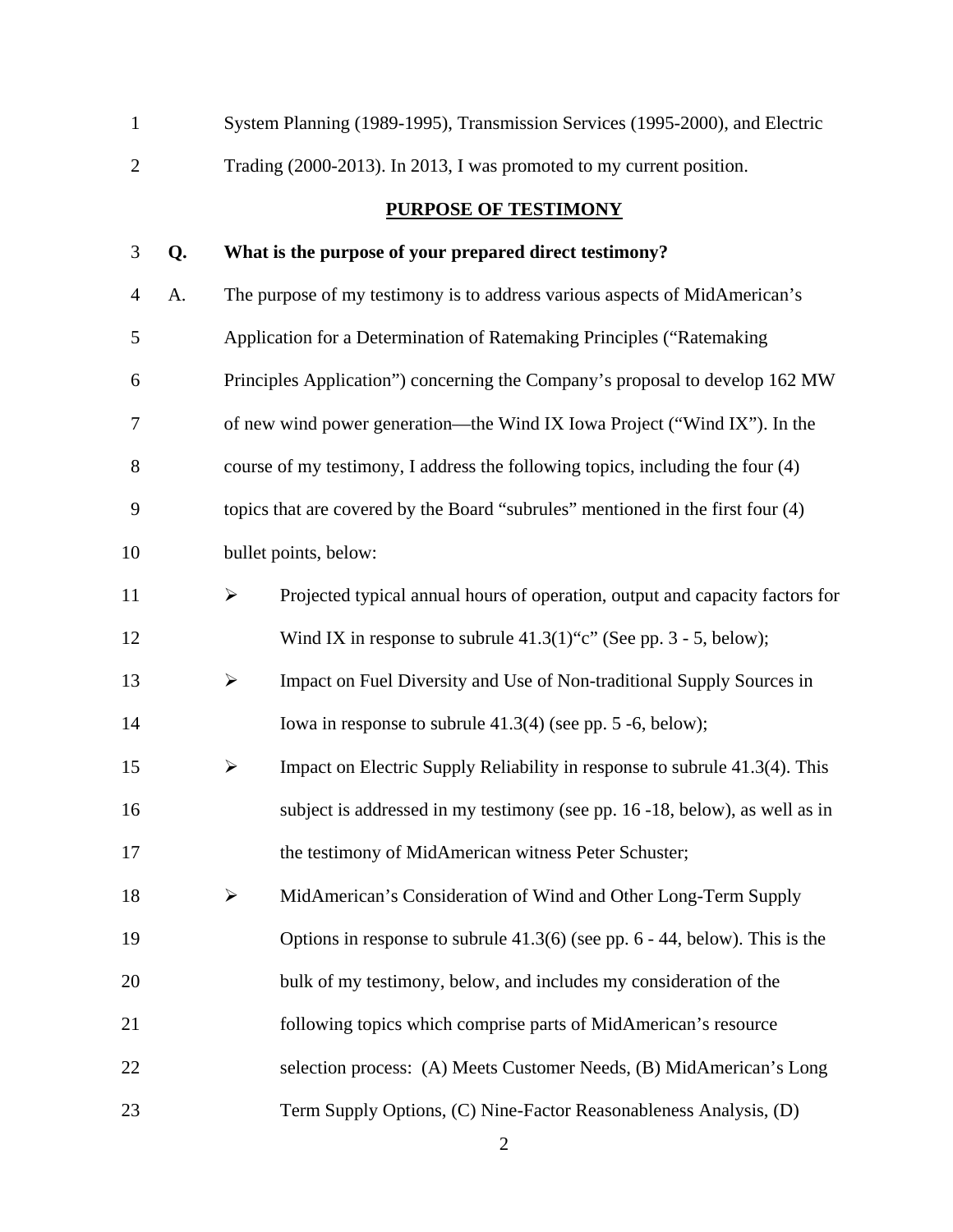| $\mathbf{1}$   |    | Comparing Wind Generation to other Options Using the Nine                          |
|----------------|----|------------------------------------------------------------------------------------|
| $\overline{2}$ |    | Reasonableness Criteria, (E) Summary of the Nine Factor Analysis, (F)              |
| 3              |    | Wind vs. Conventional Generation Operating Characteristics, (G) Feasible           |
| $\overline{4}$ |    | Renewable Generation Options, (H) Selection of Wind Generation, and (I)            |
| 5              |    | Future Capacity Requirements.                                                      |
| 6              |    | I will also describe the analysis performed under my direction of                  |
| 7              |    | MidAmerican's power production costs that MidAmerican witness Mark Yocum           |
| 8              |    | uses to conduct his customer impact analysis for Wind IX. This includes a          |
| 9              |    | discussion of production cost modeling, MidAmerican's assessment of financial      |
| 10             |    | impacts arising from future carbon regulations as pertaining to wind generation,   |
| 11             |    | and renewable energy credit values.                                                |
| 12             |    | Analysis in Support of Mr. Yocum's Financial Analysis. (See pp. 45 - 50,<br>➤      |
| 13             |    | below)                                                                             |
| 14             |    | (Please note: The above references to "subrules" actually refer to the Iowa        |
| 15             |    | Utilities Board's ("Board") proposed Chapter 41 rules that the Iowa Utilities      |
| 16             |    | Board did not adopt, but that remain available for utilities to consider in        |
| 17             |    | formulating ratemaking principles filings.)                                        |
|                |    | <b>PROJECTED HOURS OF OPERATION FOR WIND IX (41.1(1))</b>                          |
| 18             | Q. | Please describe the projected hours of operation for Wind IX.                      |
| 19             | A. | Hammer Exhibit _ (NDH-1), Schedule 1 contains a projection of Wind IX's            |
| 20             |    | annual hours of operation, energy output and capacity factor, based on a projected |
| 21             |    | 162 MW of new wind generation. This Schedule is in response to paragraph "c"       |
| 22             |    | of the proposed Iowa Utilities Board subrule $41.3(1)$ . The actual hours of       |
| 23             |    | operation, output and capacity factor will depend on factors such as the final     |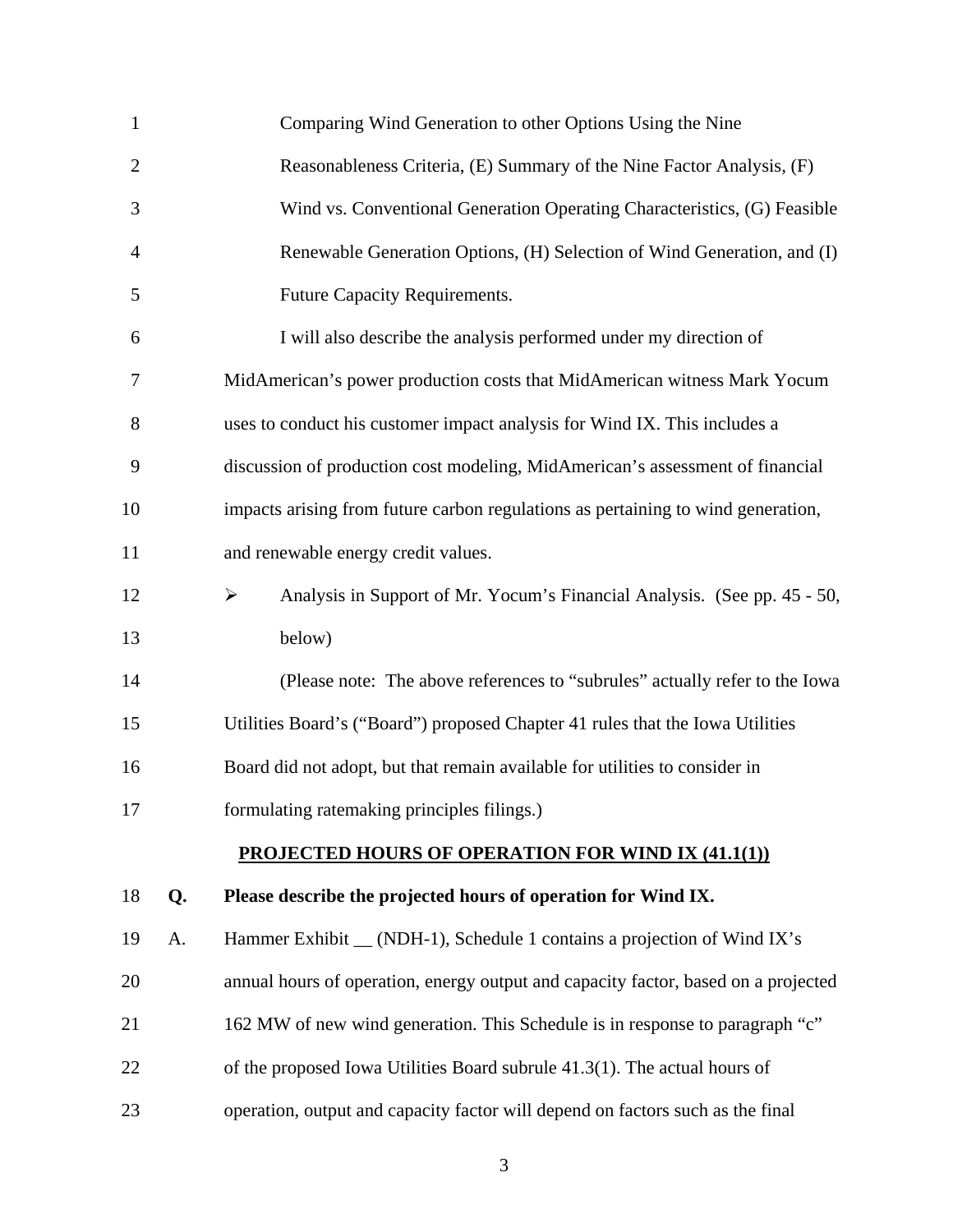| $\mathbf{1}$   | location of Wind IX farms and turbines. Based on the above projection, and our                    |
|----------------|---------------------------------------------------------------------------------------------------|
| $\overline{2}$ | experience at MidAmerican's existing wind power projects, I expect Wind IX will                   |
| 3              | operate approximately 8,200 hours annually at an expected overall combined                        |
| $\overline{4}$ | average capacity factor of 36.8% when fully developed. The actual operation will                  |
| 5              | vary from one year to another based on the wind resource, scheduled                               |
| 6              | maintenance, forced outages, possible transmission system operating guides and                    |
| 7              | economics.                                                                                        |
| 8              | Wind-powered generation is largely dependent on the wind as a fuel                                |
| 9              | source, and hence, is not dispatchable in the traditional sense of conventional                   |
| 10             | generation. <sup>1</sup> (Historically "dispatchable" referred to a utility's ability to increase |
| 11             | or decrease energy production without tripping the unit offline as demand for                     |
| 12             | energy varied.) Therefore, the operating characteristics for each Wind IX site                    |
| 13             | must be estimated from meteorological data applied to the wind turbine power                      |
| 14             | curve, $^2$ and then adjusted for the wind power projected losses. <sup>3</sup> The process of    |
| 15             | modeling the above-mentioned projections for Wind IX differs from similar                         |
| 16             | projections for non-intermittent, dispatchable electric generating units (e.g., coal              |
| 17             | or gas-fired). While the Midcontinent Independent System Operator, Inc.                           |
| 18             | ("MISO") allows intermittent resources (e.g., wind generation) to be                              |

<sup>&</sup>lt;sup>1</sup> To address concerns with the intermittency of the wind resource, the Midcontinent Independent System Operator, Inc. developed a Dispatchable Intermittent Resource ("DIR") methodology that allows intermittent resources such as wind to be managed in a manner that regional system requirements can be optimized. Wind generators are allowed to submit an offer stating that the unit(s) can be dispatched economically as the intermittent resource permits.

 $2<sup>2</sup>$  The wind turbine power curve is the relationship of the generator output to the wind speed. This relationship is uniquely defined for each individual type of wind turbine based on its design.

<sup>&</sup>lt;sup>3</sup> Operating characteristics for a wind power project include wake and array losses (i.e., the impact one wind turbine has on another as a result of the direction of the wind and the relative positions of the turbines), icing and blade degradation, electrical losses (collector system, generator step-up transformer and interconnection line), parasitic losses (FAA lighting, project lights, cold weather heaters, etc.), power curve losses, availability (scheduled and forced outages), high speed hysteresis, high speed shutdown, cold weather impacts, control losses, collector substation maintenance, and other events.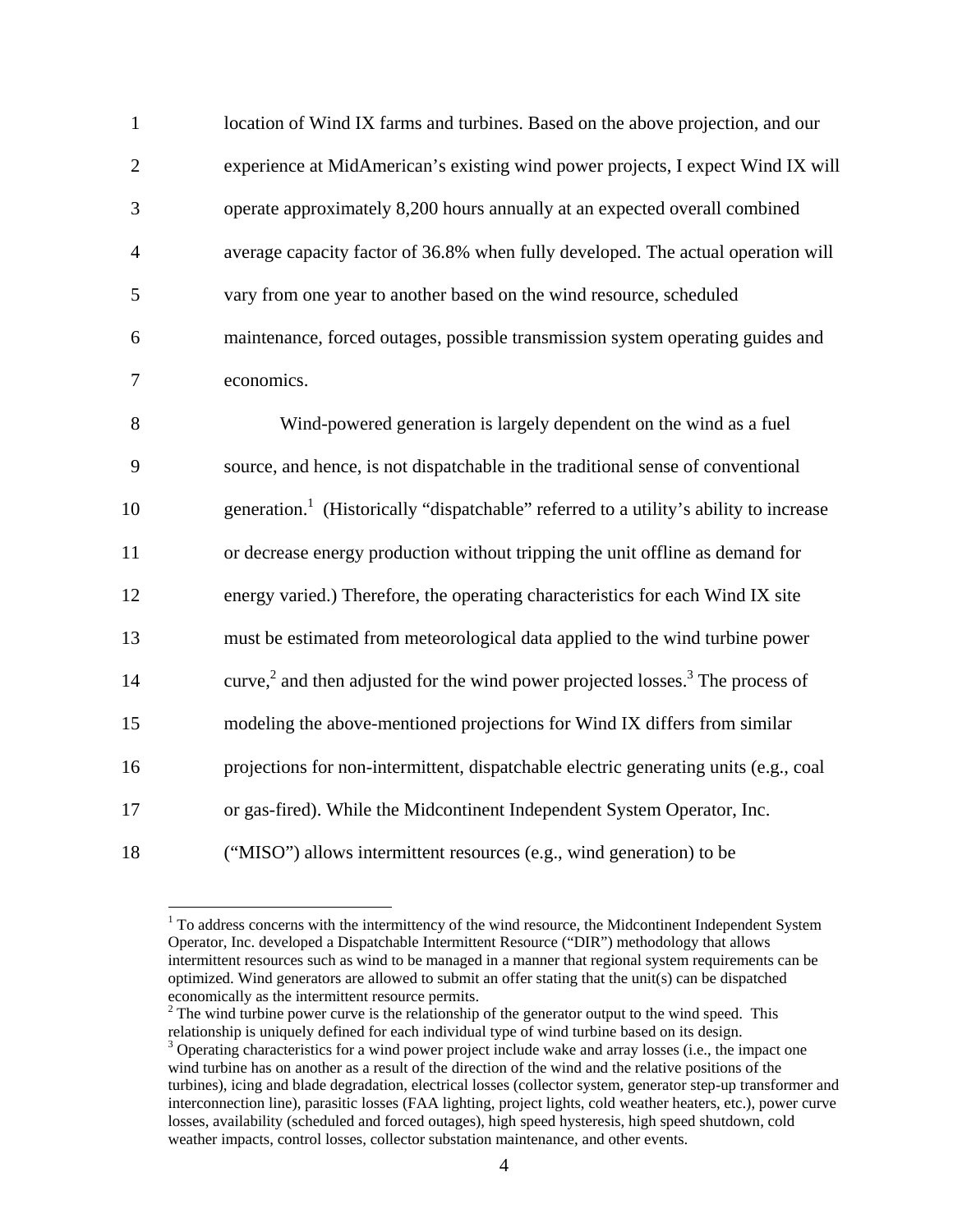- 1 economically dispatched, wind generation is dependent on the level of wind
- 2 resource available above a base threshold, whereas, the operator of traditional
- 3 generation has control of the full resource. Therefore, the process of modeling
- 4 wind is based on dispatching an expected wind-based output profile against a
- 5 price curve with the dispatch prices as the only limitation to operation.

# **FUEL DIVERSITY AND USE OF NON-TRADITIONAL SUPPLY SOURCES**

#### **(41.3(4))**

#### 6 **Q. Please describe your fuel diversity analysis.**

- 7 A. I have provided the information requested by paragraph "d" of proposed subrule
- 8 41.3(4) (Fuel Diversity and Use of Nontraditional Supply Sources). This includes
- 9 an analysis of Wind IX's impact on the fuel diversity of MidAmerican's
- 10 generation system. It also includes a description of Wind IX's impact upon
- 11 MidAmerican's use of non-traditional supply resources.
- 12 **Q. How is the fuel diversity of MidAmerican's generation system impacted by**  13 **Wind IX?**
- 14 A. Table 1 illustrates the fuel diversity of MidAmerican's current generation system
- 15 before and after construction of the nominal 162 MW of Wind IX. The addition of
- 16 Wind IX further diversifies MidAmerican's portfolio, reducing MidAmerican's
- 17 percentage of coal-fired nameplate capacity by about 0.5% in 2016.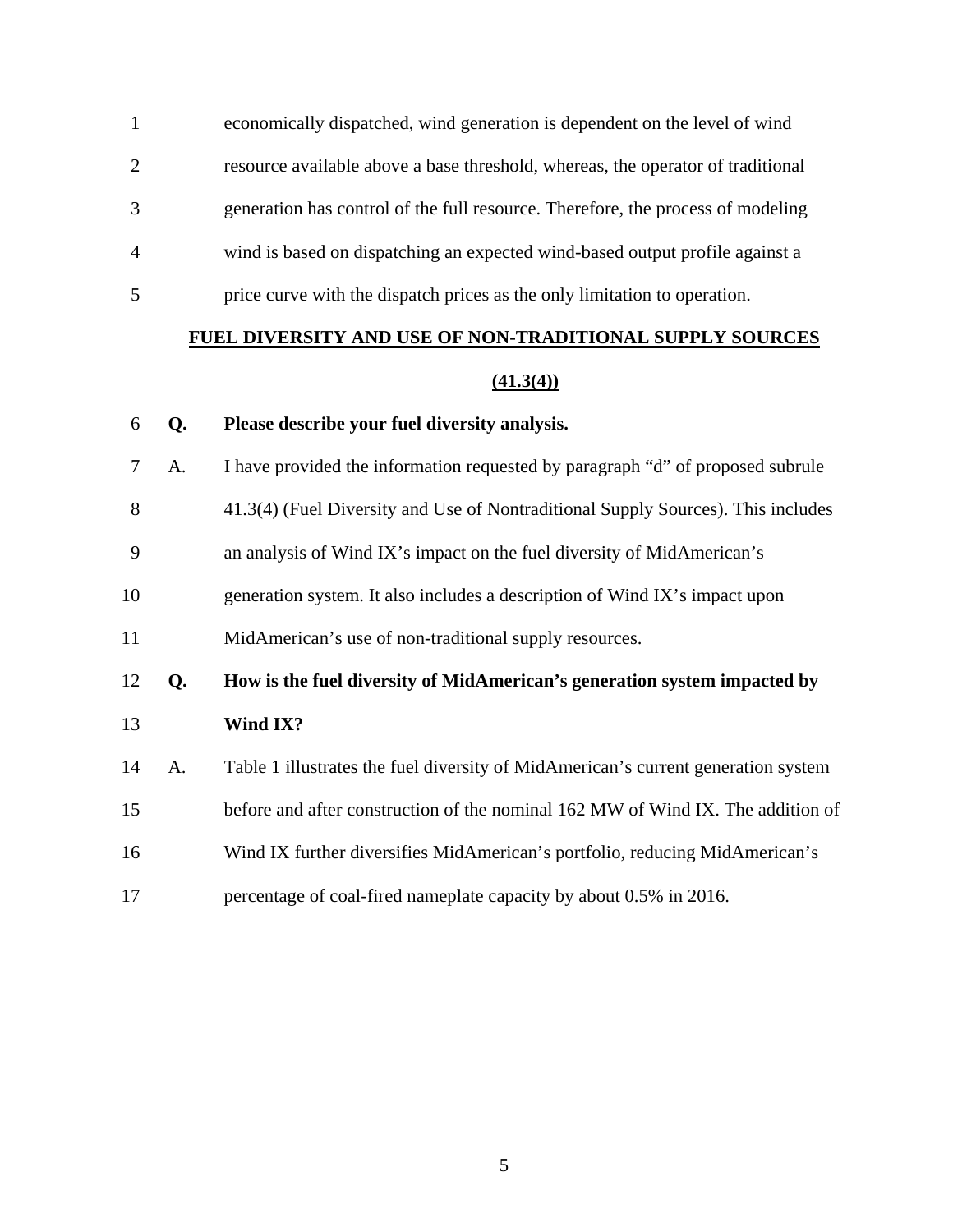|                                                                                                                                                                                                                                                                                                                            |                   |                            |         |                                                              | <b>Table 1</b> |                                           |                            |                                        |        |                      |         |
|----------------------------------------------------------------------------------------------------------------------------------------------------------------------------------------------------------------------------------------------------------------------------------------------------------------------------|-------------------|----------------------------|---------|--------------------------------------------------------------|----------------|-------------------------------------------|----------------------------|----------------------------------------|--------|----------------------|---------|
|                                                                                                                                                                                                                                                                                                                            |                   |                            |         | <b>MidAmerican Energy Company Fuel Diversity</b>             |                |                                           |                            |                                        |        |                      |         |
|                                                                                                                                                                                                                                                                                                                            |                   |                            |         | Based on Summer Accreditation for MISO Planning Year 2014-15 |                |                                           |                            |                                        |        |                      |         |
|                                                                                                                                                                                                                                                                                                                            |                   | <b>2014 Fuel Diversity</b> |         |                                                              |                |                                           | <b>2016 Fuel Diversity</b> |                                        |        |                      |         |
|                                                                                                                                                                                                                                                                                                                            |                   | <b>Installed Capacity</b>  |         | <b>Installed Capacity</b><br>Pre Wind IX                     |                | <b>Installed Capacity</b><br>Post Wind IX |                            | <b>Nameplate</b><br><b>Pre Wind IX</b> |        | Nameplate<br>Post IX |         |
|                                                                                                                                                                                                                                                                                                                            |                   | (MW)                       | %       | (MW)                                                         | %              | (MW)                                      | %                          | (MW)                                   | %      | (MW)                 | $\%$    |
| Nuclear                                                                                                                                                                                                                                                                                                                    |                   | 454                        | 8.4%    | 454                                                          | 8.7%           | 454                                       | 8.7%                       | 505                                    | 5.7%   | 505                  | 5.6%    |
| Coal                                                                                                                                                                                                                                                                                                                       |                   | 3,350                      | 61.9%   | 2,858                                                        | 54.8%          | 2,858                                     | 54.8%                      | 2,872                                  | 32.6%  | 2,872                | 32.1%   |
| Natural Gas                                                                                                                                                                                                                                                                                                                |                   | 1,267                      | 23.4%   | 1,267                                                        | 24.3%          | 1,267                                     | 24.3%                      | 1,622                                  | 18.4%  | 1,622                | 18.1%   |
| Oil                                                                                                                                                                                                                                                                                                                        |                   | 56                         | 1.0%    | 56                                                           | 1.1%           | 56                                        | 1.1%                       | 56                                     | 0.6%   | 56                   | 0.6%    |
| Wind                                                                                                                                                                                                                                                                                                                       | [1]               | 304                        | 5.6%    | 307                                                          | 5.9%           | 307                                       | 5.9%                       | 3,465                                  | 39.4%  | 3,627                | 40.5%   |
| Hydro                                                                                                                                                                                                                                                                                                                      |                   |                            | $0.0\%$ |                                                              | $0.0\%$        |                                           | 0.0%                       |                                        | 0.0%   |                      | $0.0\%$ |
| Methane                                                                                                                                                                                                                                                                                                                    |                   | 8                          | 0.1%    | 8                                                            | $0.1\%$        | 8                                         | 0.1%                       | 8                                      | 0.1%   | 8                    | 0.1%    |
| Purchase $(+)$ /Sale $(-)$                                                                                                                                                                                                                                                                                                 | $\lceil 2 \rceil$ | (24)                       | $-0.4%$ | 265                                                          | 5.1%           | 265                                       | 5.1%                       | 265                                    | 3.0%   | 265                  | 3.0%    |
| Total                                                                                                                                                                                                                                                                                                                      | [3]               | 5,415                      | 100.0%  | 5,215                                                        | 100.0%         | 5,215                                     | 100.0%                     | 8,796                                  | 100.0% | 8,958                | 100.0%  |
| 1 - Wind generation online as of June 30, 2014 plus the Buena Vista wind Farm purchase. Wind values are based upon summer accredited MISO capacity rather<br>than installed capacity. The 2016 wind capacity values do not include future Wind VIII and Wind IX projects in the ICAP values, subject to completion of MISO |                   |                            |         |                                                              |                |                                           |                            |                                        |        |                      |         |

studies, but they are included in the 2016 nameplate values.

2 - Includes forecasted purchase per the load and capability forecast with unknown mix of fuel

3 - Individual totals may differ due to rounding.

#### 1 **Q. What impact would Wind IX have on MidAmerican's use of non-traditional**

#### 2 **supply sources?**

3 A. Wind IX's 162 MW would increase MidAmerican's use of renewable nameplate 4 capacity sources by 4.7% above the 3,477 MW of existing and under development 5 renewable nameplate capacity (wind, hydro, and methane in Table 1), including 6 purchases on its system, to 40.6% of total MidAmerican nameplate generating

#### 7 capability.

# **MIDAMERICAN'S CONSIDERATION OF WIND AND OTHER LONG-TERM SUPPLY OPTIONS (41.3(6))**

- 8 **Q. Please describe the process you follow in considering long-term supply**
- 9 **options, including wind generation.**
- 10 A. In this section of my testimony I will address the process I have used in
- 11 considering Wind IX, and other potential long-term supply options for addition to
- 12 MidAmerican's system. As is demonstrated below, I have ultimately selected
- 13 Wind IX as a reasonable long-term supply option due to the many customer needs
- 14 Wind IX will address.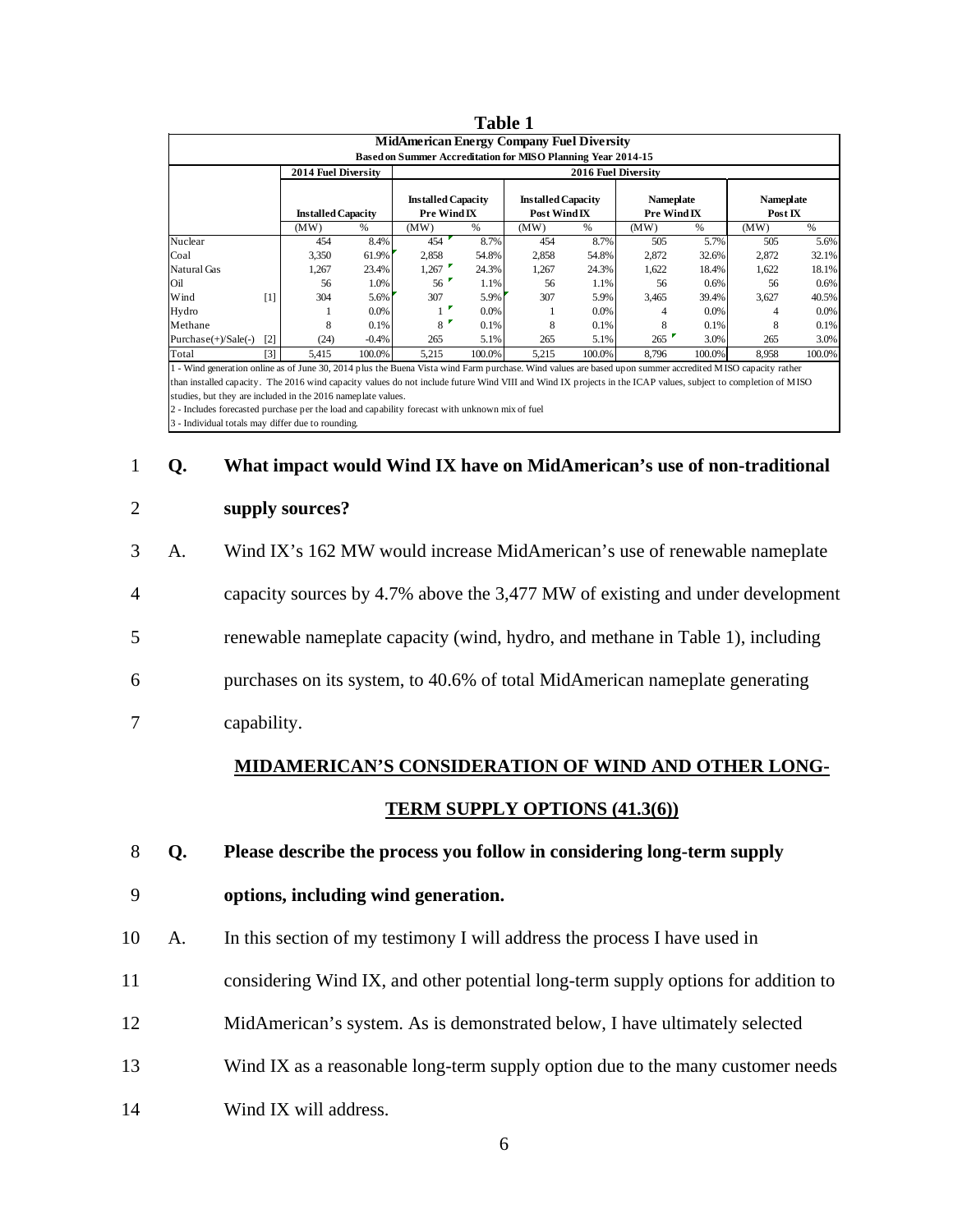#### **A. WIND IX – MEETS CUSTOMER NEEDS**

| $\mathbf{1}$   | Q. | Why do you believe construction of Wind IX is a reasonable step for                  |
|----------------|----|--------------------------------------------------------------------------------------|
| $\overline{2}$ |    | <b>MidAmerican to undertake?</b>                                                     |
| 3              | A. | MidAmerican is a state rate-regulated utility with a service obligation to provide   |
| $\overline{4}$ |    | for its customers electric needs. That obligation includes prudently planning to     |
| 5              |    | provide reasonable and adequate electric service and facilities to its customers, as |
| 6              |    | measured by a variety of customer needs, at just and reasonable rates.               |
| 7              |    | MidAmerican engages in a number of prudent measures to ensure that it meets          |
| 8              |    | customer needs both in the short and long term. These needs of customers             |
| 9              |    | include, without limitation, the following:                                          |
| 10             |    | Environmental compliance needs: Increasing the supply of zero-emissions              |
| 11             |    | electricity to meet expected future regulatory requirements limiting carbon          |
| 12             |    | and other emissions and effluents;                                                   |
| 13             |    | Customer pricing needs: Providing revenue streams, and avoided costs                 |
| 14             |    | that are likely to offset the costs of Wind IX and provide a source of               |
| 15             |    | energy that can displace energy from carbon-based generation resources;              |
| 16             |    | Fuel diversity needs: Reducing dependence on fossil fuels and insulating             |
| 17             |    | customers from more volatile fuel-cost sources of energy and potential               |
| 18             |    | fuel transportation cost changes;                                                    |
| 19             |    | Economic development needs: Promoting economic development in Iowa;                  |
| 20             |    | Iowa energy policy needs: Supporting Iowa's role as a renewable energy               |
| 21             |    | leader; and                                                                          |
| 22             |    | Energy needs: Increasing the supply of low cost energy.                              |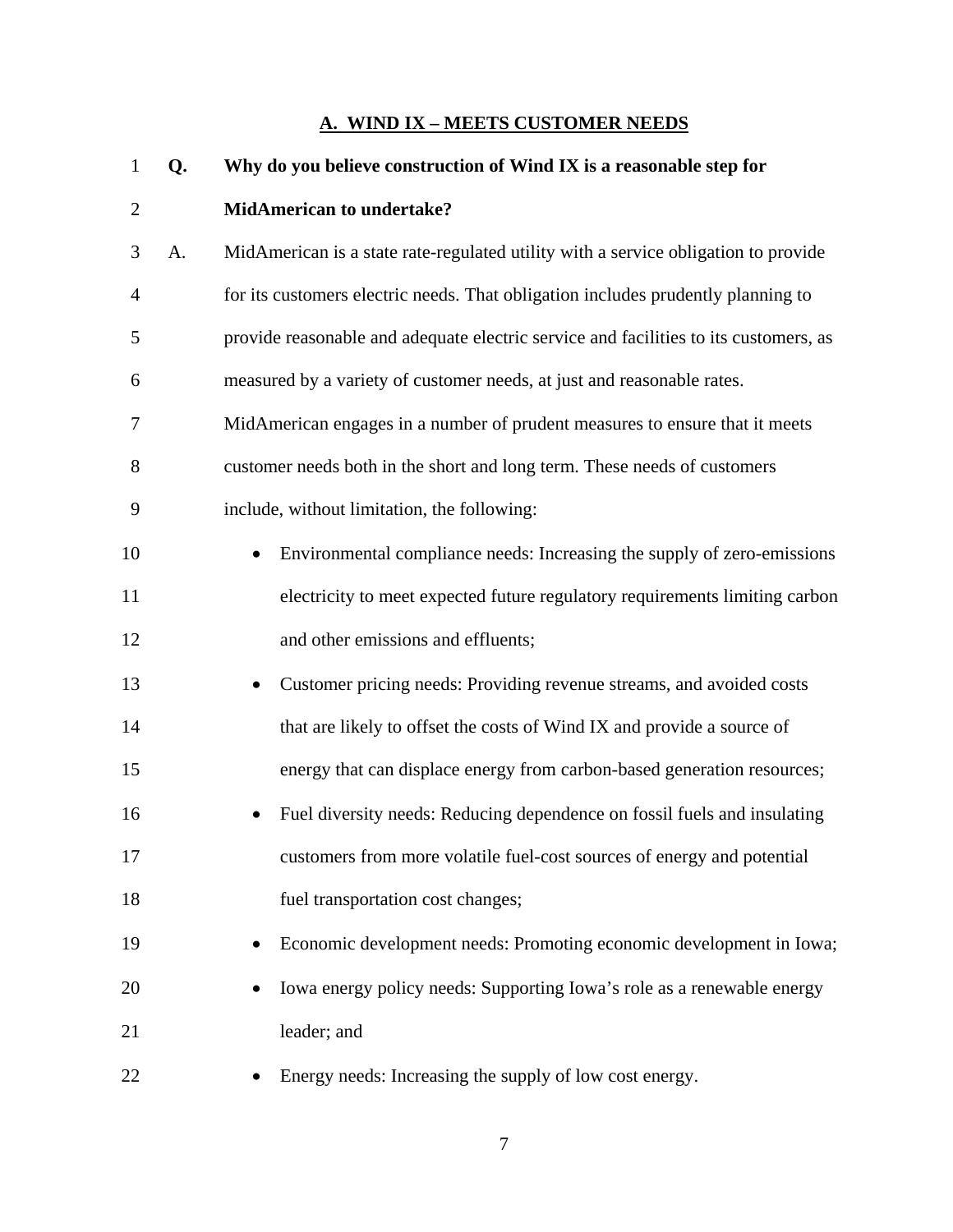| $\mathbf{1}$   | The proposed Wind IX project is expected to meet all of these customer needs.       |
|----------------|-------------------------------------------------------------------------------------|
| $\overline{2}$ | Also, Wind IX has the potential to reduce projected capacity deficits, although the |
| 3              | capacity value is not a part of the financial benefits analysis since the MISO      |
| $\overline{4}$ | interconnection studies that may make these resources eligible as capacity          |
| 5              | resources are ongoing.                                                              |
| 6              | Stated in greater detail, the needs are as follows:                                 |
| 7              | <b>Environmental Compliance</b> . Wind IX offers potential environmental            |
| 8              | benefits including: 1) supports compliance with current and projected               |
| 9              | environmental regulation requirements, 2) mitigates expected federal regulations    |
| 10             | that implement greenhouse gases ("GHG") permit limits based on post-control         |
| 11             | installation criteria, and 3) provides assistance with potential limits on GHG      |
| 12             | emissions from existing fossil-fueled electric generating plants. Witness Jennifer  |
| 13             | McIvor addresses the environmental benefits more fully in her testimony.            |
| 14             | <b>Customer Pricing.</b> Wind IX can be developed at a reasonable cost when         |
| 15             | compared to other feasible alternative sources of supply. As MidAmerican            |
| 16             | witness Yocum testifies, MidAmerican projects that it will be able to provide       |
| 17             | customers with Wind IX at no net cost.                                              |
| 18             | <b>Fuel Diversity.</b> Wind IX also reduces dependence on fossil fuels and          |
| 19             | customer exposure to more volatile fuel-cost sources of energy and potential fuel   |
| 20             | transportation cost changes.                                                        |
| 21             | <b>Economic Development</b> . In addition, wind generation promotes                 |
| 22             | economic development and provides value to rural areas. Witness Adam Wright         |
| 23             | addresses these benefits further in his testimony.                                  |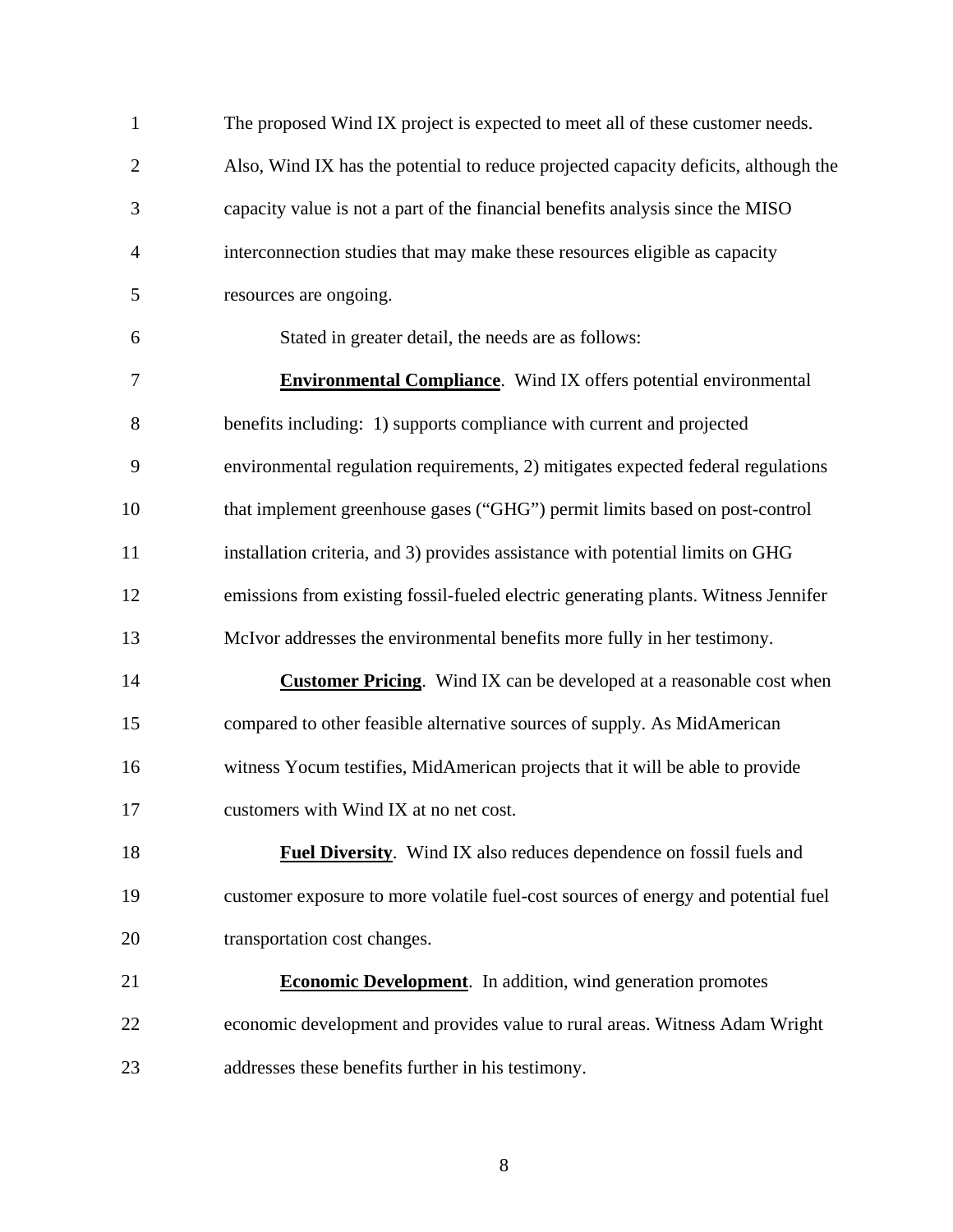| $\mathbf{1}$   | <b>Supports Energy Policy.</b> Moreover, Wind IX is consistent with Iowa's              |
|----------------|-----------------------------------------------------------------------------------------|
| $\overline{c}$ | stated public policy to encourage renewable energy resource development in              |
| 3              | Iowa, as MidAmerican witness Adam Wright testifies.                                     |
| 4              | The state of Iowa, with 5,177 MW, is currently third behind only Texas                  |
| 5              | (12,354 MW) and California (5,829 MW) in the amount of nameplate wind                   |
| 6              | capacity installed as of the fourth quarter of $20134$ . However, Iowa is number one    |
| 7              | in wind generation when it is measured as a portion of the state's total resource       |
| 8              | capacity mix. MidAmerican believes that renewable energy from wind                      |
| 9              | generation, to reduce the carbon intensity of its generation resources, is good for     |
| 10             | both Iowa and the nation.                                                               |
| 11             | <b>Energy Needs.</b> Again, Wind IX is projected to have no net cost impact on          |
| 12             | customers, it meets customer requirements for low cost energy, and it mitigates         |
| 13             | the risk of fuel price volatility (e.g., natural gas) and potential fuel transportation |
| 14             | cost changes. Wind energy is allocated to retail customers as the lowest cost           |
| 15             | energy resource, and it may provide capacity value as explained further in my           |
| 16             | testimony.                                                                              |
| 17             | <b>Benefits Summary.</b> Since Wind IX satisfies many of the needs that                 |
| 18             | comprise MidAmerican's obligation to serve customers with electric energy at            |
| 19             | just and reasonable rates, and is consistent with Iowa law and policy supporting        |
| 20             | the development of renewable generation for rate-regulated utilities, Wind IX is        |
| 21             | clearly a reasonable step for MidAmerican to take. Wind generation continues to         |
| 22             | be the most viable renewable option in the upper Midwest, including Iowa.               |

 4 The nameplate wind capacity installed is based on American Wind Energy Association's "AWEA U.S. Wind Industry First Quarter 2014 Market Report" released April 29, 2014.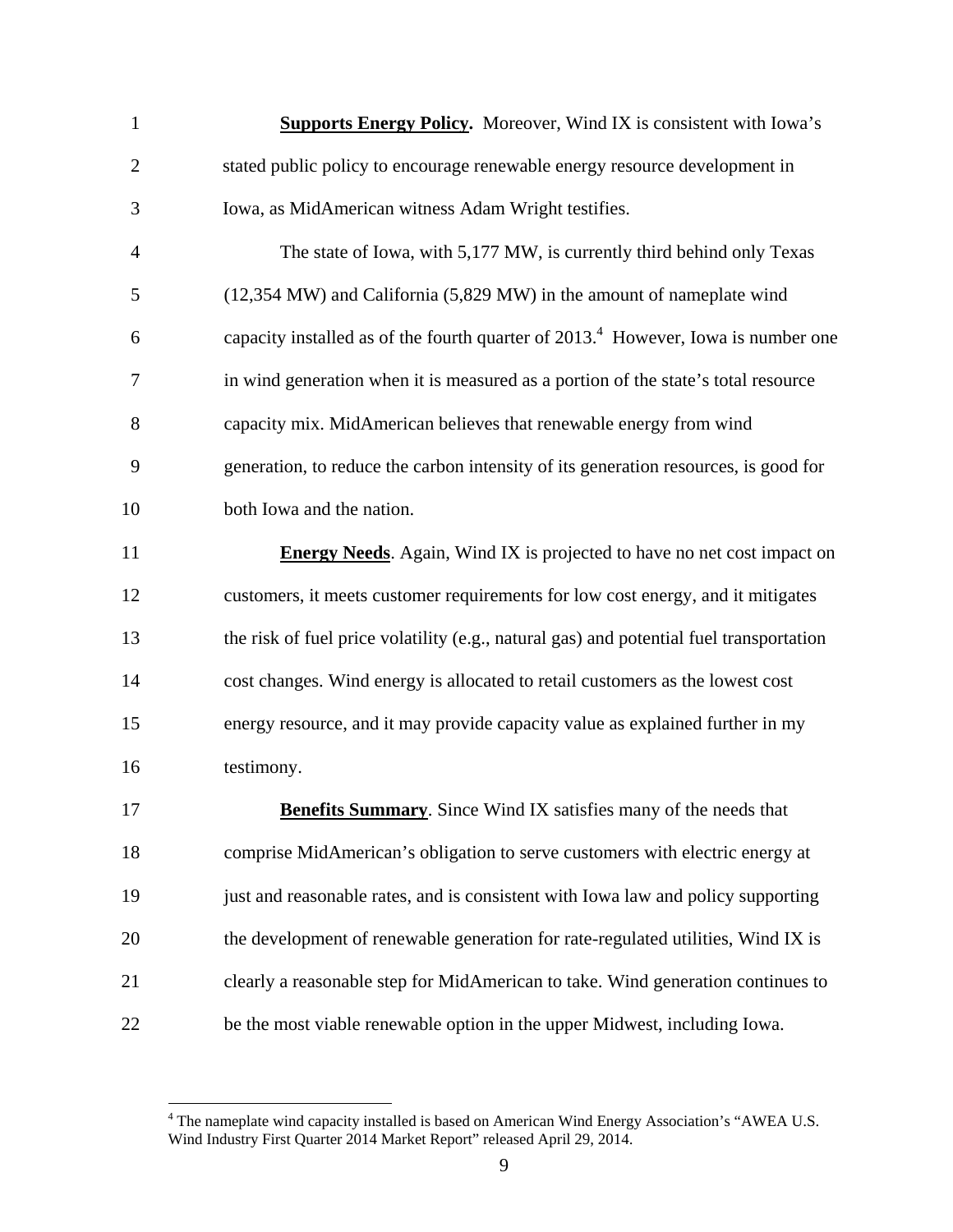#### **B. MIDAMERICAN'S LONG-TERM SUPPLY OPTIONS**

- 1 **Q. Please address the viability of wind generation compared to MidAmerican's**  2 **other alternatives.**
- 3 A. MidAmerican's alternatives to Wind IX are limited. Natural gas-fired generation 4 is the only conventional generation that is realistically available to MidAmerican 5 prior to the 2020s at the earliest. New coal-fired generation will only be an option 6 if it can meet the carbon dioxide emissions limit applicable to generation sources, as proposed by the Environmental Protection Agency in January  $2014$ <sup>5</sup>. To meet 8 that standard would require some form of carbon capture. Carbon capture and 9 sequestration technology is in its early stages of development. It remains to be 10 determined if it is economically viable. Similarly, nuclear generation on a 11 modular basis is not currently licensed and may not be an option for several years. 12 Although some forms of renewable generation are also an alternative to 13 Wind IX, only biomass, utility scale solar photovoltaic, and hydroelectric 14 generation are currently available on a similar scale as wind generation in the 15 Midwest. However, both biomass and hydroelectric generation struggle with 16 environmental issues. The EPA has not yet determined how it will regulate 17 emissions from biomass, so its availability is also uncertain. Hydroelectric
- 18 generation has also faced a number of environmental challenges. Photovoltaic
- 19 solar ("PV") has made strides as a viable renewable resource as costs have
- 20 decreased. While it is best suited for regions such as the southwestern U.S., some
- 21 Midwest and Eastern states have included a solar requirement in their renewable

<sup>5</sup> *See* "Standards of Performance for Greenhouse Gas Emission from New Stationary Sources: Electric Utility Generation Units," 79 Fed. Reg. 5, 1430 (January 8, 2014). The proposal is also referred to a New Source Performance Standards or the 111(b) proposal, since the rule is issued under § 111(b) of the Clean Air Act, as amended.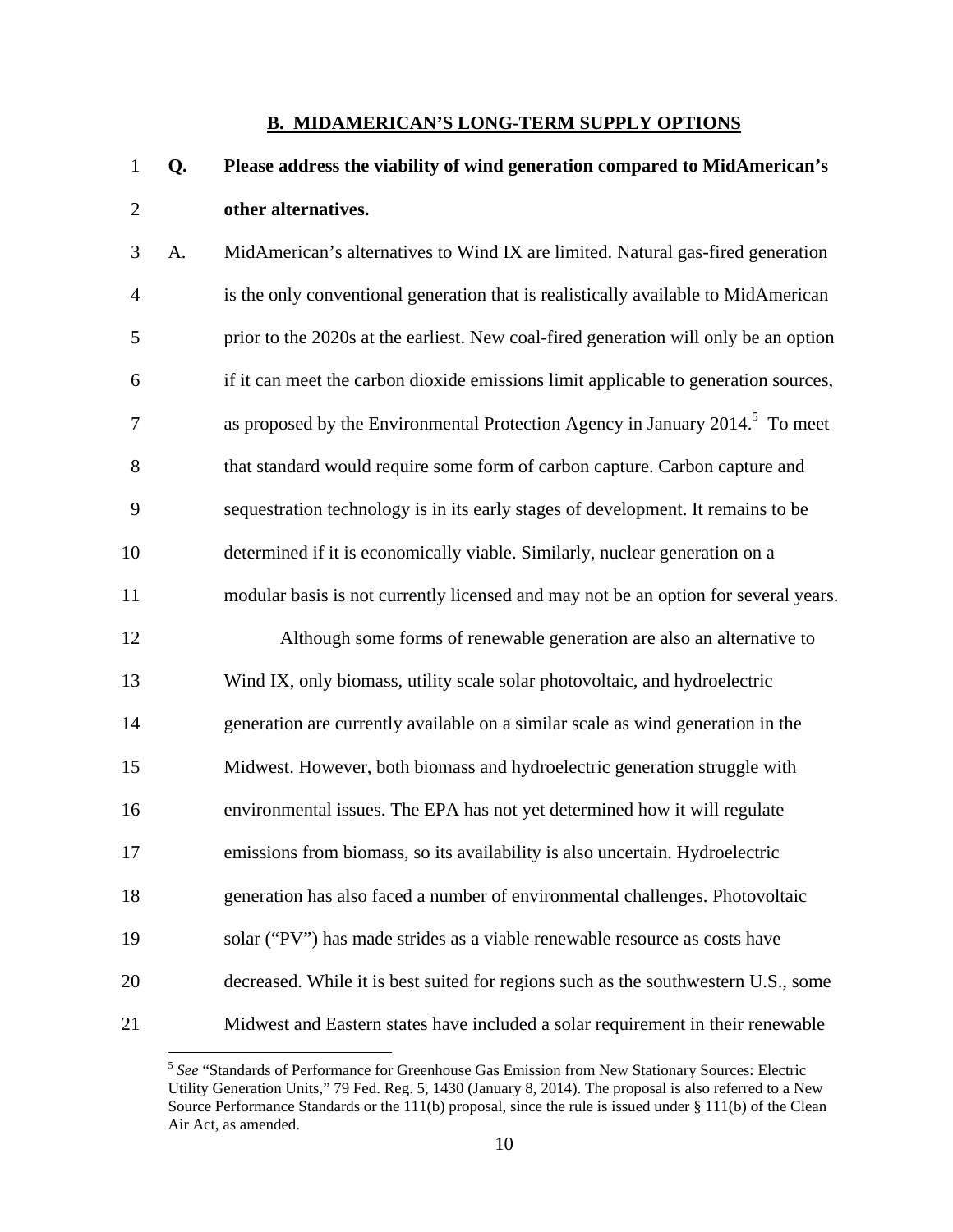| $\mathbf{1}$   |    | portfolio standards. MidAmerican has constructed a 60 kW PV solar unit at the          |
|----------------|----|----------------------------------------------------------------------------------------|
| $\overline{2}$ |    | Iowa State Fairgrounds. While small, this unit will provide valuable data on the       |
| 3              |    | viability of solar power in Iowa. Currently, solar is not a viable alternative to wind |
| $\overline{4}$ |    | generation for MidAmerican.                                                            |
| 5              | Q. | What criteria have you used to analyze whether Wind IX is reasonable?                  |
| 6              | A. | I am using the same criteria MidAmerican used with respect to Wind VIII, the           |
| 7              |    | 1,050 MW wind generation addition the Board approved in 2013 as a reasonable           |
| 8              |    | alternative for MidAmerican. I would note that the Board has previously                |
| 9              |    | determined both cost and non-cost factors may be considered in making a                |
| 10             |    | determination of what is a reasonable generation resource addition when                |
| 11             |    | comparing alternative sources of generation.                                           |
| 12             |    | The nine criteria MidAmerican has identified to evaluate the attractiveness            |
| 13             |    | of different generation resources are: $(1)$ cost, $(2)$ cost robustness, $(3)$ system |
| 14             |    | reliability, (4) environmental reasonableness, (5) flexibility/optionality, (6)        |
| 15             |    | diversity, (7) economic development, (8) geo-political uncertainty and (9)             |
| 16             |    | resource availability/stability.                                                       |
| 17             |    | Although cost is considered to some degree, I have applied the nine                    |
| 18             |    | criteria to conduct a largely qualitative analysis of Wind IX when compared to the     |
| 19             |    | various resource options available to MidAmerican. This analysis is a reflection       |
| 20             |    | of the fact that the state of Iowa recognizes that generation resource planning        |
| 21             |    | must be based on more than just cost-based, least cost analyses, as the Board has      |
| 22             |    | recognized in its prior ratemaking principles decisions, including the Board's         |
| 23             |    | Wind VII "Final Decision and Order" issued on December 14, 2009 (Docket No.            |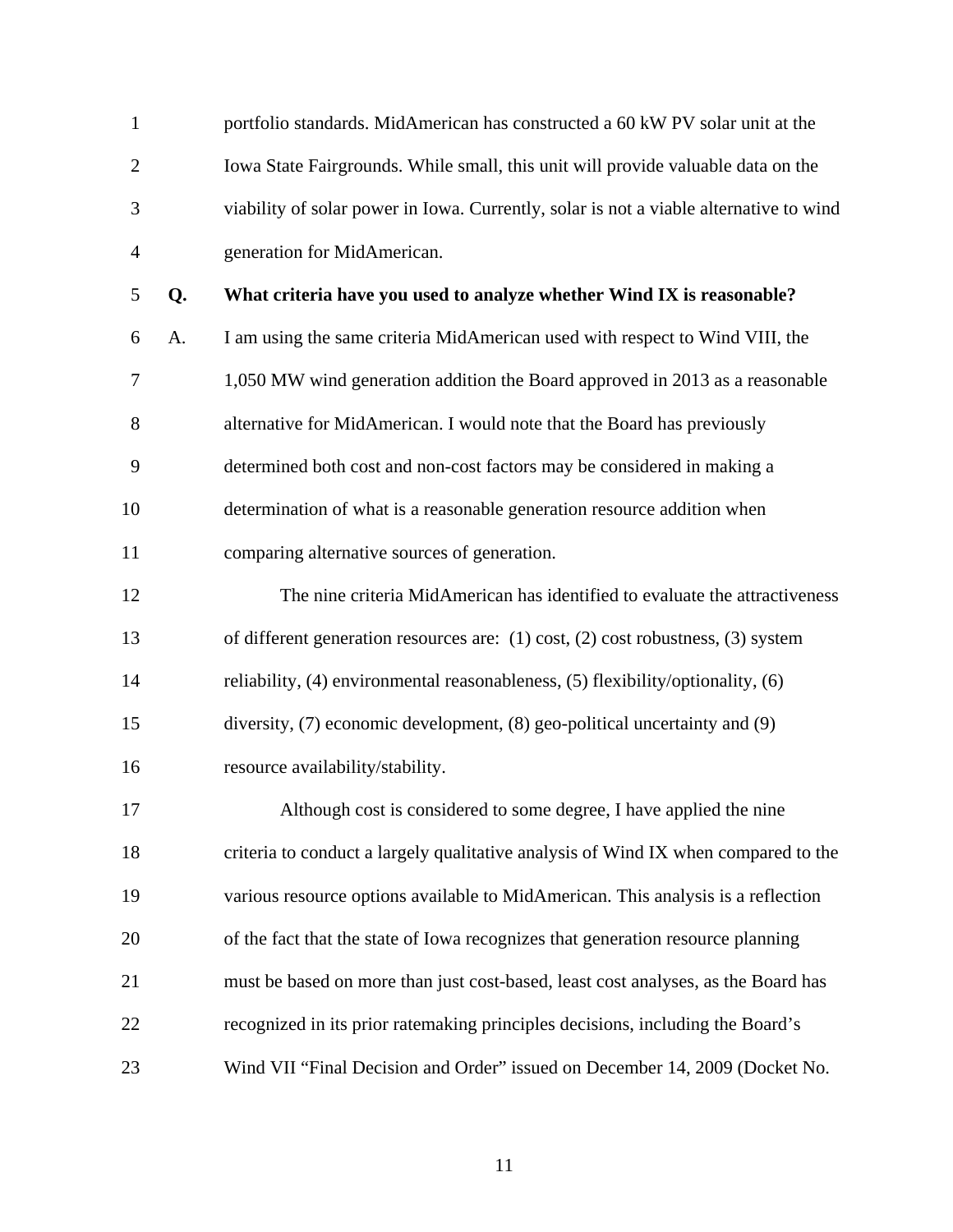| $\mathbf{1}$   |    | RPU-2009-0003), and its Wind VIII "Order Approving Settlement and Requiring        |
|----------------|----|------------------------------------------------------------------------------------|
| $\overline{c}$ |    | Reports" issued on August 9, 2013 (Docket No. RPU-2013-0003).                      |
| 3              | Q. | Please summarize the results of the analytical process.                            |
| 4              | A. | The analytical process that I have used for Wind IX is the same process used in    |
| 5              |    | MidAmerican's Wind VIII ratemaking principles filing.                              |
| 6              |    | The nine-factor qualitative analysis demonstrates that wind generation is a        |
| 7              |    | very reasonable resource to meet MidAmerican's and its customers' needs, based     |
| 8              |    | largely on wind generation's favorable performance on the following criteria:      |
| 9              |    | reasonable cost, environmental reasonableness, economic development, geo-          |
| 10             |    | political uncertainty, diversity and resource availability/stability. Furthermore, |
| 11             |    | wind generation is a local renewable resource that is mature, economically viable, |
| 12             |    | and in sufficient supply to make a meaningful contribution to MidAmerican's, its   |
| 13             |    | customers' and the state's requirements.                                           |
|                |    | <b>C. NINE-FACTOR REASONABLENESS ANALYSIS</b>                                      |
| 14             | Q. | Please provide background on the methodology used for your qualitative             |
| 15             |    | analysis of the alternatives.                                                      |
| 16             | А. | In general for a utility, the various power production technologies complement     |
| 17             |    | one another to deliver electricity economically and reliably within a diverse      |
| 18             |    | resource portfolio while complying with environmental requirements and             |
| 19             |    | minimizing future risks. Therefore, any comparison of a power production           |
| 20             |    | technology with an alternative must be done in context of the Company's existing   |
| 21             |    | assets and the broader resource market.                                            |
| 22             |    | Electric power technologies have been traditionally classified into three          |
| 23             |    | general functional categories: baseload, intermediate and peaking operation.       |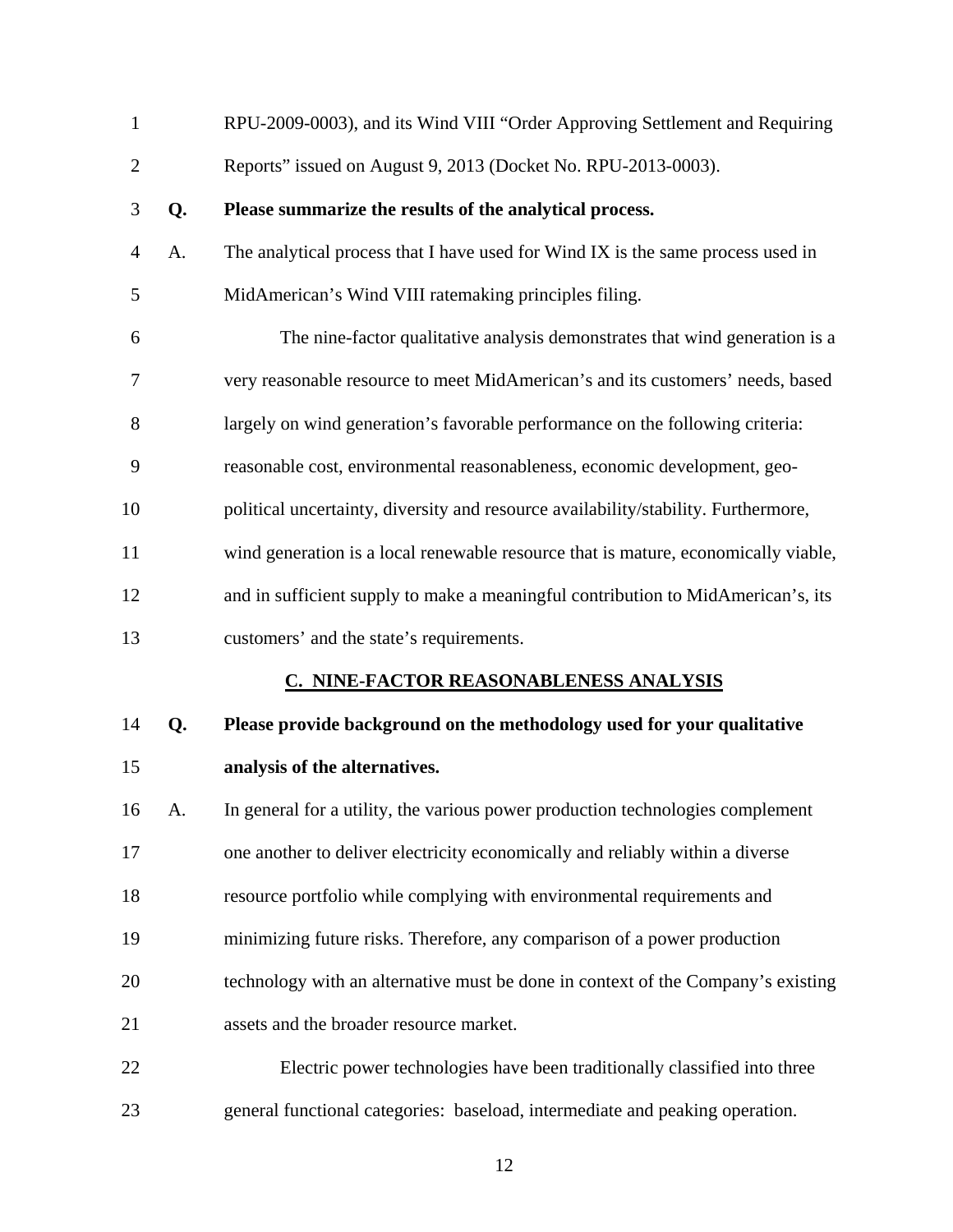| $\mathbf{1}$   |    | While some types of generation can fall into more than one category depending          |
|----------------|----|----------------------------------------------------------------------------------------|
| $\overline{2}$ |    | on capability to fuel switch or operate at different levels of output, other resources |
| 3              |    | do not neatly fit into any of the traditional functional areas; therefore, two new     |
| 4              |    | functional categories, intermittent operation and storage, have been included.         |
| 5              |    | Power production whose output is fully dependent upon an uncontrollable                |
| 6              |    | resource such as wind or solar is characterized as "intermittent." Pumped hydro,       |
| 7              |    | compressed air, and batteries are examples of "storage" (they are not resources        |
| 8              |    | per se) facilities or devices that store energy produced by other power production     |
| 9              |    | technologies typically during low cost periods and then release their energy           |
| 10             |    | during higher cost periods.                                                            |
|                |    |                                                                                        |
| 11             | Q. | How do you compare the resource alternatives?                                          |
| 12             | A. | I compared the various power production technologies using the above-mentioned         |
| 13             |    | nine reasonableness criteria. Mr. Wright's testimony establishes the                   |
| 14             |    | reasonableness of the cost caps MidAmerican proposes for Wind IX. Mr. Yocum            |
| 15             |    | demonstrates that the 162 MW of Wind IX capacity can be added at a reasonable          |
| 16             |    | cost (projections show that it will be at no net cost to customers). I would add that  |
| 17             |    | wind generation performs favorably with more traditional forms of generation           |
| 18             |    | (largely coal, oil and gas fired generation) when evaluated in terms of future         |
| 19             |    | variability in fuel costs and more stringent carbon and other emissions policies.      |

#### **NINE REASONABLENESS CRITERIA**

20 **Q How do your reasonableness criteria compare with what MidAmerican**  21 **presented in the Wind VIII ratemaking principles proceeding?**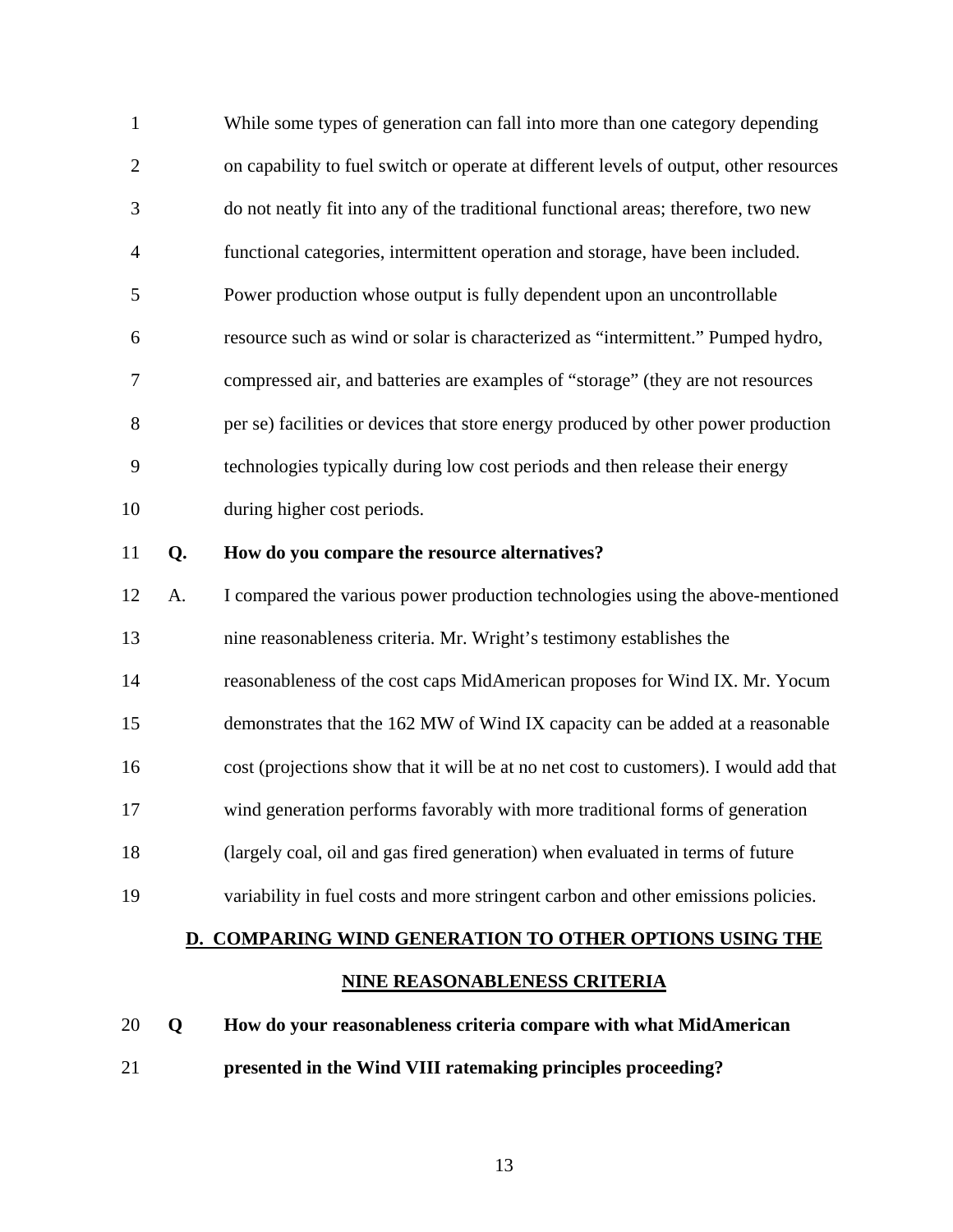1 A. I use the same criteria MidAmerican used in that proceeding. My analysis below 2 is consistent with that prior analysis. Not surprisingly the characteristics of wind 3 generation have not changed subsequent to the Board's approval of Wind VIII 4 ratemaking principles in August 2013.

#### **1. COST**

# 5 **Q. How has MidAmerican analyzed the cost of wind generation and other**  6 **generation options?**

7 A. The costs for Wind IX are addressed by: (1) the reasonableness of the cost caps 8 proposed for Wind IX as supported by the testimony of Mr. Wright, (2) the 9 economic analysis addressed in the testimony of Mr. Yocum, and (3) the more 10 immediate customer energy cost savings benefits addressed by Mr. Specketer. 11 Messrs. Wright and Yocum have demonstrated that Wind IX can be added to 12 MidAmerican's generation portfolio at a reasonable cost and with long-term 13 benefits for customers, while Mr. Specketer summarizes the benefits customers 14 will see through the energy adjustment clause.

#### **2. COST ROBUSTNESS**

- 15 **Q. Please compare wind and the other technologies using the cost robustness**  16 **criterion.**
- 17 A. The same general cost robustness considerations applicable in prior wind 18 ratemaking principles proceedings continue to remain applicable. The cost 19 robustness criterion for Wind IX focuses on gas price volatility and carbon.
- 20 Fossil-fueled plants emit carbon, so policies (which are expected to continue) that 21 address carbon emissions improve the economics for low or no carbon generation
- 22 relative to fossil-fueled generation. Natural gas has experienced volatile pricing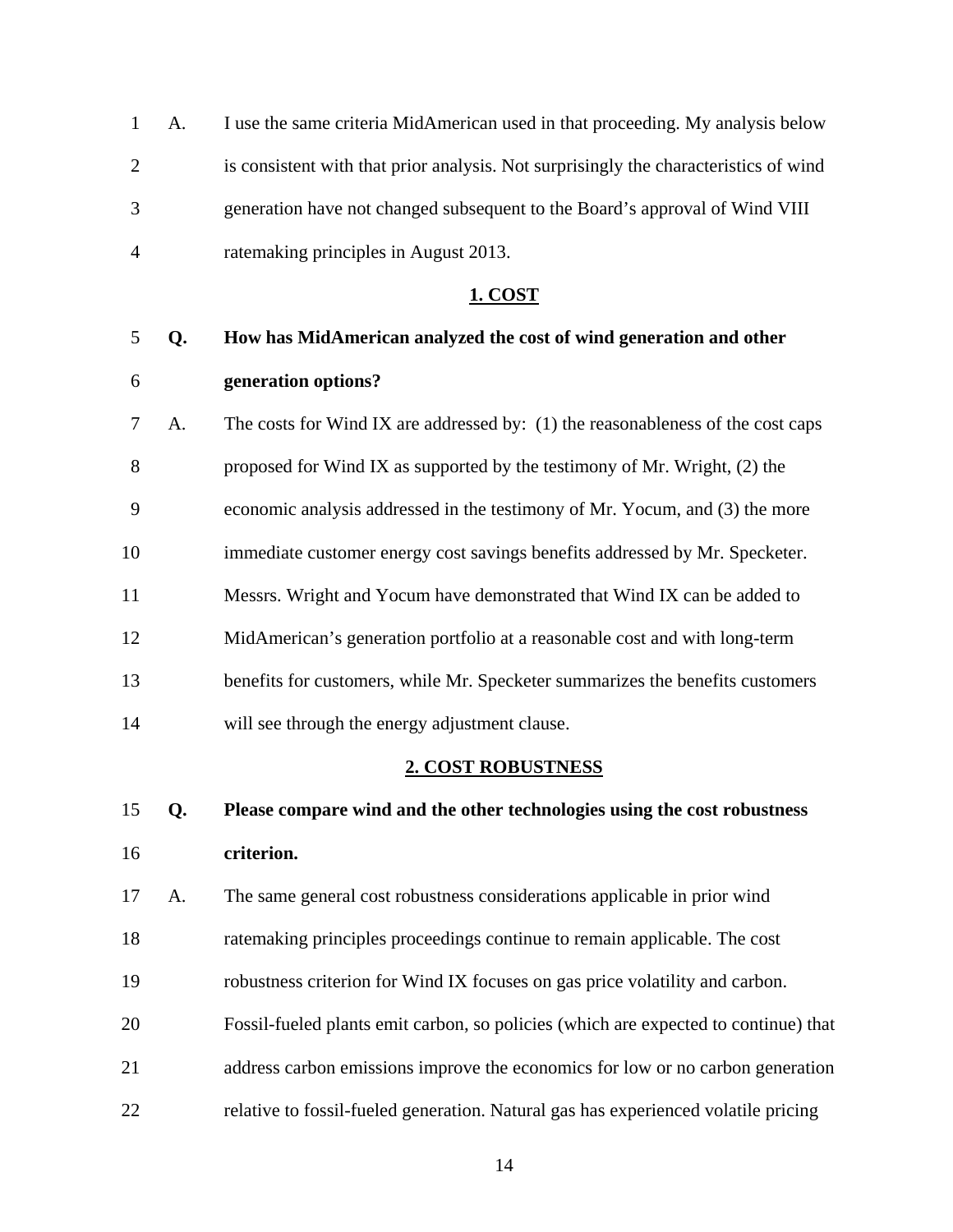| $\mathbf{1}$   |    | over the past half century. While gas prices remain relatively low at present, the      |
|----------------|----|-----------------------------------------------------------------------------------------|
| $\overline{c}$ |    | potential for increased gas prices is greater than exists for decreased natural gas     |
| 3              |    | prices. I would note that in a fairly recent 12-month period the price of gas           |
| 4              |    | increased by 132% from a low of \$1.82/MMBtu on April 20, 2012 to                       |
| 5              |    | \$4.23/MMBtu on April 15, 2013. <sup>6</sup> This type of price volatility has occurred |
| 6              |    | multiple times in the past. Of course, higher natural gas prices favor the              |
| 7              |    | economics of generation using competing fuels.                                          |
| 8              |    | Another factor is that other technologies cannot be obtained and placed in              |
| 9              |    | service during this limited window of opportunity. In summary, wind generation          |
| 10             |    | performs favorably when compared to more traditional forms of generation                |
| 11             |    | (largely coal, oil and gas-fired generation) when evaluated in terms of future          |
| 12             |    | variability in fuel costs and environmental policies that impact fuel costs.            |
|                |    | 3. ENVIRONMENTAL REASONABLENESS                                                         |
| 13             | Q. | Please compare wind and the other technologies using the environmental                  |
| 14             |    | reasonableness criterion.                                                               |
| 15             | A. | The same general environmental considerations applicable in prior wind                  |
| 16             |    | ratemaking principles proceedings continue to remain applicable. The approach           |
|                |    |                                                                                         |
| 17             |    | used to evaluate the environmental criterion is to gauge each technology's              |
| 18             |    | impacts to air and water, and each technology's byproducts. Coal-fired units            |
| 19             |    | receive the lowest ranking even assuming use of BACT (best available control            |
| 20             |    | technology) emissions controls. Even if carbon capture and sequestration                |
| 21             |    | technology is added to the equation, coal still ranks lower than other technologies     |

 6 Source: Energy Information Administration's database of Henry Hub Gulf Coast Natural Gas Spot Prices, release date 4/17/2013.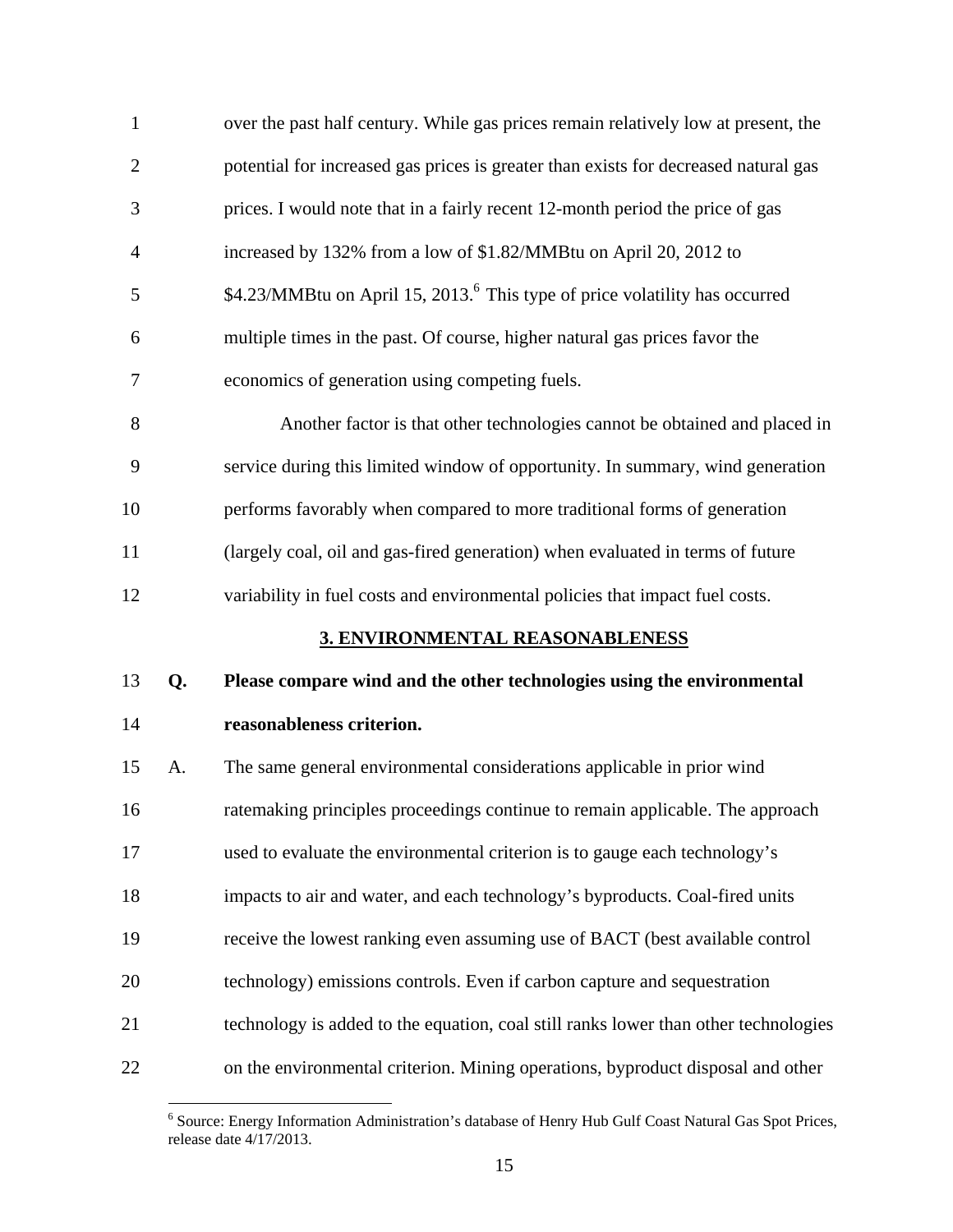1 pollutant emissions (i.e., sulfur dioxide, oxides of nitrogen, and mercury) limit 2 coal-fired technologies with respect to the environmental criterion. Gas-fired 3 generation receives a mid-range ranking, especially for combined-cycle operation 4 due to both carbon and, oxides of nitrogen emissions. Gas-fired peaking 5 generation fares a little better since it typically experiences limited operation.

6 Nuclear generation benefits from the fact that it does not directly emit any 7 carbon, sulfur dioxide, oxides of nitrogen or mercury emissions. Renewable 8 generation ranks high as would be expected, with wind and landfill gas receiving 9 the top ranking. Wind power has limited environmental impact mostly due to the 10 impact of site preparation and the manufacturing of equipment. Landfill gas does 11 release some emissions (e.g., carbon dioxide and oxides of nitrogen), but the more 12 challenging issue is the release of methane gas into the atmosphere, which is a 13 more potent greenhouse gas than carbon dioxide. Solar is an emission-free 14 resource that depending on location has become more economic and is gaining 15 widespread acceptance, but it may have local siting issues to contend with. 16 Finally, biomass is encountering some opposition as a renewable resource in 17 states like Massachusetts. In addition, the Environmental Protection Agency is 18 developing guidelines on how biomass emissions should be regulated under existing and proposed greenhouse gas emission standards.<sup>7</sup> The guidelines have 20 not been finalized, which creates some uncertainty as to biomass generation's 21 environmental ranking relative to zero-emissions renewable energy sources.

#### **4. SYSTEM RELIABILITY**

#### 22 **Q. Please address the system reliability criterion.**

<sup>7</sup> *See, e.g.,* 76 Feg. Reg. 139, 43490; July 20, 2011. This rule was overturned in July 2013, *Center for Biological Diversity v. EPA*, D.C. Circuit Court of Appeals, No. 11-1101.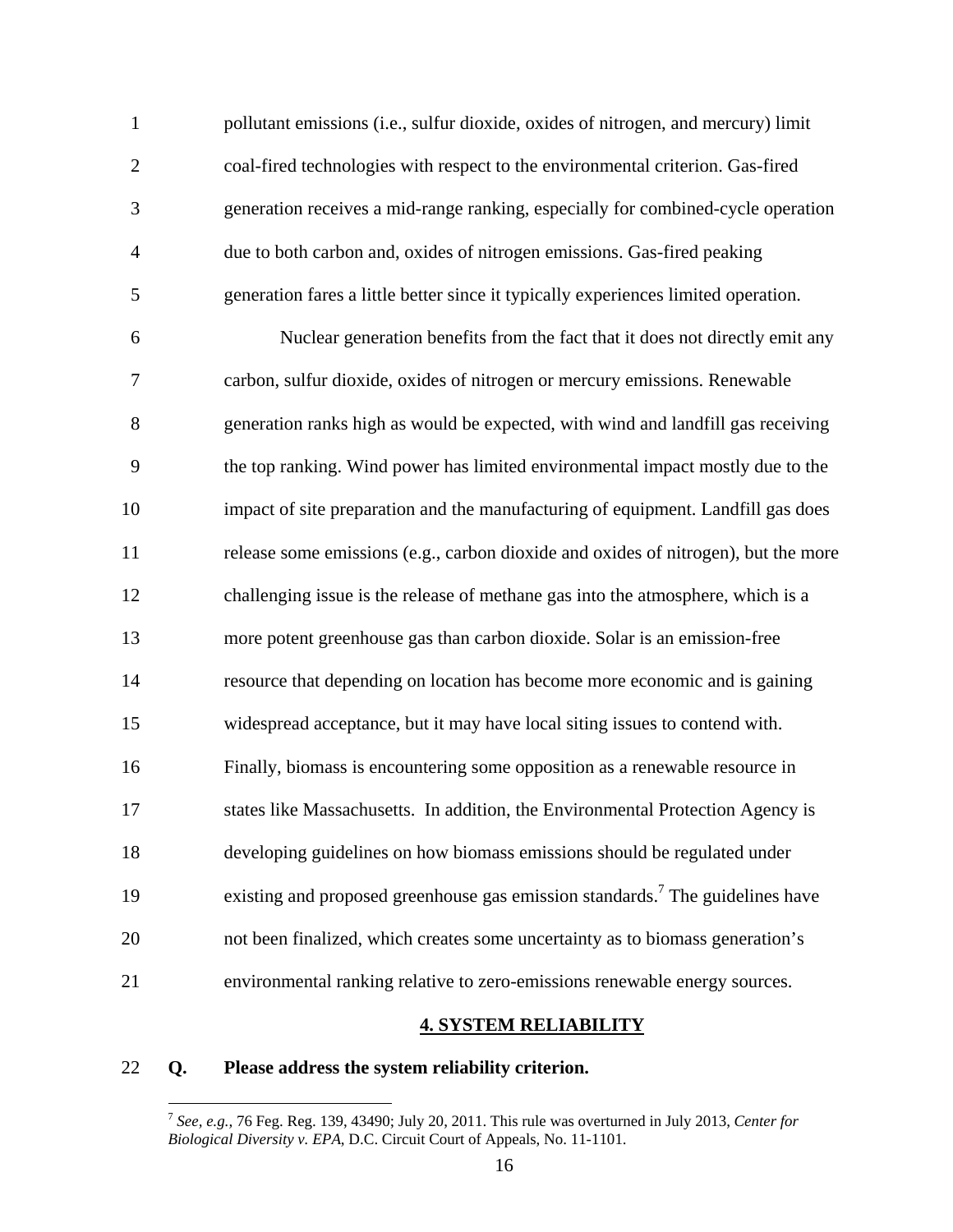| $\mathbf{1}$   | A. | The same general system reliability considerations applicable in prior wind                    |
|----------------|----|------------------------------------------------------------------------------------------------|
| $\overline{c}$ |    | ratemaking principles proceedings continue to remain applicable. System                        |
| 3              |    | reliability addresses transmission-related reliability, capacity reserve-related               |
| $\overline{4}$ |    | reliability and operational reliability. System reliability is dependent on the                |
| 5              |    | location of the proposed facility, the type of facility and its operating                      |
| 6              |    | characteristics. An ongoing balance between system load and capacity must be                   |
| 7              |    | maintained. The difference between the system load and capacity contributes to                 |
| 8              |    | area control error. The variability of wind requires other generation to adjust so             |
| 9              |    | that the area control error is maintained within acceptable bounds. <sup>8</sup> Another facet |
| 10             |    | of reliability addresses local area issues such as voltage support or transmission             |
| 11             |    | system improvements. The means of comparing generation technologies for                        |
| 12             |    | system reliability centers on issues dealing with system integrity like the                    |
| 13             |    | following:                                                                                     |
| 14             |    | 1. Availability at the time of system peak loads;                                              |
| 15             |    | Availability for spinning and supplemental operating reserve;<br>2.                            |
| 16             |    | Regulation (i.e., the ability of generation to follow changes in system<br>3.                  |
| 17             |    | requirements);                                                                                 |
| 18             |    | Response to MISO energy dispatch instructions, including those for<br>4.                       |
| 19             |    | curtailments;                                                                                  |
| 20             |    | 5. Local area support (voltage support) -- the reactive capability of a unit                   |
| 21             |    | (i.e., a generation technology's ability to produce or consume reactive                        |
| 22             |    | demand);                                                                                       |

<sup>&</sup>lt;sup>8</sup> MISO allows wind to be designated as a dispatchable intermittent resource based on economics.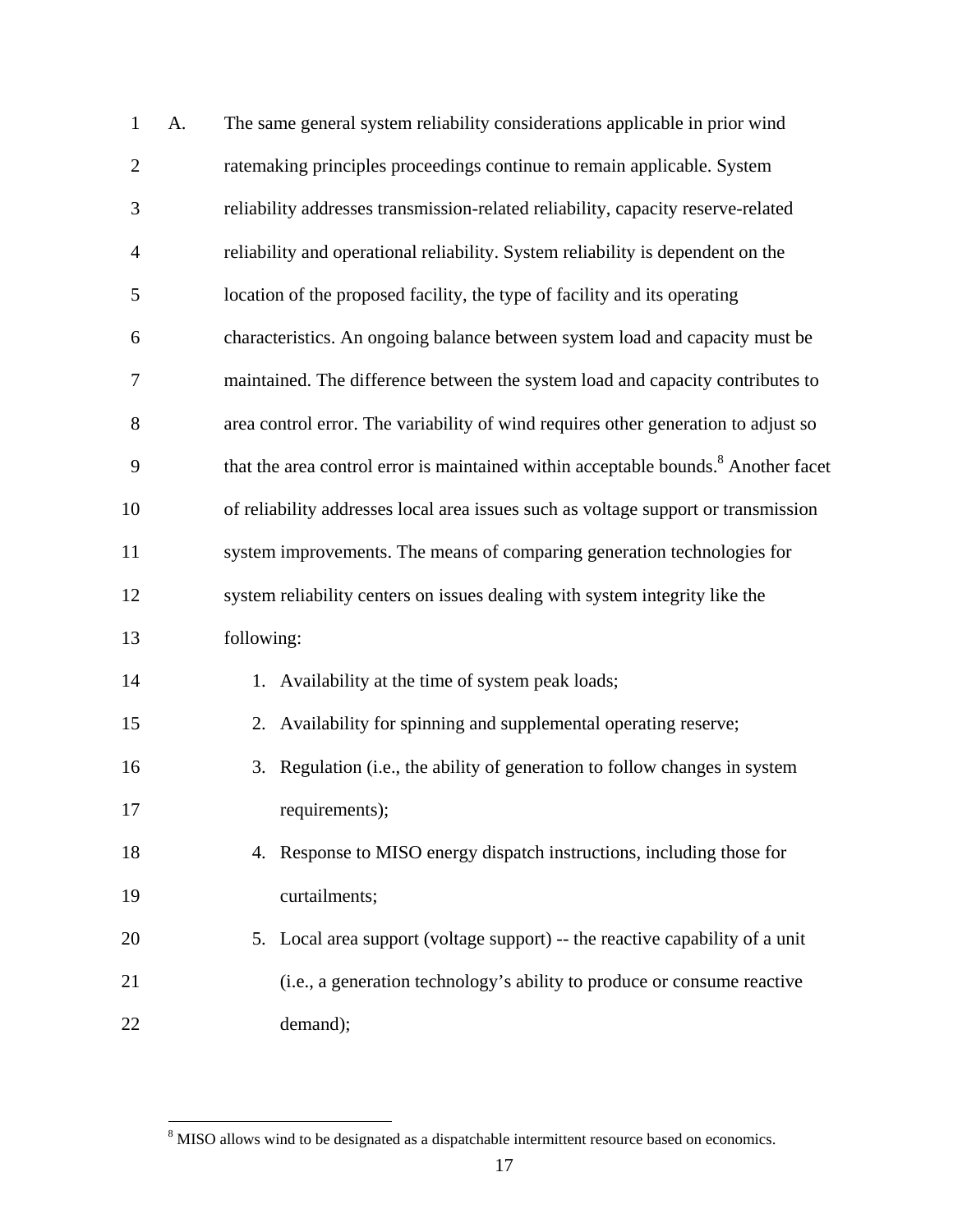| $\mathbf{1}$   | 6. Black start capability <sup>9</sup> ;                                            |
|----------------|-------------------------------------------------------------------------------------|
| $\overline{2}$ | Transmission system improvements (development or upgrade of<br>7.                   |
| 3              | transmission and/or reduction of impact on, or elimination of, a                    |
| 4              | transmission constraint); and                                                       |
| 5              | 8. Power quality -- Unit actively supports power quality.                           |
| 6              | Peaking generation, especially turbines that can start in less than 10              |
| 7              | minutes, enhances system reliability for several of the criteria listed above       |
| 8              | including: spinning and supplemental operating reserves, regulation, quick start    |
| 9              | capability for supplemental reserves, black start capability, local area protection |
| 10             | (i.e., to maintain local system voltages within acceptable limits) and power        |
| 11             | quality. Baseload units such as nuclear and coal-fired generation also provide      |
| 12             | support for system reliability through the significant addition of outlet           |
| 13             | transmission (i.e., transmission required to deliver power from the plant to load   |
| 14             | centers), which further enhances the transmission grid. While coal-fired            |
| 15             | generation typically can follow load changes, nuclear units typically do not.       |
| 16             | Renewable generation tends to rely more on other generation for system              |
| 17             | operation functions (e.g., following the wind variability). In fact, wind and solar |
| 18             | add to the need for regulation and can limit the availability of other generation   |
| 19             | during low load periods. Wind generation is least likely to be available during     |
| 20             | system peak conditions due to less wind resource during that period. Landfill gas   |
| 21             | is typically connected to the distribution system, and therefore, cannot provide    |
| 22             | regional transmission support.                                                      |

<sup>&</sup>lt;sup>9</sup> Black start capability is the ability of a generator to start without support from the transmission system, which is not energized due to a system-wide power failure (blackout).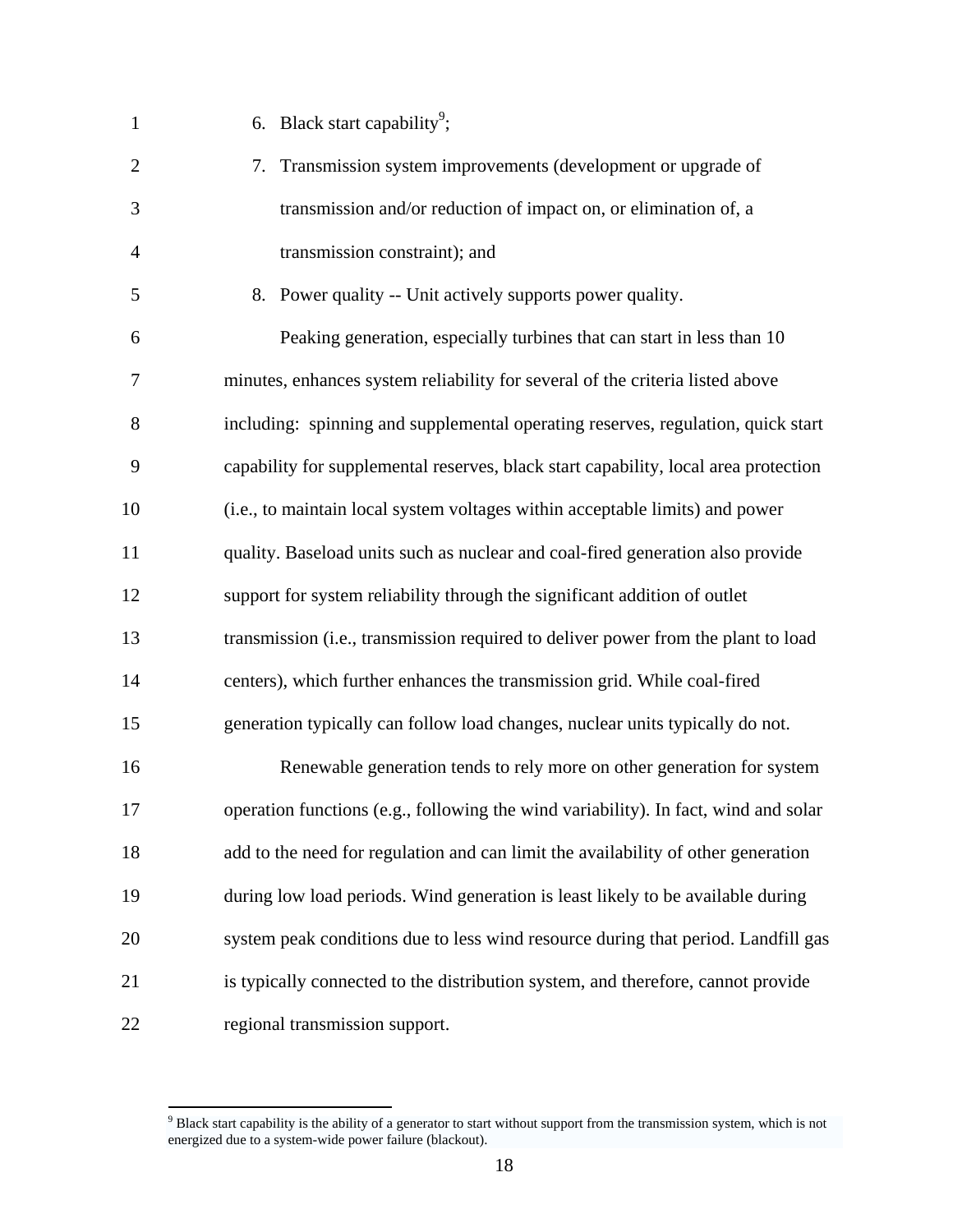#### **5. ECONOMIC DEVELOPMENT**

### 1 **Q. Provide an overview of the economic development benefits for each**  2 **technology.**

3 A. The same general economic development considerations applicable in prior wind 4 ratemaking principles proceedings continue to remain applicable. The economic 5 development benefits criterion is a measure of the value afforded to the local area 6 and the state of having a particular type of resource. The criteria used to measure 7 economic development benefits include construction work force, ongoing 8 operations and maintenance staff, creation of manufacturing facilities in the state, 9 property tax revenues and royalties or other benefits to parties within the state.

10 Large plant installations such as nuclear, coal-fired units and combined-11 cycle plants require a large number of skilled workers to construct the plants. 12 Smaller plants require fewer individuals, and thus, provide less benefit to the local 13 economy during construction. While construction lasts only for a few months to a 14 few years, plant operations are ongoing throughout the plant's life. Large facilities 15 such as the nuclear and coal-fired plants require substantial staffing. Other plants 16 like combustion turbines may not require any onsite staff. Wind farms typically 17 require some ongoing staff to address the maintenance issues associated with the 18 numerous turbines in a wind farm. On the other hand, small generating plants 19 such as those for landfill gas are limited in location and size and provide limited 20 opportunity for economic development.

21 All generating facilities if developed will provide some contribution to 22 property tax revenues with baseload plants typically providing the most benefit, 23 especially with Iowa's property tax formula that is based on a plant's output.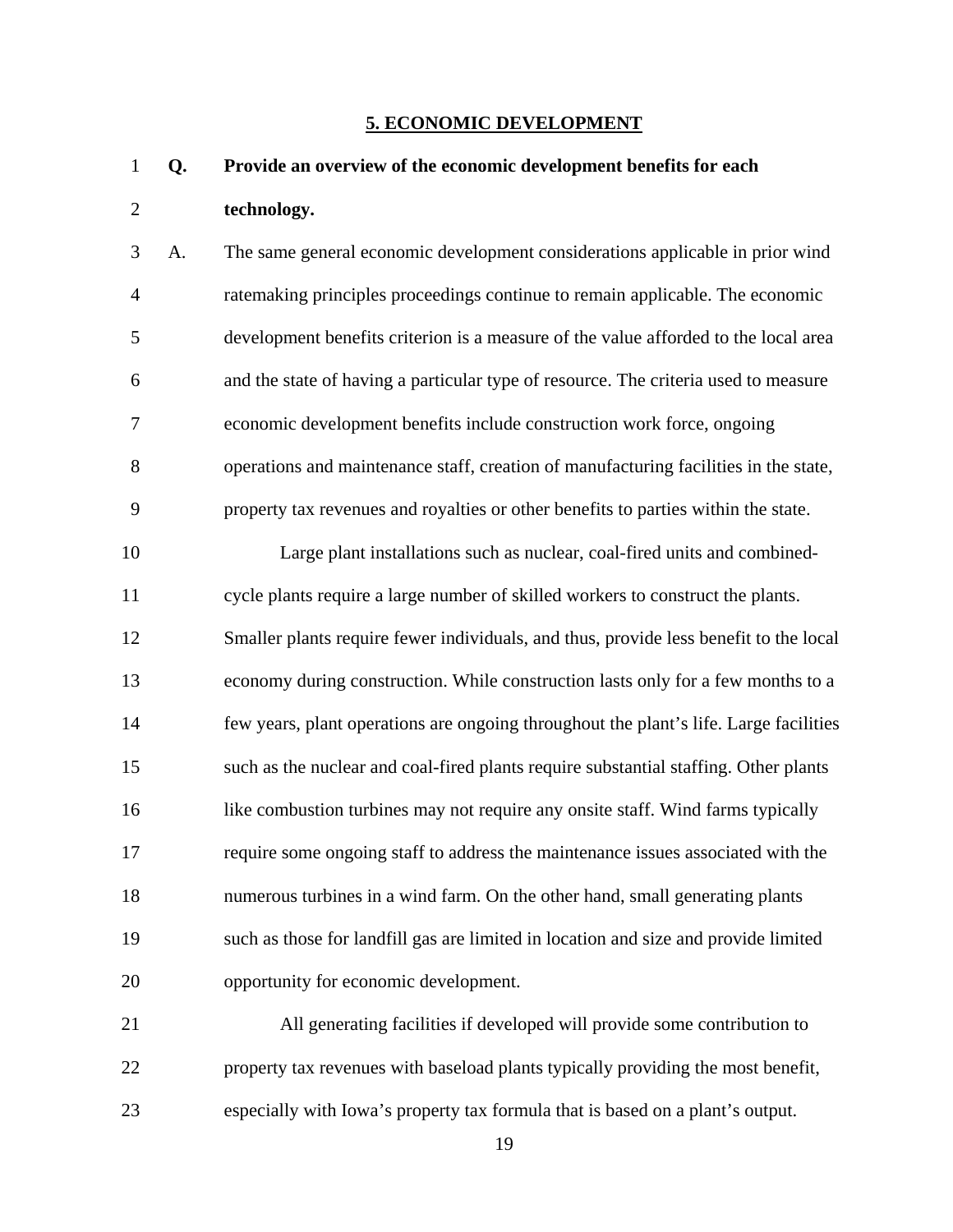| $\mathbf{1}$   |    | Royalties (e.g., rent) provide another form of indirect benefit to local economies, |
|----------------|----|-------------------------------------------------------------------------------------|
| $\mathbf{2}$   |    | and of course, direct benefit to the recipient (e.g., landowners where the          |
| 3              |    | generation resource is located). Currently, wind is the primary resource that       |
| $\overline{4}$ |    | provides this benefit (i.e., payments for easements on the land where wind          |
| 5              |    | turbines are situated). Most other plants are located on utility-owned property,    |
| 6              |    | whereas wind is typically located on leased farm land. Solar may also someday       |
| 7              |    | provide a similar benefit in this respect.                                          |
| 8              |    | As discussed above, the potential for work force, ongoing operations and            |
| 9              |    | maintenance staff, creation of manufacturing facilities in the state, property tax  |
| 10             |    | revenues and royalties within the state is greater for some generation resources    |
| 11             |    | such as wind. MidAmerican witness Adam Wright provides additional testimony         |
| 12             |    | on the projected favorable economic development impact of Wind IX.                  |
|                |    |                                                                                     |
|                |    | <b>6. GEO-POLITICAL UNCERTAINTY</b>                                                 |
| 13             | Q. | Please address the political uncertainty criterion.                                 |
| 14             | A. | The same geo-political uncertainty considerations applicable in prior wind          |
| 15             |    | ratemaking principles proceedings continue to remain applicable. Geo-political      |
| 16             |    | uncertainty includes exposure to global markets and their associated volatility,    |
| 17             |    | geo-political instability (including terrorism), regulatory and legislative         |
| 18             |    | uncertainty and local public reaction to a particular type of development.          |
| 19             |    | Exposure to global markets can occur on at least three levels: (1) the cost of raw  |
| 20             |    | materials used in the manufacture of a technology may be subject to world           |
| 21             |    | demand, and hence price instability, (2) components of a facility could be          |
| 22             |    | manufactured in a foreign country and the exchange rate with the U.S. dollar        |

23 could impact prices, and (3) fuel prices for natural gas, oil and coal could be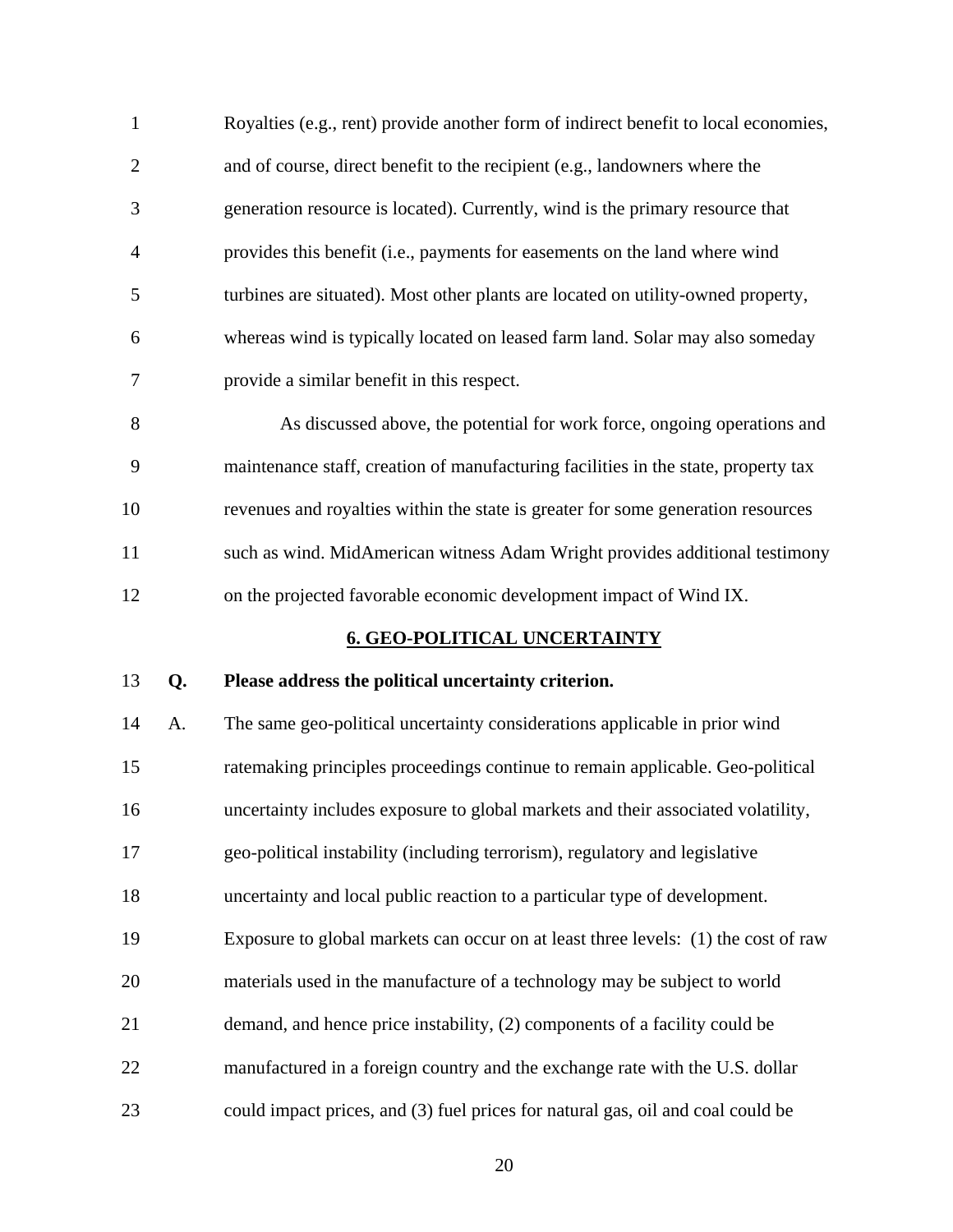1 driven by events in other parts of the world. Plants manufactured in the U.S. that 2 consume fuels with little or no link to foreign markets are ranked highest. Wind is 3 among those plants with limited exposure to foreign events. Natural gas-fired 4 plants have more exposure to world markets as the demand for gas, foreign and 5 domestic, increases.

6 Geo-political uncertainty includes the potential for terrorists to disrupt the 7 supply of certain fuels or to target certain plants. Plants that depend on fuels 8 available in North America, such as coal, uranium, hydro, biomass, wind and 9 solar, are less subject to curtailment of fuel supplies due to such events in foreign 10 countries. Therefore, plants using these resources would have a higher ranking. 11 Another factor is the likelihood that a plant will become a target for a terrorist 12 attack. Smaller, distributed generation-type plants, such as wind and combustion 13 turbine peaking units, are less likely to be targets than larger plants that would 14 have a greater impact and have a higher public profile.

15 As illustrated by MidAmerican witness, Jennifer McIvor, there are 16 substantial indications of continued regulatory tightening of controls on emissions 17 from certain sources of electric generation. For these reasons, regulatory 18 uncertainty plays a role in plant selection. Uncertainty, such as that surrounding 19 carbon regulation<sup>10</sup>, or regulation of the interstate transport of emissions<sup>11</sup> sends 20 signals to the industry to beware of certain technologies, or to delay

 $10$  The history of carbon emissions regulation is described in Jennifer McIvor's environmental testimony. <sup>11</sup> The Environmental Protection Agency promulgated the Clean Air Interstate Rule ("CAIR") in March 2005; in July 2008, the D.C. Circuit vacated CAIR, but in December 2008, the D.C. Circuit remanded CAIR without vacating the rule and directed EPA to remedy the rule's flaws. In July 2011, EPA issued the Cross-State Air Pollution Rule ("CSAPR") as the replacement to CAIR; in December 2011, the D.C. Circuit issued a stay on CSAPR, and ultimately vacated the rule in August 2012. In April 2014, the U.S. Supreme Court reversed the D.C. Circuit's ruling and upheld CSAPR. The D.C. Circuit is now accepting briefs from the appellants to determine when and how the stay is lifted, as well as how to implement the rule.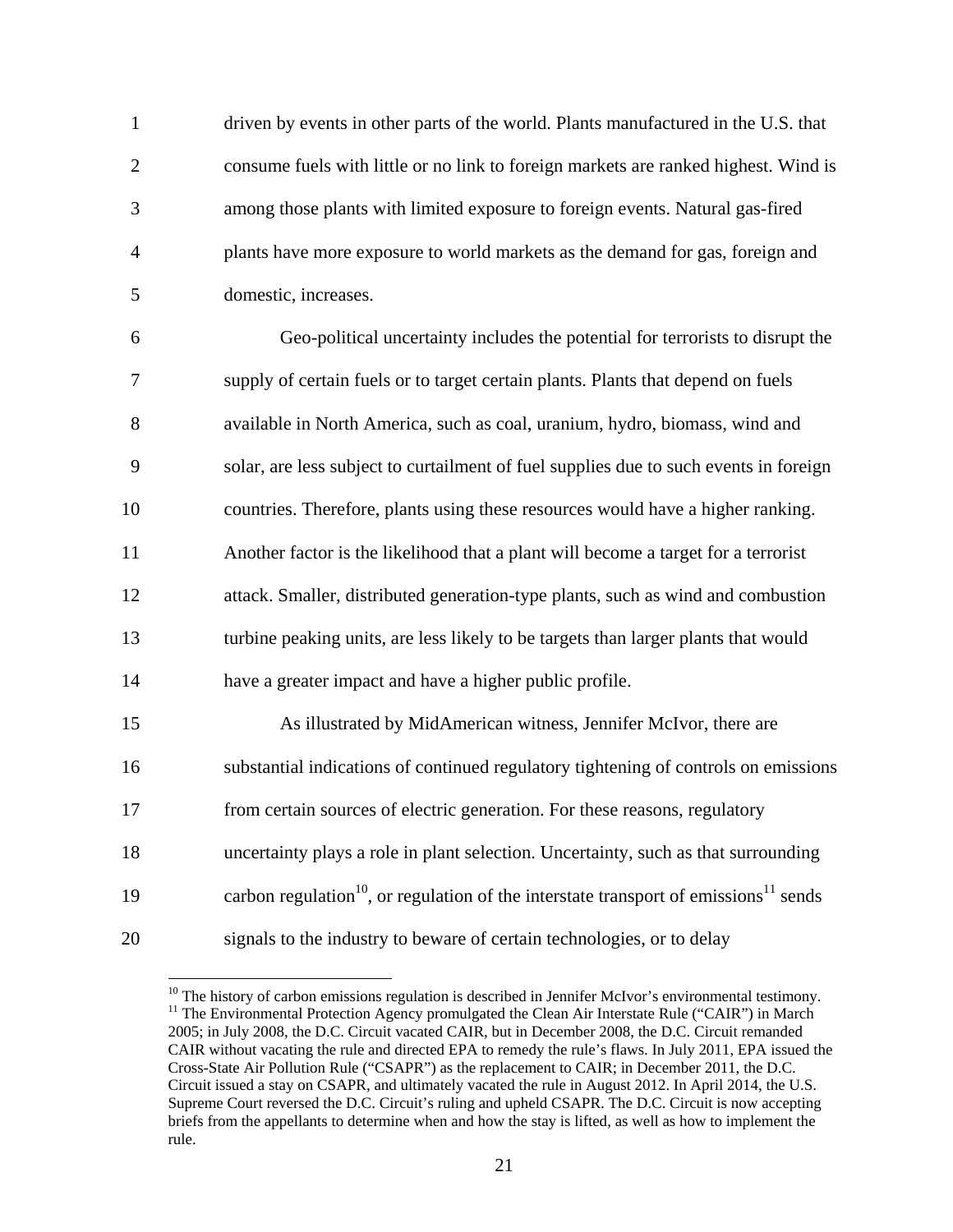| $\mathbf{1}$   |    | implementation of certain actions possibly resulting in more risks for                 |
|----------------|----|----------------------------------------------------------------------------------------|
| $\mathbf{2}$   |    | development and potentially higher costs for companies and their customers.            |
| 3              |    | Technologies for which this applies would receive low rankings in this metric.         |
| $\overline{4}$ |    | Local public acceptance of a technology is also critical to its development.           |
| 5              |    | Local opposition can delay plant development and result in cost overruns. Plants       |
| 6              |    | that tend to have the least amount of opposition would be more highly ranked.          |
| 7              |    | Wind generation ranks among the top of the technologies with respect to                |
| 8              |    | geo-political uncertainty with no dependence on foreign fuels, a limited target for    |
| 9              |    | terrorism (as opposed to a large base-load facility), minimal environmental            |
| 10             |    | exposure and in general a positive acceptance by the general public.                   |
|                |    | 7. FLEXIBILITY/OPTIONALITY                                                             |
| 11             | Q. | Please address how flexibility/optionality influences plant selection.                 |
| 12             | A. | The same flexibility/optionality considerations applicable in prior wind               |
| 13             |    | ratemaking principles proceedings continue to remain applicable.                       |
| 14             |    | Flexibility/optionality addresses the ability of a particular technology to respond    |
| 15             |    | to changing conditions. The criteria for comparing flexibility/optionality focus on    |
| 16             |    | items such as fuel switching (e.g., coal to gas, coal to biomass, etc.), conversion to |
| $17\,$         |    | other technologies (e.g., conversion of a coal plant to a combined-cycle plant,        |
| 18             |    | addition of a steam generator and associated heat recovery system to simple-cycle      |
| 19             |    | combustion turbines, conversion of a combined-cycle facility to an integrated gas      |
| 20             |    | combined cycle, etc.), utilization of a wind site to add peaking units to better       |
| 21             |    | utilize transmission line capability, or the ability to decommission a plant at a      |
| 22             |    | reasonable cost.                                                                       |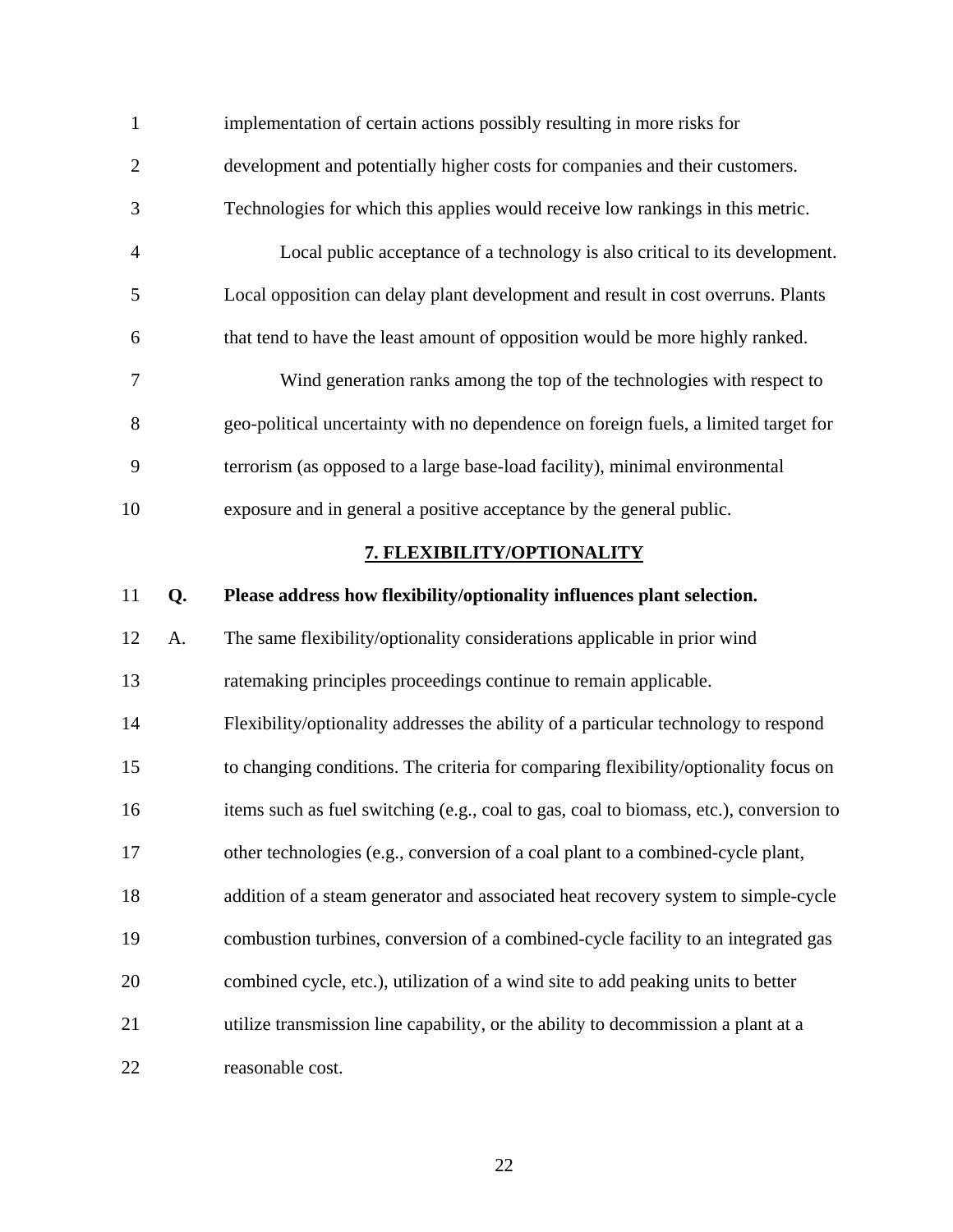1 Gas-fired plants tend to have the greatest flexibility/optionality in that they 2 can be operated on multiple fuels, converted to other technologies or even 3 relocated. Plants dependent on a single fuel have limited flexibility/optionality 4 and are assigned the lowest ranking. While wind generation has little 5 flexibility/optionality since its source of power is only wind and the turbines 6 cannot be used for other purposes or easily moved, a wind site can be coupled 7 with another generation resource, such as a simple-cycle combustion turbine or a 8 combined-cycle combustion turbine to better utilize transmission.

#### **8. DIVERSITY**

#### 9 **Q. Please address the diversity criterion.**

10 A. Diversity of generation resources is a key element in reducing risk and increasing 11 reliability, and for purposes of this analysis has the following aspects: fuel type, 12 type of technology and operational mode (baseload, intermediate, peaking, 13 intermittent and storage). While this criterion overlaps a bit with several other 14 criteria, it has independent importance due to its broader scope. The diversity 15 criterion applies to both MidAmerican and the surrounding region. 16 MidAmerican's diversity addressed above demonstrates that additional wind 17 diversifies the Company's portfolio by further reducing dependence on coal-fired 18 generation. Table 2 summarizes the diversity of generation in Iowa and the

19 surrounding states and in the U.S. portion of the Eastern Interconnect.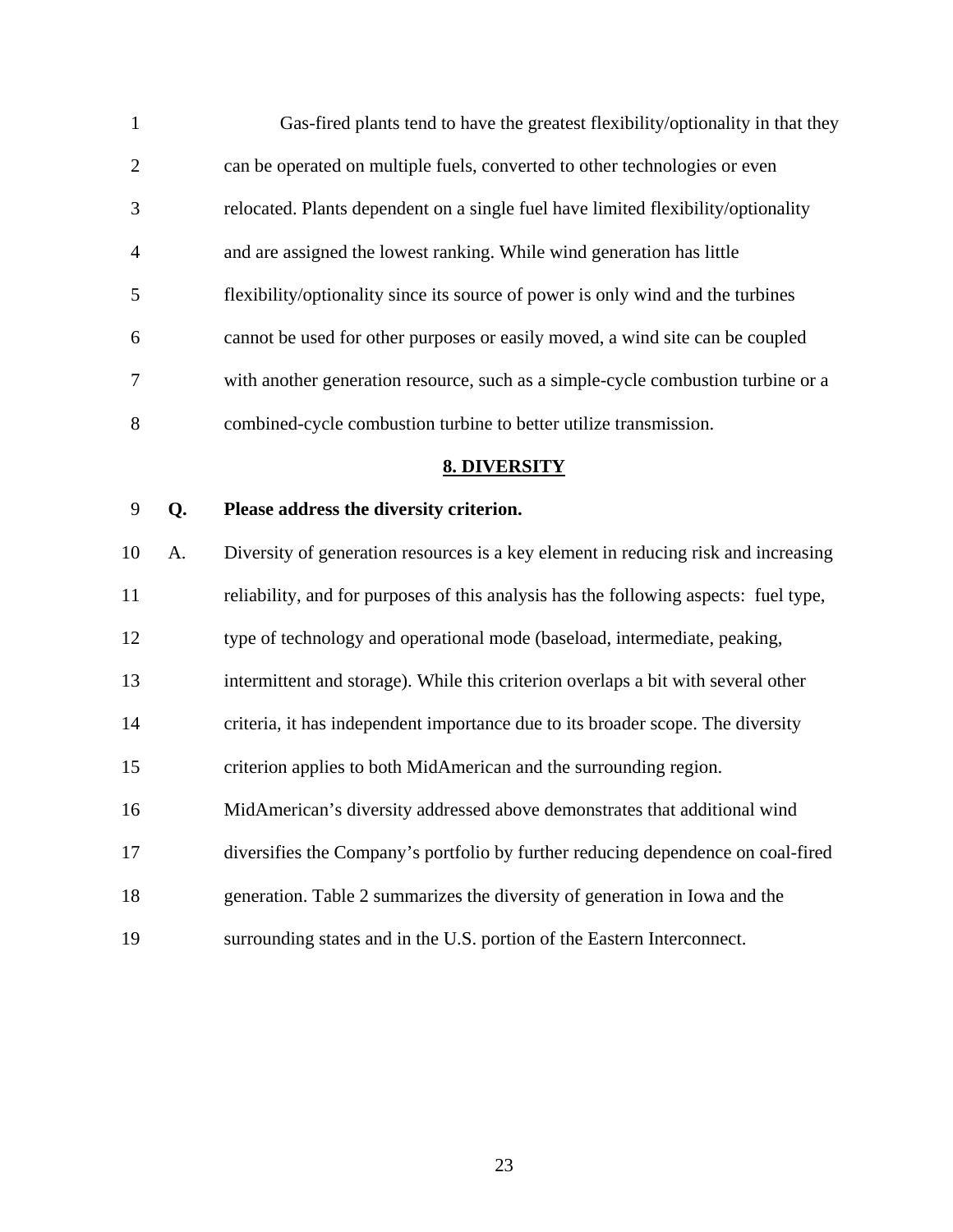| $\cdots$            |                                                |                  | $\frac{1}{2}$ capacity $\frac{1}{2}$ and $\frac{1}{2}$ are $\frac{1}{2}$ of $\frac{1}{2}$ |                  |
|---------------------|------------------------------------------------|------------------|-------------------------------------------------------------------------------------------|------------------|
|                     | <b>Iowa and Surrounding States</b>             |                  | <b>U.S. Eastern Interconnect</b>                                                          |                  |
| <b>Primary Fuel</b> | Capacity (MW)                                  | Fuel Mix $(\%$ ) | Capacity (MW)                                                                             | Fuel Mix $(\%$ ) |
| Coal                | 61,560                                         | 38.9%            | 273,513                                                                                   | 32.8%            |
| Petroleum Coke      | 152                                            | 0.1%             | 2,068                                                                                     | 0.2%             |
| Gas                 | 47,071                                         | 29.8%            | 330,404                                                                                   | 39.6%            |
| Oil                 | 6,531                                          | 4.1%             | 43,270                                                                                    | 5.2%             |
| Uranium             | 20,408                                         | 12.9%            | 94.473                                                                                    | 11.3%            |
| Other               | 60                                             | $0.0\%$          | 1,251                                                                                     | 0.2%             |
| Other Renewable     | 1,223                                          | 0.8%             | 12,526                                                                                    | 1.5%             |
| Solar               | 35                                             | $0.0\%$          | 1,570                                                                                     | 0.2%             |
| Water               | 3,984                                          | 2.5%             | 43,396                                                                                    | 5.2%             |
| Wind                | 17,188                                         | 10.9%            | 30,880                                                                                    | 3.7%             |
| <b>Grand Total</b>  | 158,212                                        | 100.0%           | 833,352                                                                                   | 100.0%           |
|                     | Source: Ventyx's Velocity Suite - January 2014 |                  |                                                                                           |                  |

**Table 2 Regional Generation Capacity (Nameplate Diversity by Fuel Type)** 

1 Fossil fuels comprise nearly 74% of the generation in Iowa and the 2 surrounding states<sup>12</sup>, and nearly 78% in the U.S. portion of the Eastern 3 Interconnect. On the other hand, renewable generation, including hydroelectric, 4 comprises 14.2% in Iowa and the surrounding states, and 10.6% in the Eastern 5 Interconnect. Wind is 10.9% and 3.7%, respectively. Additional wind would 6 decrease the carbon footprint in the region, just as it increases the diversity in 7 MidAmerican's generation capability.

#### 8 **Q. Describe the regional generation market in terms of fuel considerations.**

9 A. The prices for natural gas, oil and coal increased dramatically in 2008 before the 10 economic crisis. The prices of these fuels then declined significantly before a 11 recent recovery (e.g., in July 2008 Henry Hub natural gas spot prices exceeded 12 \$13/MMBtu before dropping to a low of \$1.82 on April 20, 2012 and recovering 13 to \$4.23/MMBtu on April 15, 2013). This price volatility and uncertainty as to 14 future price levels increases the attractiveness of a generation resource that is not

<u>.</u>

 $12$  The surrounding states include Illinois, Kansas (due to proximity), Minnesota, Missouri, Nebraska, South Dakota and Wisconsin.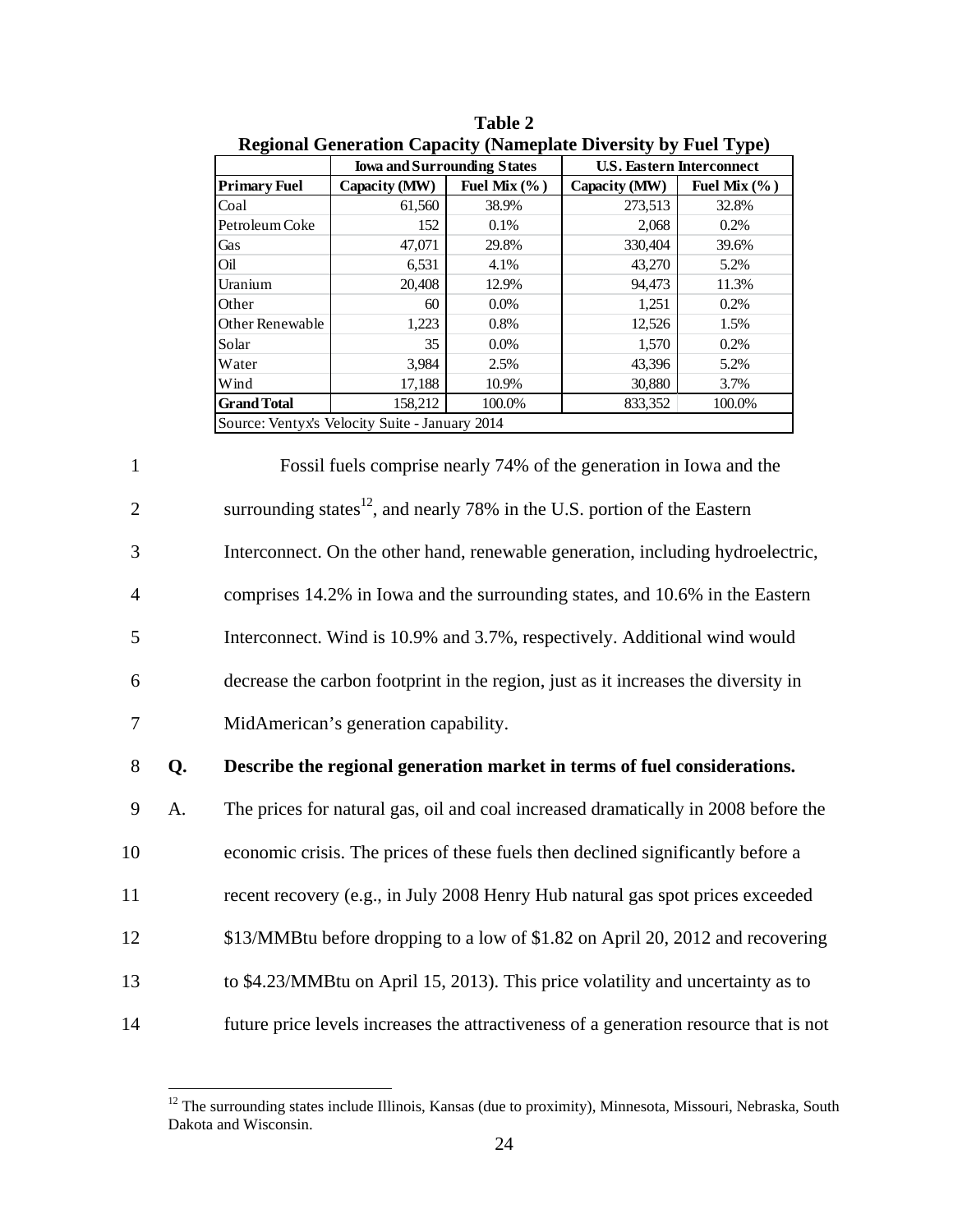| $\mathbf{1}$   |    | fuel-price dependent. Coal fuels about 45% of the generating nameplate capacity         |
|----------------|----|-----------------------------------------------------------------------------------------|
| $\overline{2}$ |    | in the upper Midwest. <sup>13</sup> Natural gas-fired generation comprises another 29%. |
| 3              |    | Non-hydro renewable generation (nameplate) and hydroelectric generation                 |
| $\overline{4}$ |    | (nameplate) comprise 9.1% and 2.8%, respectively, of the total capacity within          |
| 5              |    | the upper Midwest.                                                                      |
| 6              |    | According to the American Wind Energy Association, 1,084 MW of                          |
| 7              |    | additional wind power was placed in-service in 2013 in the United States bringing       |
| 8              |    | the total wind development to over 61,108 MW. The state of Iowa with 5,177              |
| 9              |    | MW is currently third behind only Texas (12,354 MW) and California (5,829               |
| 10             |    | MW) in the amount of nameplate wind capacity installed as of the first quarter of       |
| 11             |    | 2014.                                                                                   |
|                |    | 9. RESOURCE AVAILABILITY/STABILITY                                                      |
| 12             | Q. | Please address the resource availability/stability criterion.                           |
| 13             |    |                                                                                         |
|                | A. | The resource availability/stability criterion was added to evaluate the less            |
| 14             |    | quantifiable aspects of the various fuels, their long-term supply (availability and     |
| 15             |    | access) and price stability. Other criteria touch on resource availability and          |
| 16             |    | stability, however, this criterion addresses both local and global access to a          |
| 17             |    | particular resource and its price stability over time. North America is no longer       |
| 18             |    | "resource independent" from other global influences. Activities around the globe        |
| 19             |    | can and do impact the prices of resources in North America. Some fuels (e.g., oil)      |
| 20             |    | are impacted to a greater degree than others, but over the expected life of the new     |
| 21             |    | resource installations, it is likely that other fuels could be impacted to greater or   |

<sup>&</sup>lt;sup>13</sup> The upper Midwest includes Illinois, Indiana, Iowa, Michigan, Minnesota, Montana, Nebraska, North Dakota, Ohio, South Dakota and Wisconsin.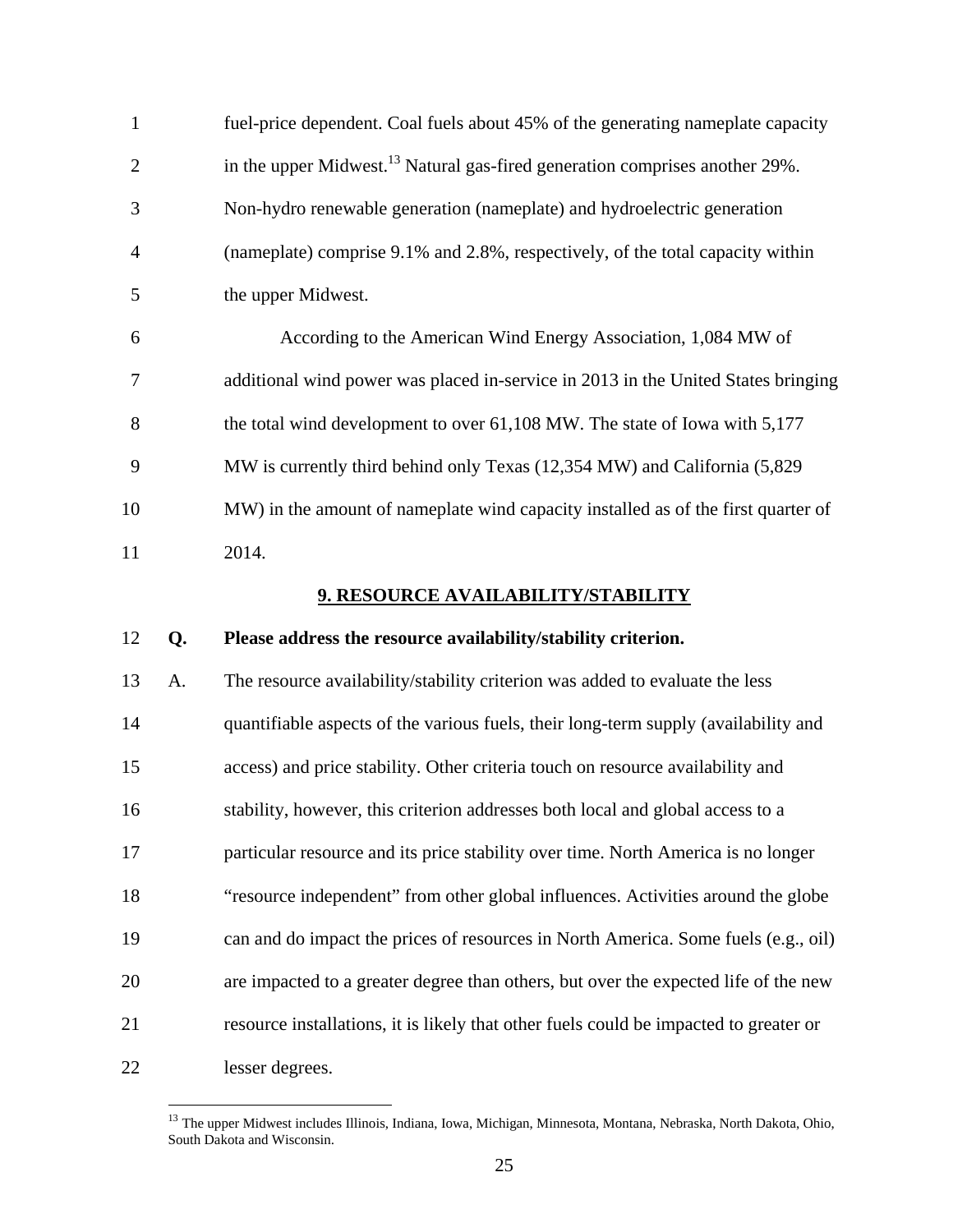| $\mathbf{1}$   | Natural gas is currently abundant both within the U.S. and abroad;                   |
|----------------|--------------------------------------------------------------------------------------|
| 2              | however, its price has demonstrated significant volatility historically, and there   |
| 3              | are potential infrastructure challenges to more abundant supply as natural gas use   |
| $\overline{4}$ | in power plants increases. Coal is also abundant in North America, but is            |
| 5              | currently hampered by emissions. Wind is also abundant in the U.S., especially       |
| 6              | the Midwest, and it is available at no cost; however, wind is intermittent. Overall, |
| 7              | wind has an edge on both coal and natural gas.                                       |

#### **E. SUMMARY OF NINE-FACTOR ANALYSIS**

#### 8 **Q. Please summarize how wind compares to the other technologies.**

9 A. As was true in prior wind ratemaking principle proceedings, Wind IX can be 10 added to MidAmerican's generation portfolio at a reasonable price and it 11 enhances environmental compliance, is projected to result in no net cost to 12 customers, promotes economic development, supports Iowa's energy policy, 13 improves fuel diversity and contributes toward energy and capacity needs. Wind 14 IX clearly addresses multiple customer needs. Furthermore, wind ranks among the 15 top generation technologies for five other criteria: cost robustness, environmental 16 reasonableness, economic development, geo-political uncertainty, and diversity.

17 With respect to resource availability/stability, wind is not subject to fuel 18 price volatilities like natural gas. Wind is abundant in Iowa, the seventh windiest 19 state in the nation. However, the intermittency of the wind along with its impact 20 on market prices due to transmission constraints keeps it from a top ranking in 21 resource availability/stability. As for flexibility, wind generation is limited to 22 operating only when sufficient wind is present. Wind turbines are not adaptable to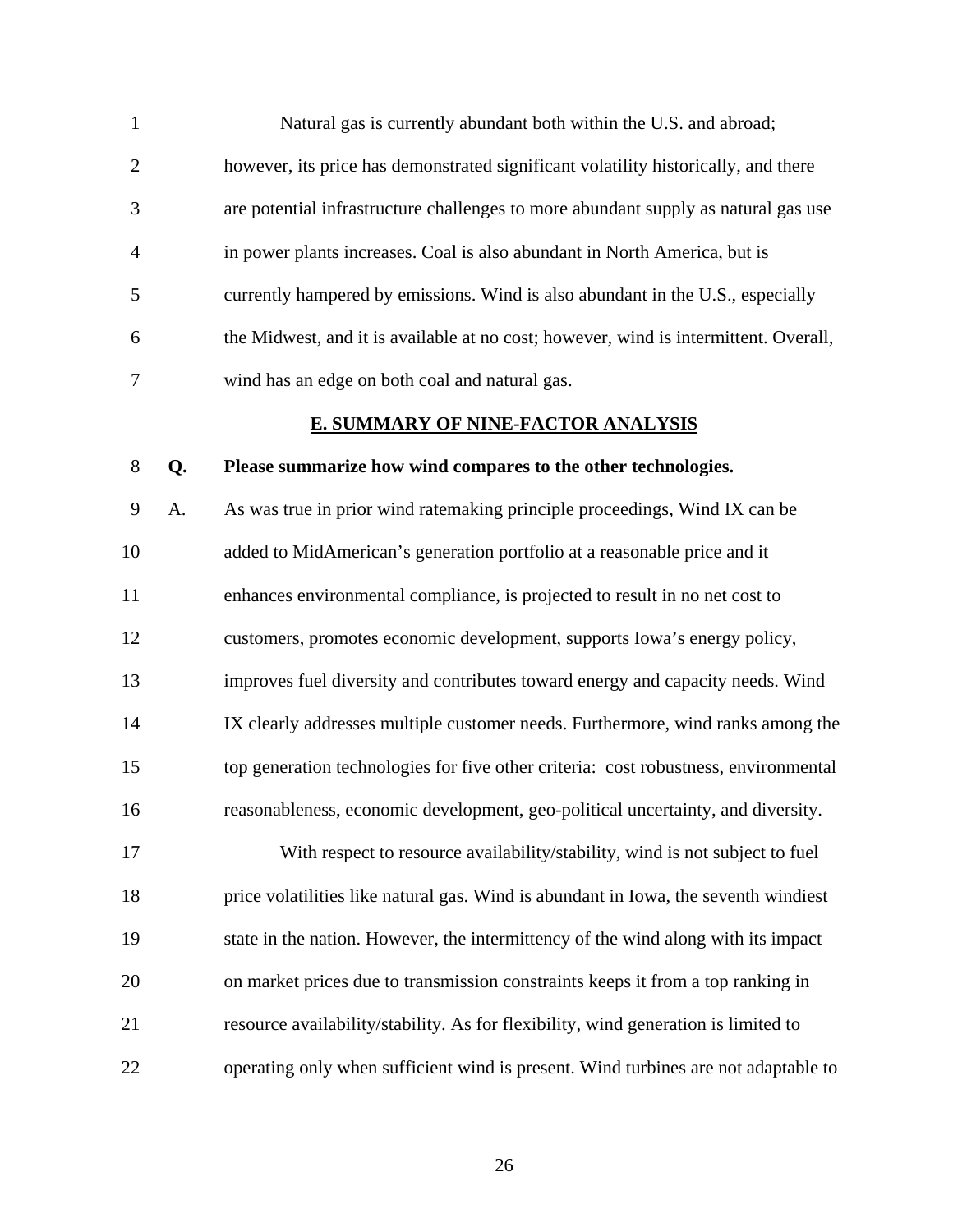1 other fuels or conversion to other technologies. Wind also rates less well with 2 regards to system reliability when compared to the other technologies.

#### **F. WIND VS. CONVENTIONAL GENERATION'S OPERATING CHARACTERISTICS**

#### 3 **Q. Please discuss the operating characteristics of wind generation and**

#### 4 **conventional generation.**

5 A. As was true in prior wind ratemaking principle proceedings, wind generation is 6 more energy-focused with a limited contribution to meeting system peak capacity 7 requirements. Wind generation in the Midwest is expected to have capacity 8 factors in the 30 to 45% range. While wind generation's upfront capital costs lie 9 between those of intermediate generation, such as combined-cycle combustion 10 turbines, and baseload generation, such as coal, wind's operating costs are 11 minimal. On the other end of the spectrum, conventional gas-fired combustion 12 turbines address peak period requirements, but experience minimal operation 13 during other periods of the year. Gas-fired facilities generally are characterized by 14 lower upfront capital costs compared to other forms of generation, but gas-fired 15 facilities have significantly higher operating costs. Typical capacity factors for 16 peaking units in the Midwest are less than 5%.

17 Combined-cycle (gas-fired) plants typically operate at an intermediate 18 level due to their low heat rate. Current operating levels vary widely across the 19 U.S., from less than a 10% capacity factor to above 60%. Midwest units are 20 typically in the 10% to 30% range. The upfront capital costs are higher than a 21 simple-cycle combustion turbine, yet lower than conventional coal-fired 22 generation. The combined-cycle units also have a heat rate advantage over both 23 the simple-cycle units and coal-fired units. The relative price of natural gas to coal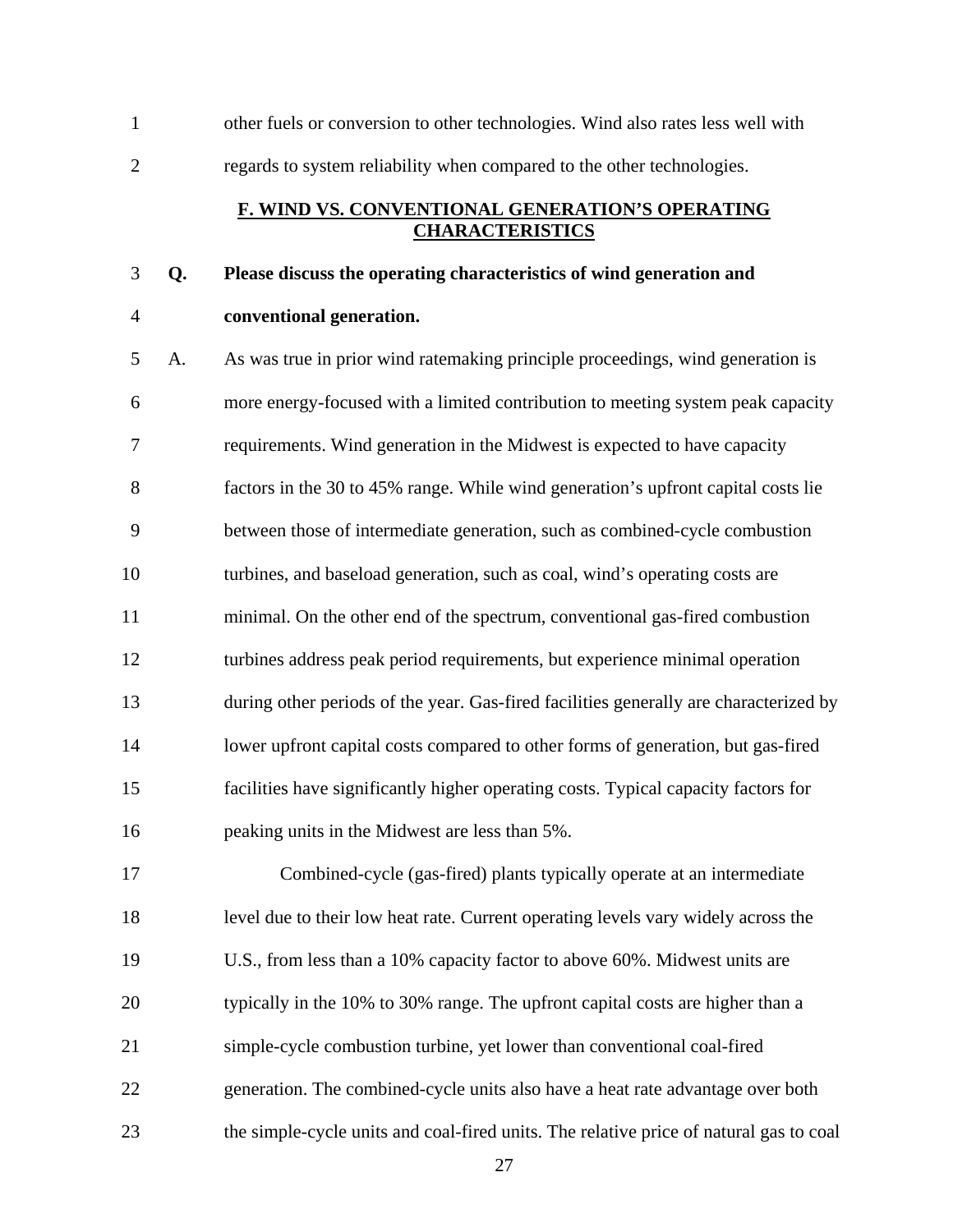1 has recently resulted in efficient gas-fired combined-cycle combustion turbines 2 being competitive with lower efficiency coal-fired units.<sup>14</sup>

3 Coal-fired units have a higher initial capital cost than most other 4 conventional units with the exception of nuclear plants. Therefore, to be 5 economical these units must operate at a relatively higher capacity factor, 6 typically greater than 60%. Carbon regulation could add an additional capital cost 7 and operating cost burden to coal-fired plants either through a carbon pricing 8 mechanism or carbon capture and sequestration equipment. Such equipment may 9 not be widely commercially available at a reasonable cost within the next decade. 10 Wind generation operates quite differently from conventional generation 11 in that wind is intermittent. Wind generation is only available when sufficient 12 wind is present—i.e., from approximately nine miles per hour to 50 miles per 13 hour. On the other hand, conventional generation is dispatched as needed. A 14 second difference is that wind generation is primarily an energy resource and does 15 not contribute significantly to capacity supply during peak conditions, hence, 16 wind generation is not meant to be an alternative to peaking generation. Even gas-17 fired combined-cycle generation that operates as an intermediate load plant is not 18 comparable to wind since its primary period of operation is currently during the 19 summer. Peaking and gas-fired intermediate generation complement, but do not 20 normally compete with wind generation. Wind generation produces a significant 21 amount of low cost, emission-free energy, and hence, offsets reliance on baseload 22 generation, in particular coal-fired generation, thus reducing the rate of emissions.

<sup>&</sup>lt;sup>14</sup> The dispatch cost advantage of coal-fired generation over that of gas-fired combined-cycle plants could be eroded by high carbon costs. Depending on the magnitude of carbon costs, efficient combined-cycle units might have a lower dispatch cost than moderately efficient coal-fired plants.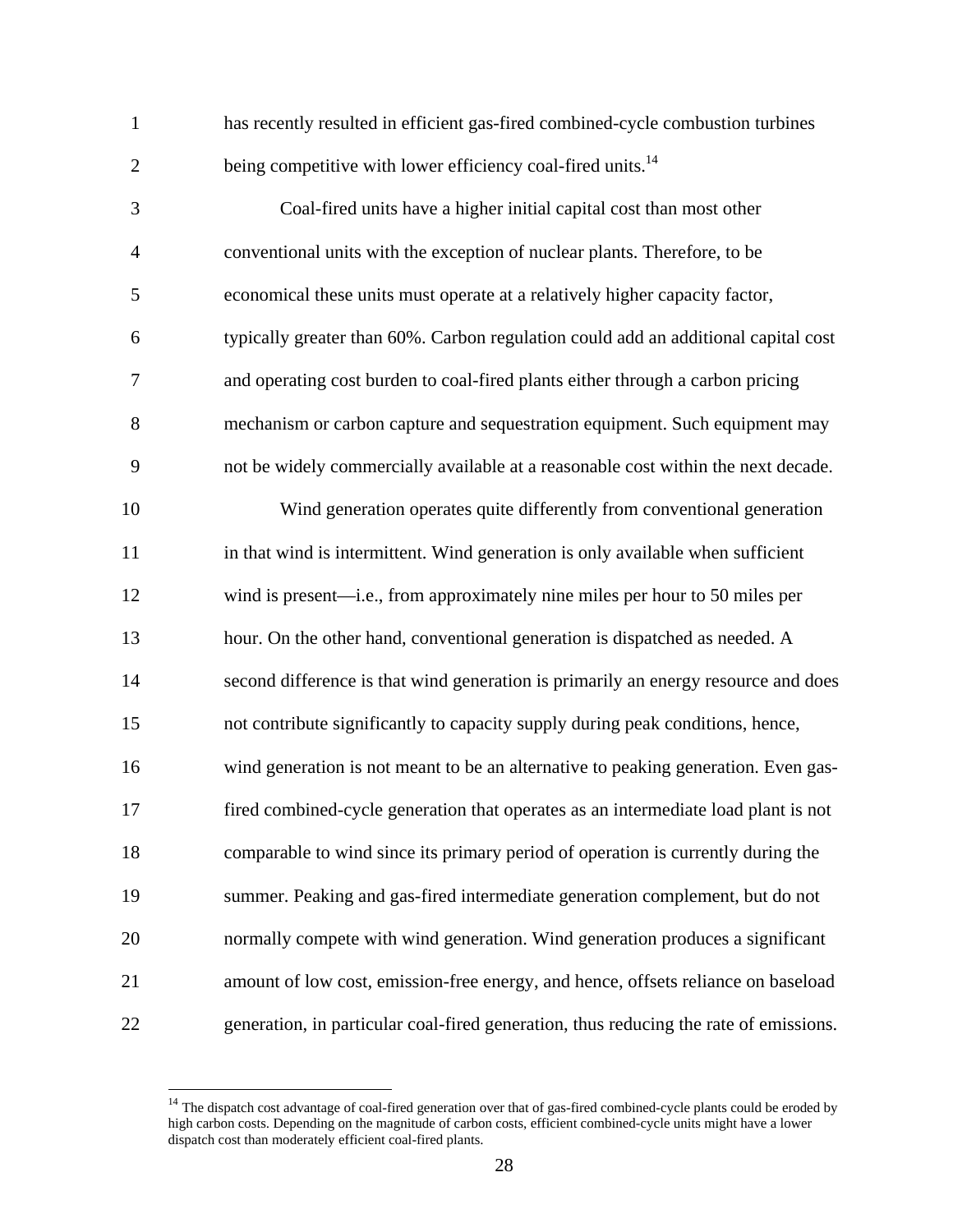1 MidAmerican witness Jennifer McIvor testifies in this regard. The reduction in 2 emissions is not limited to just MidAmerican's fossil units, but has a broader 3 societal impact reducing output from the more costly, poorer efficiency units in 4 the region first.

# 5 **Q. How have you addressed the impact associated with incorporating Wind IX**  6 **into the MidAmerican system?**

7 A. MidAmerican has addressed the costs associated with incorporation of Wind IX 8 by recognizing a differential in energy market prices across its service area due to 9 the further addition of wind resources. MISO's large balancing area reduces the 10 impacts of wind volatility in part due to wind diversity across the region and in 11 part due to the larger number of resources available for balancing the load.

12 To address the intermittency of the wind resource the MISO developed a 13 Dispatchable Intermittent Resource ("DIR") methodology that allows intermittent 14 resources such as wind to be managed so that regional system requirements can 15 be optimized (i.e., wind generation can respond to price signals, and as 16 appropriate, reduce output or shut down). An offer is submitted to MISO so that

#### 17 the unit(s) may be dispatched economically as the intermittent resource permits.

#### **G. FEASIBLE RENEWABLE GENERATION OPTIONS**

#### 18 **Q. What constitutes renewable generation?**

19 A. As was true in prior wind ratemaking principle proceedings, renewable generation 20 utilizes natural resources that replenish over time, and therefore have long-term 21 sustainability. Iowa law defines renewable generation, or an "alternate energy 22 production facility," as follows: (a) a solar, wind turbine, waste management, 23 resource recovery, refuse-derived fuel, agricultural crops or residues, or wood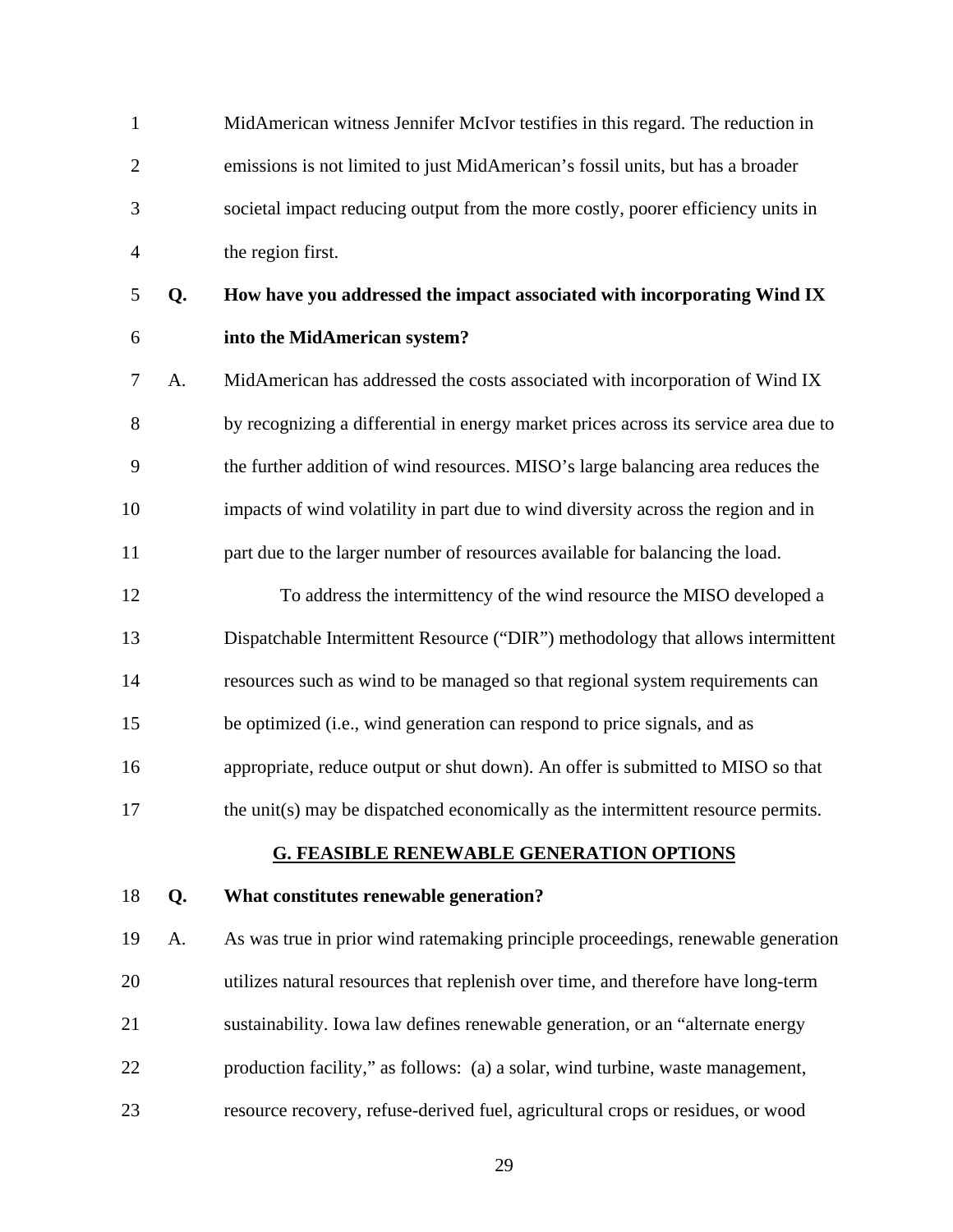| $\mathbf{1}$   |    | burning facility; (b) land, systems, buildings, or improvements that are located at     |
|----------------|----|-----------------------------------------------------------------------------------------|
| $\overline{2}$ |    | the project site and are necessary or convenient to the construction, completion, or    |
| 3              |    | operation of the facility; and (c) transmission or distribution facilities necessary to |
| $\overline{4}$ |    | conduct the energy produced by the facility to users located at or near the project     |
| 5              |    | site. A facility which is a qualifying facility under 18 C.F.R. part 292, subpart B     |
| 6              |    | is not precluded from being an alternate energy production facility under Iowa          |
| $\overline{7}$ |    | law.                                                                                    |
| 8              |    | The Energy Information Administration ("EIA") defines renewable energy                  |
| 9              |    | resources as "Energy resources that are naturally replenishing but flow-limited.        |
| 10             |    | They are virtually inexhaustible in duration, but limited in the amount of energy       |
| 11             |    | that is available per unit of time. Renewable energy resources include: biomass,        |
| 12             |    | hydro, geothermal, solar, wind, ocean thermal, wave action, and tidal action."          |
| 13             | Q. | Describe each major type of renewable energy.                                           |
| 14             | A. | Renewable energy is generally categorized into five main classes: biomass,              |
| 15             |    | hydroelectric generation, wind, solar and geothermal. EIA further includes ocean        |
| 16             |    | thermal, wave action and tidal action, all of which are impractical for Iowa and        |
| 17             |    | will not be addressed.                                                                  |
| 18             |    | 1 - Biomass: Biomass represents an entire category of energy sources that use           |
| 19             |    | organic material of recent biological origin, including crops, wood, animal by-         |
| 20             |    | products, residues and wastes. <sup>15</sup> Biomass can be classified as cellulosic    |
| 21             |    | biomass (wood residues, forest materials), abandoned cropland (switchgrass,             |
| 22             |    | poplar and willow), anaerobic digestion (wastewater treatment, animal waste             |
| 23             |    | and animal bi-products) and landfill gas.                                               |

<sup>&</sup>lt;sup>15</sup> The biomass definition is from the Iowa Department of Natural Resources' "2002 Renewable Energy Resource Guide."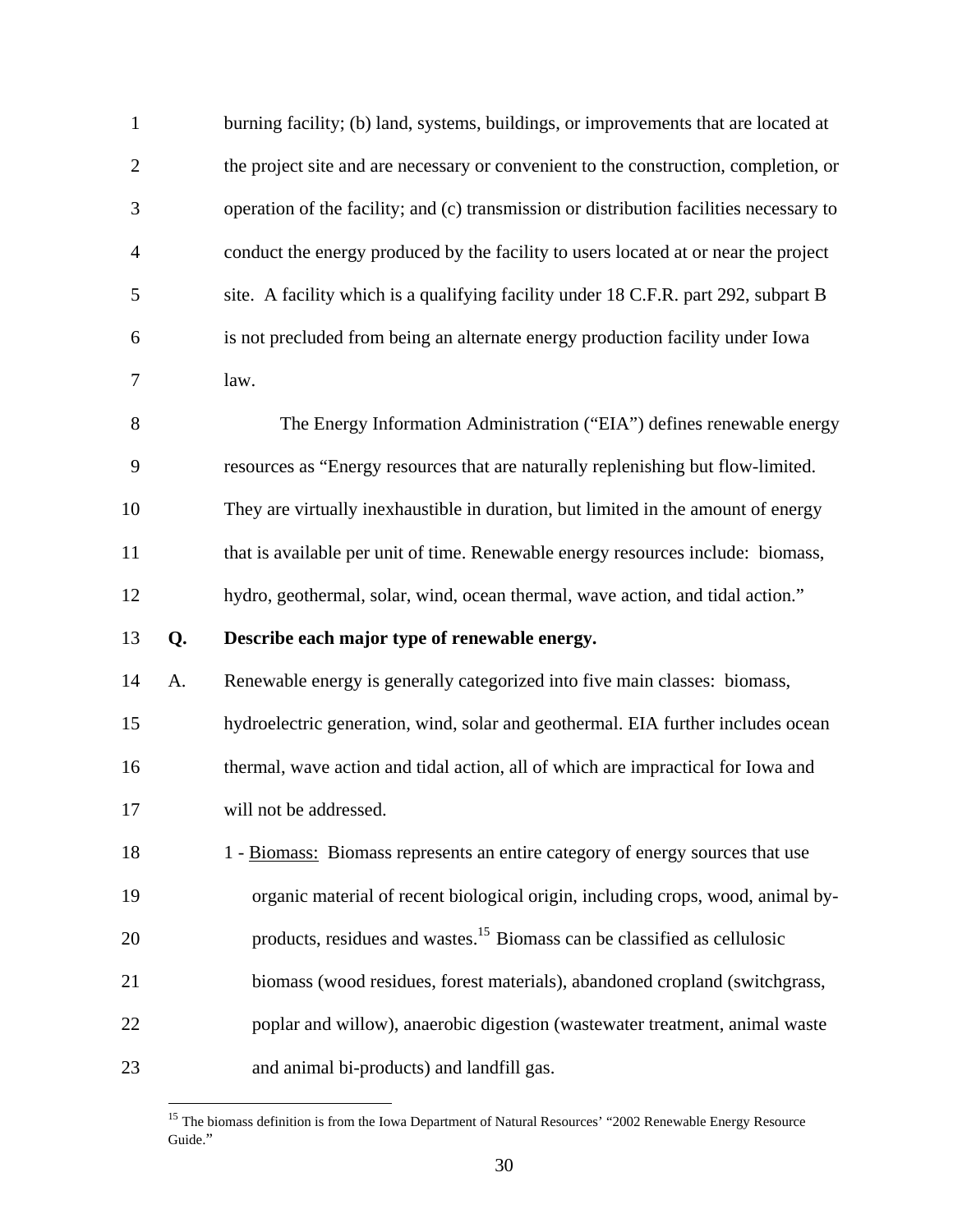| $\mathbf{1}$   |    | 2 - Hydroelectric generation: Hydroelectric generation is the capture of energy          |
|----------------|----|------------------------------------------------------------------------------------------|
| $\overline{c}$ |    | from moving water. Hydroelectric generation takes the form of pondage, run-              |
| 3              |    | of-river or pumped hydro.                                                                |
| 4              |    | 3 - Wind: Wind energy is captured through the use of wind turbines of various            |
| 5              |    | sizes and designs, and then is converted to electricity.                                 |
| 6              |    | 4 - Solar: Solar represents the capture of the sun's energy by photovoltaic              |
| 7              |    | systems, central station solar-thermal applications (solar parabolic trough,             |
| 8              |    | solar power tower and solar-dish engine), or direct solar gain to produce                |
| 9              |    | electricity or generate heat.                                                            |
| 10             |    | 5 - Geothermal: Ground source heat pumps that use the earth's more constant              |
| 11             |    | temperature near the surface for heating and cooling in buildings is the only            |
| 12             |    | practical geothermal application in Iowa. Other geothermal applications can              |
| 13             |    | be either naturally occurring (conventional geothermal) or man-made                      |
| 14             |    | (enhanced geothermal systems <sup>16</sup> ) where geothermal energy is energy extracted |
| 15             |    | from the earth. While a region in eastern Iowa has been identified as a                  |
| 16             |    | potential conventional geothermal resource for generation, development of                |
| 17             |    | that resource is not currently considered practical.                                     |
|                |    | <b>H. SELECTION OF WIND GENERATION</b>                                                   |
| 18             | Q. | Please explain MidAmerican's decision to develop additional wind-based                   |
| 19             |    | generation rather than build another form of renewable generation.                       |
|                |    |                                                                                          |

- 20 A. Wind generation continues to be the most reasonable renewable resource
- 21 available in sufficient quantity to provide a large contribution toward energy
- 22 production in Iowa and to offset a portion of MidAmerican's carbon emissions.

<sup>&</sup>lt;sup>16</sup> Additional enhanced geothermal systems information can be found at http://www1.eere.energy.gov/geothermal/pdfs/egs\_basics.pdf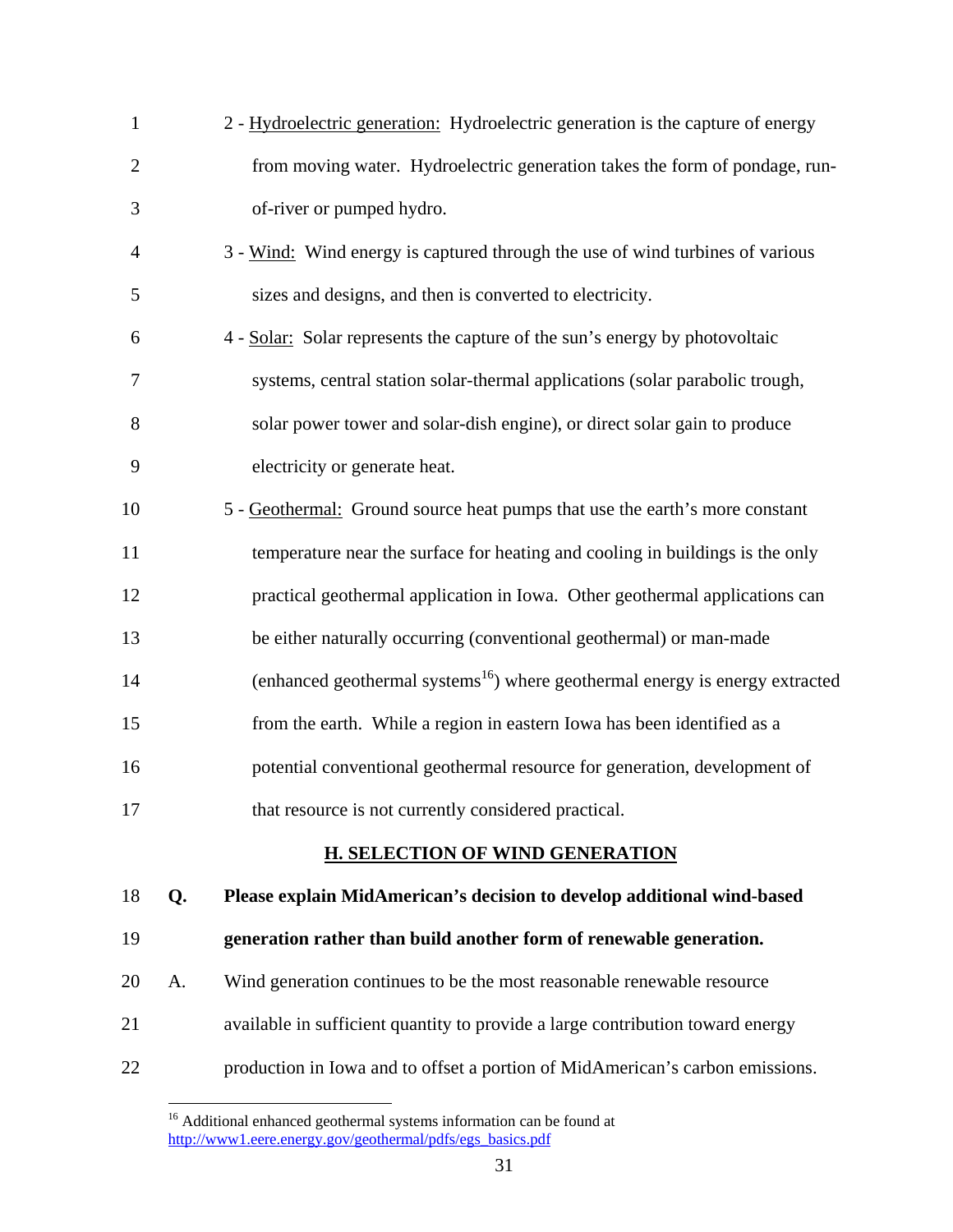| $\mathbf{1}$   |    | While biomass is plentiful (corn stover and switchgrass) in Iowa, there are several |
|----------------|----|-------------------------------------------------------------------------------------|
| $\overline{2}$ |    | issues that need further vetting before relying on biomass as a major fuel source   |
| 3              |    | for renewable generation in Iowa. Issues with biomass include plant modifications   |
| $\overline{4}$ |    | for co-firing, operational issues associated with co-firing, storage, the amount of |
| 5              |    | biomass that can be removed from the land without leading to erosion, reduction     |
| 6              |    | in soil nutrients and soil hydration, cost of the delivered fuel and competing uses |
| 7              |    | such as ethanol production. While MidAmerican will continue to monitor the          |
| 8              |    | development of biomass, further research is required to better understand the       |
| 9              |    | longer-term economics and risks associated with biomass. Photovoltaic solar has     |
| 10             |    | made strides at reducing costs and is becoming more attractive in many states, but  |
| 11             |    | is not yet competitive with wind in Iowa. Other forms of renewable energy           |
| 12             |    | currently are simply impractical (geothermal) or are available in quantities too    |
| 13             |    | small to be a viable alternative (landfill gas, anaerobic digestion).               |
| 14             | Q. | What criteria did you use to compare the renewable resource options?                |
| 15             | A. | As has been the case in prior wind ratemaking principles proceedings,               |
| 16             |    | MidAmerican's focus on wind-powered generation as the most viable option for        |
| 17             |    | increasing its renewable generation portfolio is supported by consideration of the  |
| 18             |    | following criteria.                                                                 |
|                |    |                                                                                     |

#### **Availability**

19 While Iowa has a number of renewable alternatives, few of those alternatives can 20 be economically developed to a degree that will make a material contribution 21 toward MidAmerican's energy needs, or a large contribution toward increasing 22 renewable generation capacity in Iowa.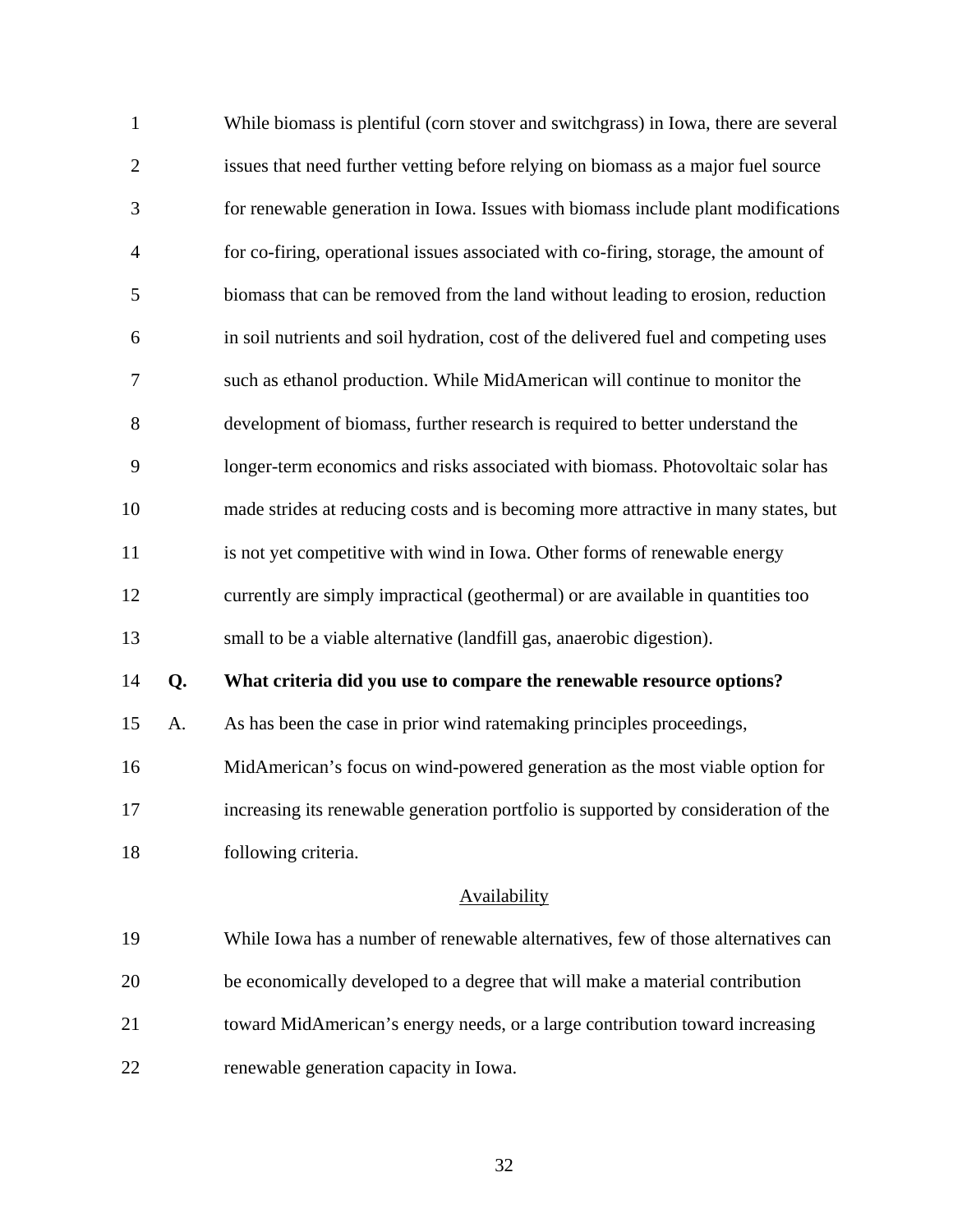#### **Economics**

| $\mathbf{1}$   |    | While the costs of renewable resources have been generally declining, other          |
|----------------|----|--------------------------------------------------------------------------------------|
| $\overline{2}$ |    | options currently remain too expensive to be practical as a large-scale supply       |
| 3              |    | resource to be included in a utility's resource mix.                                 |
|                |    | Maturity                                                                             |
| $\overline{4}$ |    | A technology achieves maturity as its development moves from the research            |
| 5              |    | phase to a wider acceptance, and a competitive industry develops for supply of the   |
| 6              |    | equipment related to that technology. Wind power has overcome many of its early      |
| 7              |    | technological obstacles and is now widely accepted. The cost of developing wind      |
| 8              |    | power projects is competitive with other sources of energy when adequate PTCs,       |
| 9              |    | and other revenue streams, are considered.                                           |
|                |    |                                                                                      |
| 10             | Q. | Please discuss the availability of the renewable resources in Iowa.                  |
| 11             | A. | Since renewable resource generation availability is tied to factors such as solar    |
| 12             |    | intensity, geothermal characteristics, agriculture production, and waterfall         |
| 13             |    | characteristics, the availability of renewable generation alternatives has not       |
| 14             |    | changed in any significant way in recent years. Table 3 summarizes the potential     |
| 15             |    | and feasible renewable resource capabilities available for development in Iowa.      |
| 16             |    | Competing uses for resources like biomass can significantly impact the               |
| 17             |    | availability of that resource for generation. This is especially true for cellulosic |
| 18             |    | biomass where the current focus has turned to ethanol production, hence, limiting    |
| 19             |    | generation development from those materials in Iowa.                                 |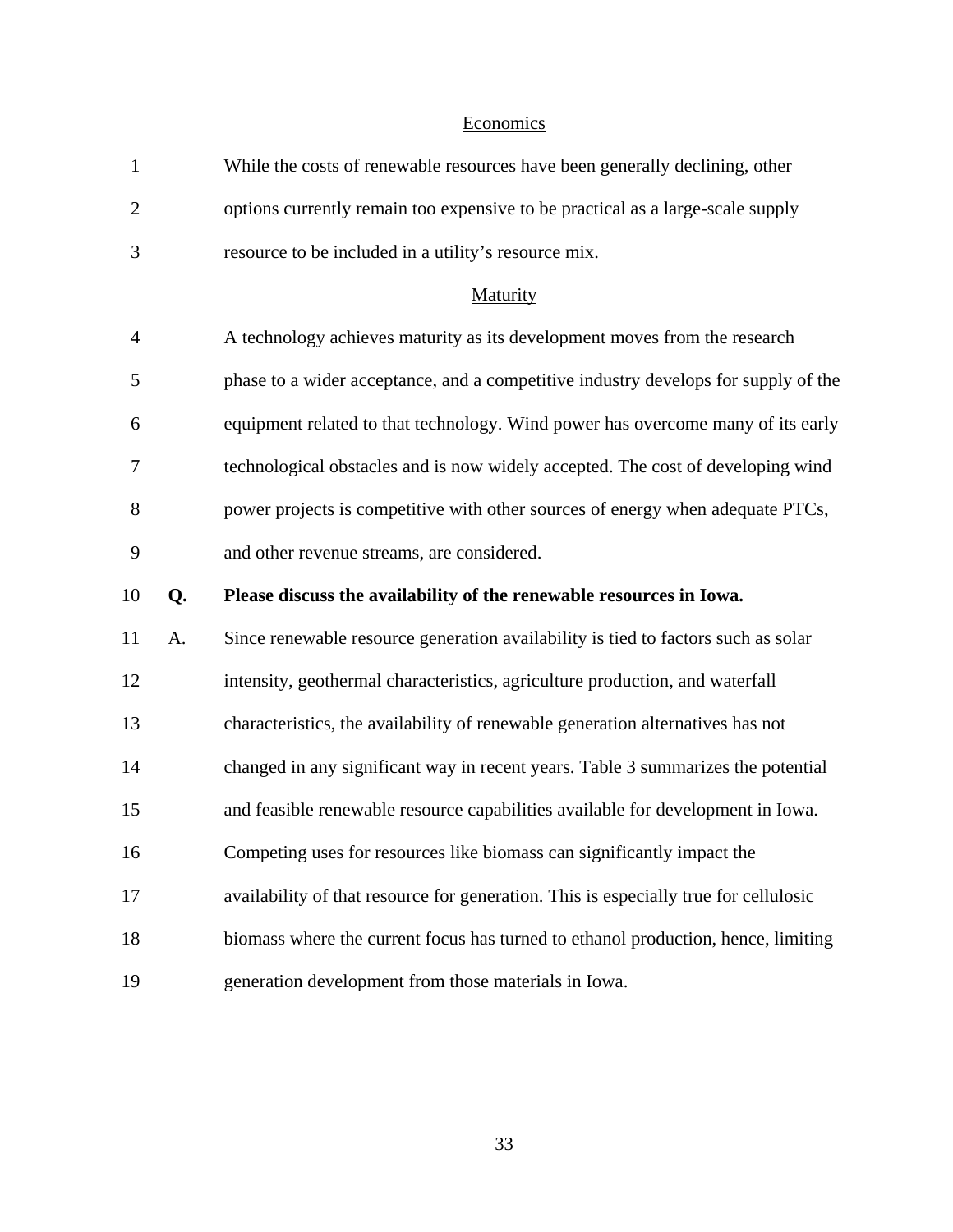|                                                                                                                                                                            | Iowa - Potential for Renewable Generation Development <sup>1</sup>                                                                                                                                  |                        |
|----------------------------------------------------------------------------------------------------------------------------------------------------------------------------|-----------------------------------------------------------------------------------------------------------------------------------------------------------------------------------------------------|------------------------|
| <b>Technology/Resource</b>                                                                                                                                                 | Potential (GW)                                                                                                                                                                                      | <b>Potential (GWh)</b> |
| <b>Wind</b>                                                                                                                                                                | 571                                                                                                                                                                                                 | 1,723,588              |
| On-shore                                                                                                                                                                   | 571                                                                                                                                                                                                 | 1,723,588              |
| Off-Shore                                                                                                                                                                  | n/a                                                                                                                                                                                                 | n/a                    |
| Solar                                                                                                                                                                      | 4,044                                                                                                                                                                                               | 7,029,897              |
| <b>Urban Utility Scale</b>                                                                                                                                                 | 16                                                                                                                                                                                                  | 27,092                 |
| <b>Rural Utility Scale</b>                                                                                                                                                 | 4,021                                                                                                                                                                                               | 6,994,159              |
| Rooftop                                                                                                                                                                    | 7                                                                                                                                                                                                   | 8,646                  |
| BioPower <sup>2</sup>                                                                                                                                                      | $\overline{4}$                                                                                                                                                                                      | 28,928                 |
| <b>HydroPower</b>                                                                                                                                                          | $<$ 1                                                                                                                                                                                               | 2,818                  |
| <b>Geothermal</b>                                                                                                                                                          | 77                                                                                                                                                                                                  | 606,390                |
| Conventional                                                                                                                                                               | <1                                                                                                                                                                                                  | $<$ 1                  |
| Enhanced                                                                                                                                                                   | 77                                                                                                                                                                                                  | 606,390                |
|                                                                                                                                                                            | Potentials: A GIS-Based Analysis, (2012): http://www.nrel.gov/docs/fy12osti/51946.pdf<br>Non-excluded land was assumed to be available to support development of more than one technology           |                        |
|                                                                                                                                                                            | All biomass feed stock resources considered were assumed to be available for biopower use:                                                                                                          |                        |
|                                                                                                                                                                            |                                                                                                                                                                                                     |                        |
| competing uses such as biofuels production were not considered                                                                                                             | Other Considerations: The data in Table 3 are from an NREL model and are estimates of technical, rather<br>than economic or market, potential, NREL notes that these values do not consider:        |                        |
| independently)                                                                                                                                                             | • Allocation of available land among technologies (available land is generally assumed to be available to<br>support development of more than one technology and each set of exclusions was applied |                        |
|                                                                                                                                                                            | • Availability of existing or planned transmission infrastructure that is necessary to tie generation into                                                                                          |                        |
|                                                                                                                                                                            |                                                                                                                                                                                                     |                        |
|                                                                                                                                                                            |                                                                                                                                                                                                     |                        |
| the electricity grid<br>• The relative reliability or time-of-productions of power<br>• The cost associated with developing power at any location<br>renewable development | • Presence of local, state, regional or national policies, either existing or potential, that could encourage                                                                                       |                        |

<sup>1</sup> The greatest potential for development of renewable resources in Iowa lies 2 with wind. Iowa is the seventh windiest state in the nation based on wind energy 3 botential according to the National Energy Renewable Laboratory,<sup>17</sup> and Iowa is 4 currently a leader in wind development with the third most wind generation in 5 operation of any state in the nation.

 $\overline{a}$ <sup>17</sup> Source: National Energy Renewable Laboratory's "Estimates of Windy Land Area and Wind Energy Potential by State for Areas >= 30% Capacity Factor at 80 Meters," dated February 4, 2010 and updated April 13, 2011 to add Alaska and Hawaii.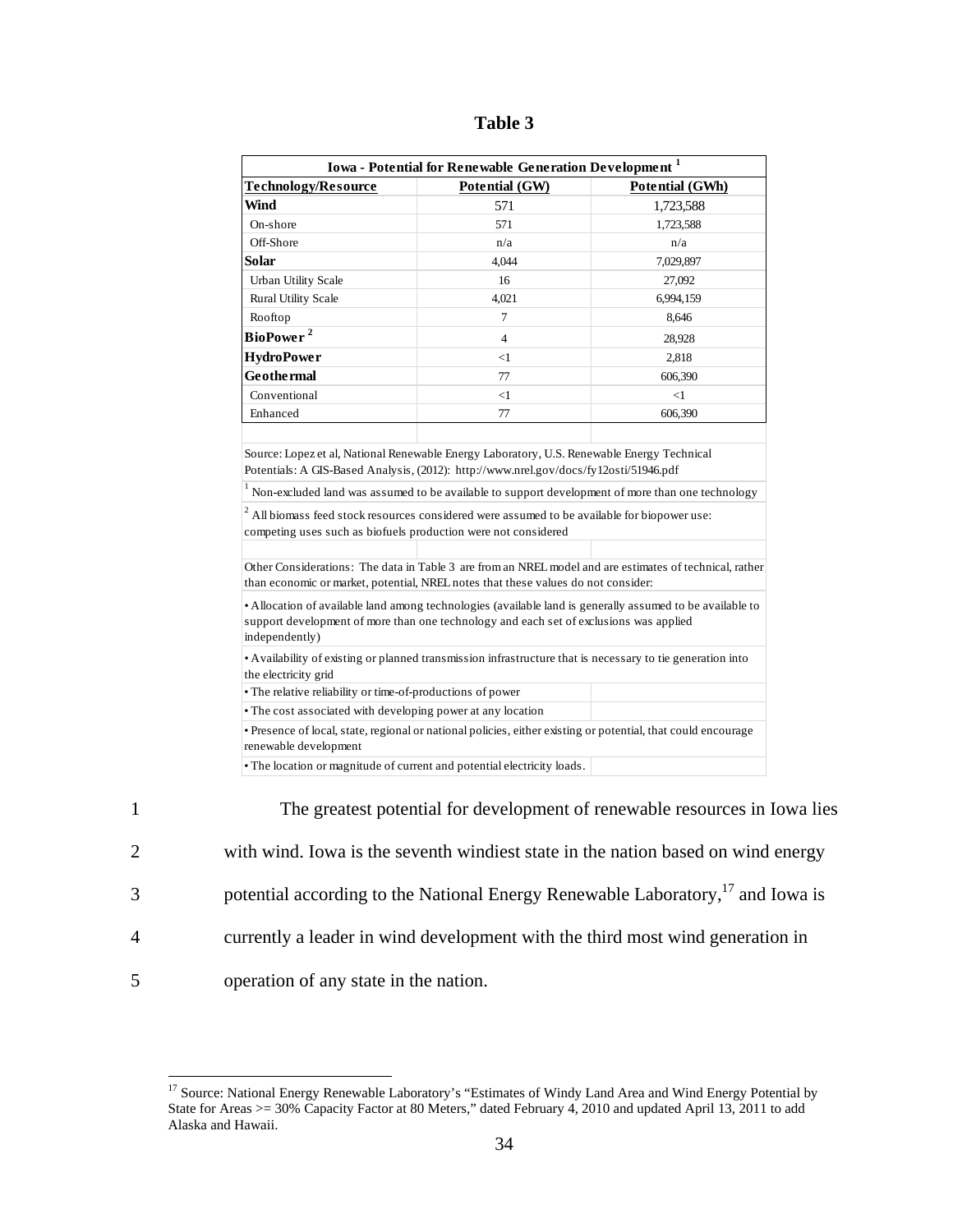| $\mathbf{1}$   | While over 4 GW of biopower potential has been identified, only a small                       |
|----------------|-----------------------------------------------------------------------------------------------|
| $\overline{2}$ | portion will likely be available for generation. MidAmerican currently has 7.7                |
| 3              | MW of biogas generation (mostly landfill and sanitation) in its portfolio. With               |
| $\overline{4}$ | presently available feedstocks, biomass generation will compete against other                 |
| 5              | uses of biomass, especially ethanol production. At this time, landfills and farm-             |
| 6              | based methane present the most likely sources for biomass generation. Only 11                 |
| 7              | landfills with a capacity development potential of about 15 MW have been                      |
| 8              | identified in Iowa. <sup>18</sup> Farm-based methane largely relies on anaerobic digestion as |
| 9              | a source of generating methane gas for microturbine generators or small internal              |
| 10             | combustion engines (approximately $0.1$ MW $- 1.0$ MW). A herd of 500 cattle is               |
| 11             | required to produce about 65 kW of electricity, so only larger farming operations             |
| 12             | are feasible sources of this type of generating capacity.                                     |
| 13             | Iowa currently has 134 MW of hydroelectric, of which 125 MW is located                        |
| 14             | at the lock and dam at Keokuk. The National Renewable Energy Laboratory                       |
| 15             | estimates less than 1 GW of potential hydroelectric generation in Iowa Potential              |
| 16             | sites are distributed across Iowa. Environmental hurdles and high costs associated            |
| 17             | with hydroelectric development will likely continue to limit development.                     |
| 18             | Photovoltaic generation is the most likely solar technology to develop in                     |
| 19             | Iowa and the most available per Table 3. Table 3 indicates solar technology as                |
| 20             | having over 4000 GW of potential in Iowa, mostly as utility scale resources in                |
| 21             | rural settings. Large photovoltaic or other solar technologies such as the parabolic          |
| 22             | trough, power tower and solar dish engine with substantial land requirements are              |
| 23             | better suited for lands elsewhere in the U.S. that are not as valuable for crop               |

 $18$  Black and Veatch estimated that only 6 of the landfill operations could be developed for electric generation with only 12 MW of potential, in the Renewable Energy Cost Effective Potential Study.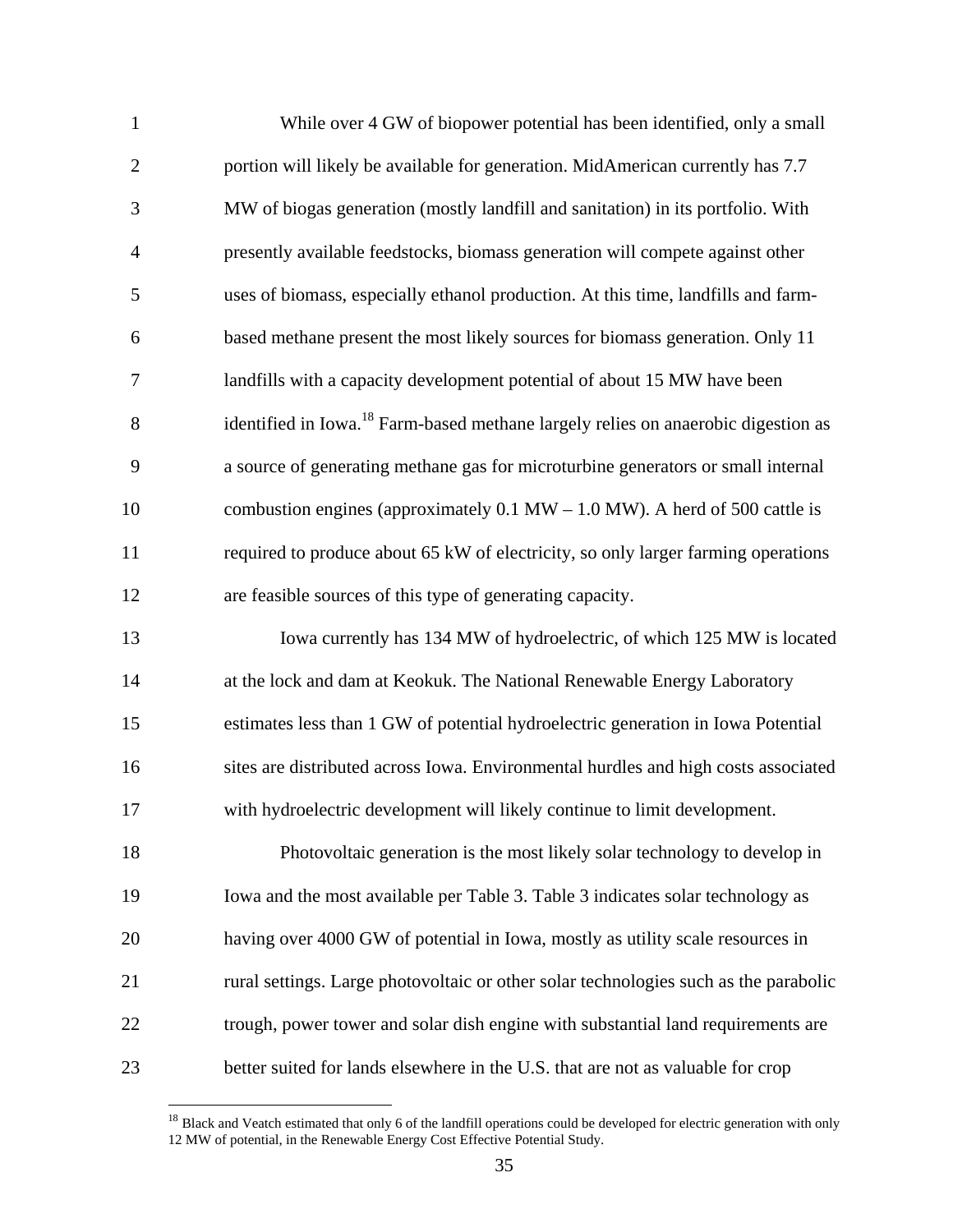| $\mathbf{1}$   |    | production. Other regions such as the Southwest have a key advantage: better                     |
|----------------|----|--------------------------------------------------------------------------------------------------|
| $\overline{c}$ |    | solar insolation. <sup>19</sup> Iowa's solar insolation is only about 70% of that in California. |
| 3              |    | Over 7 GW of photovoltaic rooftop generation technical potential is                              |
| $\overline{4}$ |    | estimated in Iowa. <sup>20</sup> However, the current cost of photovoltaic generation,           |
| 5              |    | compared to the amount of generation it produces, on a limited-time basis (day                   |
| 6              |    | time only), limits its development.                                                              |
| 7              |    | Eastern Iowa has a limited potential for conventional geothermal                                 |
| 8              |    | generation, but the resource is lower temperature than in the regions where                      |
| 9              |    | geothermal has been developed. Development of conventional geothermal                            |
| 10             |    | generation in Iowa is not currently practical. Far superior geothermal resources                 |
| 11             |    | located in the Western U.S. are only marginally economic to develop. Iowa has a                  |
| 12             |    | much poorer resource (between 150 degrees and 200 degrees Centigrade) at a                       |
| 13             |    | greater depth (about 6 kilometers or about 3.7 miles) that would be costly to                    |
| 14             |    | access, even if it was technologically possible today. Costs for enhanced                        |
| 15             |    | geothermal systems are generally higher than those for conventional geothermal                   |
| 16             |    | plants and other more mature renewable technologies like wind power. <sup>21</sup>               |
| 17             | Q. | Provide a comparison of the cost of each of the renewable technologies.                          |
| 18             | A. | The cost comparison (Table 4) for developing renewable technologies is based on                  |
| 19             |    | estimates developed by Black and Veatch for the "Renewable Energy Cost                           |
| 20             |    | Effective Potential Study" prepared for the Iowa Utilities Association. <sup>22</sup> However,   |
| 21             |    | hydroelectric was not included in the analysis, so the cost of this technology was               |
|                |    |                                                                                                  |

<sup>&</sup>lt;sup>19</sup> Solar insolation is the amount of solar energy received on a given area over time typically measured in kilowatthours per square meter.

<sup>&</sup>lt;sup>20</sup> Source: National Renewable Energy Laboratory's "U.S. Renewable Energy Technical Potentials: A GIS-Based Analysis", July 2012, Table 4 – Total Estimated Technical Potential for Rooftop Photovoltaics by State.<br><sup>21</sup> http://www.eia.gov/todayinenergy/detail.cfm?id=3970

 $^{22}$  The requirements for "Renewable Energy Cost Effective Potential Study" were contained in legislation (SF 2386) approved by the 2008 Iowa Legislature and signed into law by Governor Chet Culver on May 6, 2008.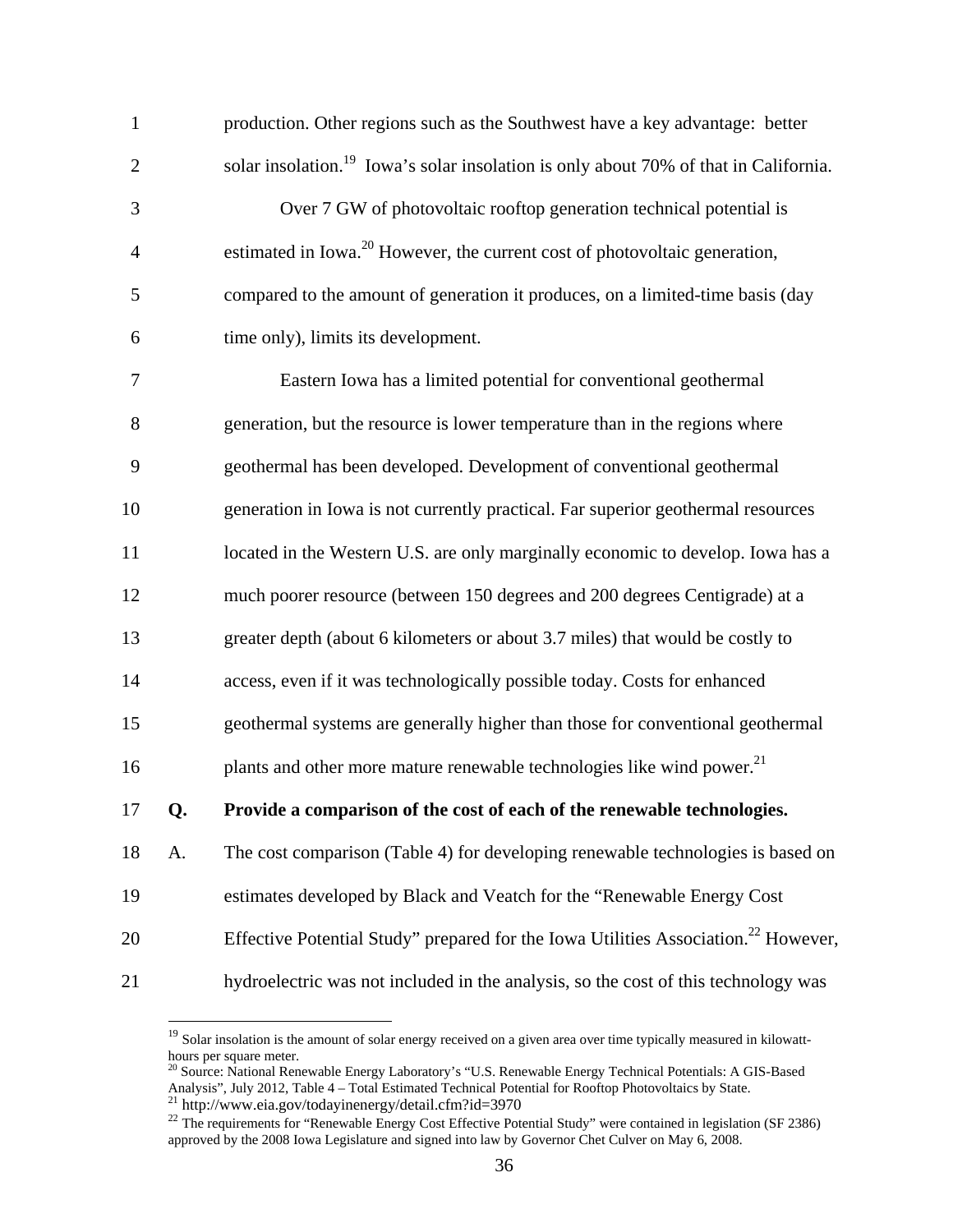- 1 estimated from an alternative source. The U.S. Department of the Interior, Bureau
- 2 of Reclamation conducted a hydropower resource assessment wherein cost of
- 3 installed hydroelectric generation was estimated at an average of about
- 4  $$4,000/kW$  for units in the Great Plains Region.<sup>23</sup>

|                                 |                                     |                                           |                    | 1 adie 4                                                         |                        |                            |                        |                              |
|---------------------------------|-------------------------------------|-------------------------------------------|--------------------|------------------------------------------------------------------|------------------------|----------------------------|------------------------|------------------------------|
|                                 |                                     |                                           |                    | Table 4-12. Renewable Technologies Performance and Cost Summary. |                        |                            |                        |                              |
|                                 | <b>Net Plant</b><br>Capacity,<br>MW | <b>Net Plant</b><br>Heat Rate,<br>Btu/kWh | Capacity<br>Factor | Capital Cost.<br>\$/kW                                           | Fixed O&M.<br>\$/kW-yr | Variable<br>O&M.<br>\$/MWh | Fuel Cost.<br>\$/MMBtu | Levelized<br>Cost.<br>\$/MWh |
| Direct Biomass                  | 35                                  | 13.500-17.500                             | 80-90              | 4.500-5.500                                                      | 85-110                 | $11 - 15$                  | $0 - 8$                | 65-210                       |
| Cofired Biomass                 | 35                                  | $0.5-1.5$ percent<br>increase             | unchanged          | 400-1.250                                                        | 15-65                  | Incl w/fixed               | $0 - 8$                | $0 - 110$                    |
| Landfill Gas                    | $1 - 10$                            | 13.000                                    | 85                 | 1.200-2.000                                                      | $\Omega$               | 17                         | $0.3 - 2$              | 90-320                       |
| Anaerobic Digestion             | $0.15 - 6$                          | 12.000-13.000                             | 80-90              | 8.000-16.000                                                     | 800-1.300              | Incl. w/fixed              | N/A                    | 350-700                      |
| Solar PV                        | 20                                  | N/A                                       | $15 - 20^{\circ}$  | 6.500-7.500                                                      | 44                     | Incl. w/fixed              | N/A                    | $200 - 500 +$                |
| Wind                            | 150                                 | N/A                                       | 25-40              | 2.100-2.600                                                      | 50                     | Incl. w/fixed              | N/A                    | 60-130                       |
| Capacity factor rapes for Iouro |                                     |                                           |                    |                                                                  |                        |                            |                        |                              |

| anı<br>k<br>71 |  |
|----------------|--|
|----------------|--|

 $\overline{a}$ 

Capacity factor range for Iowa<br>Source: "Renewable Energy Cost Effective Potential Study" developed for the Iowa Utilities Association, dated December 1, 2008

#### 5 **Q. Please summarize the renewable generation options using the three criteria**

- 6 **stated previously in your testimony.**
- 7 A. My summary of the renewable alternatives for Iowa in terms of the three criteria
- 8 (availability, economics and maturity) is shown in Table 5. The rating is from one
- 9 (lowest or least desirable) to three (highest or most desirable) stars.

|                                                            |                       | 1 UNIV V  |          |              |  |
|------------------------------------------------------------|-----------------------|-----------|----------|--------------|--|
| <b>Summary of Renewable</b><br><b>Generation Selection</b> |                       |           |          |              |  |
|                                                            | Availability          | Economics | Maturity | Overall      |  |
| Wind                                                       | ★★★                   | ★★★       | ★★★      | ★★★          |  |
| Biomass - Cellulosic                                       | ★★                    | ★★        | ★        | ★★           |  |
| Biomass - Landfill                                         | ★                     | ★★★       | ★★★      | $\star\star$ |  |
| Biomass – Anaerobic                                        |                       |           |          |              |  |
| Digestion                                                  | ★                     | ★         | ★★       | ★            |  |
| Hydro - Conventional                                       | ★★                    | ★         | ★★★      | ★★           |  |
| Hydro - Unconventional                                     | ★                     | ★         | ★        | ★            |  |
| Solar - Photovoltaic                                       | ★★                    | ★★        | ★★       | ★★           |  |
| Solar - Central Station                                    | ★                     | ★         | ★        | ★            |  |
| Geothermal                                                 | Not Practical in Iowa |           |          |              |  |

**Table 5** 

<sup>&</sup>lt;sup>23</sup> Source: The U.S. Department of the Interior, Bureau of Reclamation's report, "Hydropower Resource Assessment at Existing Reclamation Facilities," March 2011.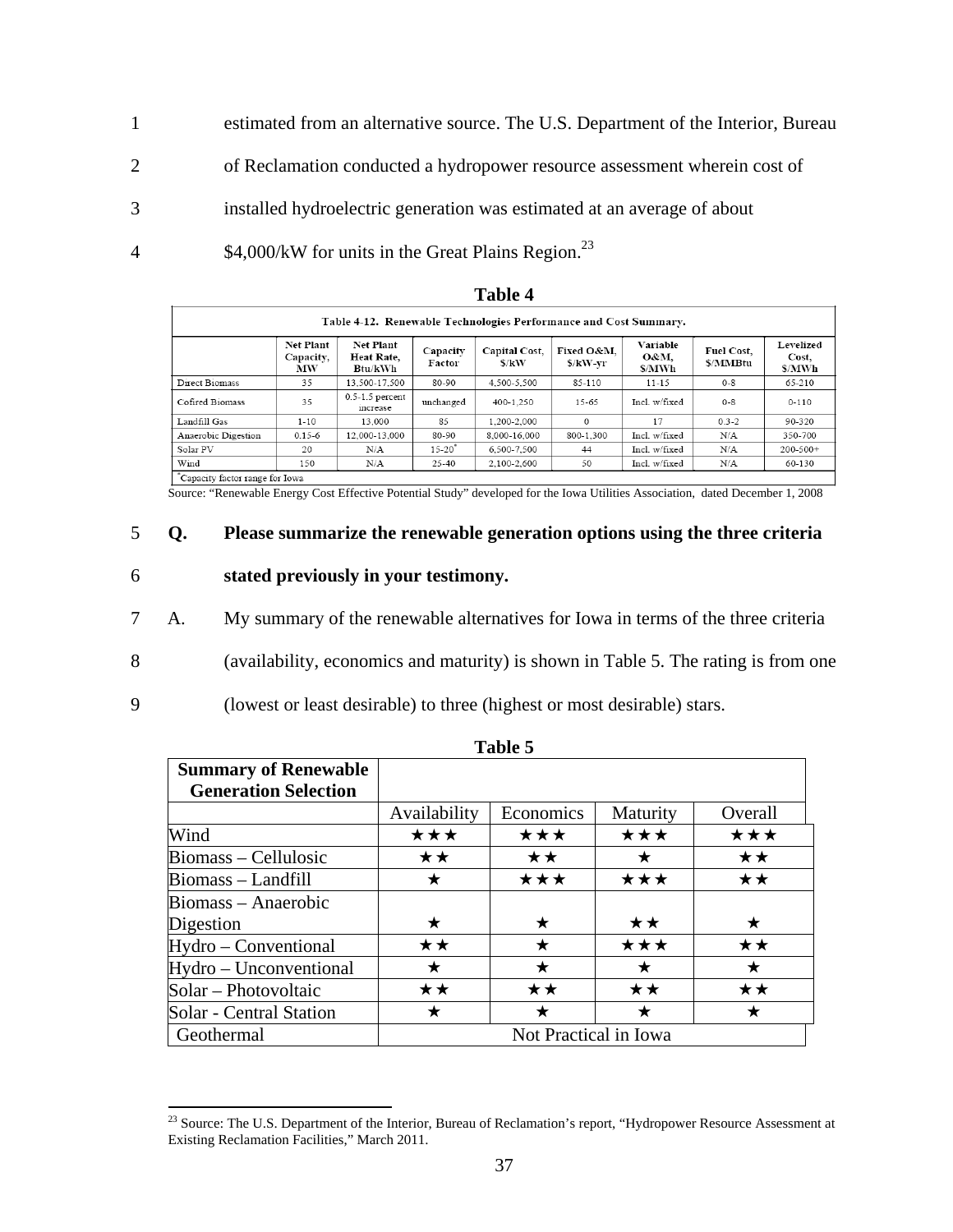| $\mathbf{1}$   | While little solar power exists in Iowa currently, a number of states in the            |
|----------------|-----------------------------------------------------------------------------------------|
| $\overline{2}$ | Midwest and east have solar requirements and solar is emerging from the early           |
| 3              | development stages as a source for generating electricity. However, in addition to      |
| $\overline{4}$ | its relatively high cost, solar is not as well-suited to Iowa as it is to other regions |
| 5              | with higher solar intensity and less cloud cover. The photovoltaic technology (a        |
| 6              | two star overall rating) is likely to see some small, limited, site or customer-        |
| 7              | specific applications in Iowa (e.g., at the Iowa State Fairgrounds), but it is not      |
| 8              | considered capable of making a material contribution to Iowa's energy needs in          |
| 9              | the near term. Central station solar (parabolic trough, solar power tower, and          |
| 10             | solar-dish engine) will need to develop in regions with superior solar conditions       |
| 11             | first, and thus it is not expected in Iowa for the foreseeable future. The single star  |
| 12             | overall rating for central station solar reflects the current developmental potential   |
| 13             | of this renewable resource in Iowa.                                                     |
| 14             | Biomass is available in many forms some of which are well developed                     |
| 15             | (e.g., landfill gas). However, landfill gas is available at a limited number of sites,  |
| 16             | and other forms of biomass are still in the early stages of development (e.g.,          |
| 17             | anaerobic digestion), and are small and more costly. Use of generation resources        |
| 18             | such as landfill gas, sewage treatment gas or anaerobic digestion provide both          |
| 19             | electric generation and greenhouse gas destruction benefits. <sup>24</sup> These        |
| 20             | environmental benefits coupled with the electrical production may provide cost-         |
| 21             | effective generation resources on a limited scale. The double star overall rating       |
| 22             | for landfill and cellulosic biomass represents the potential for some limited forms     |

 $24$  The methane global warming potential is 23 times greater than that for carbon dioxide based on the International Panel on Climate Change ("IPCC") Third Assessment Report. The greenhouse gas destruction benefits relate to the burning of methane, which releases carbon dioxide, yet reduces the global warming impact by a factor of 22.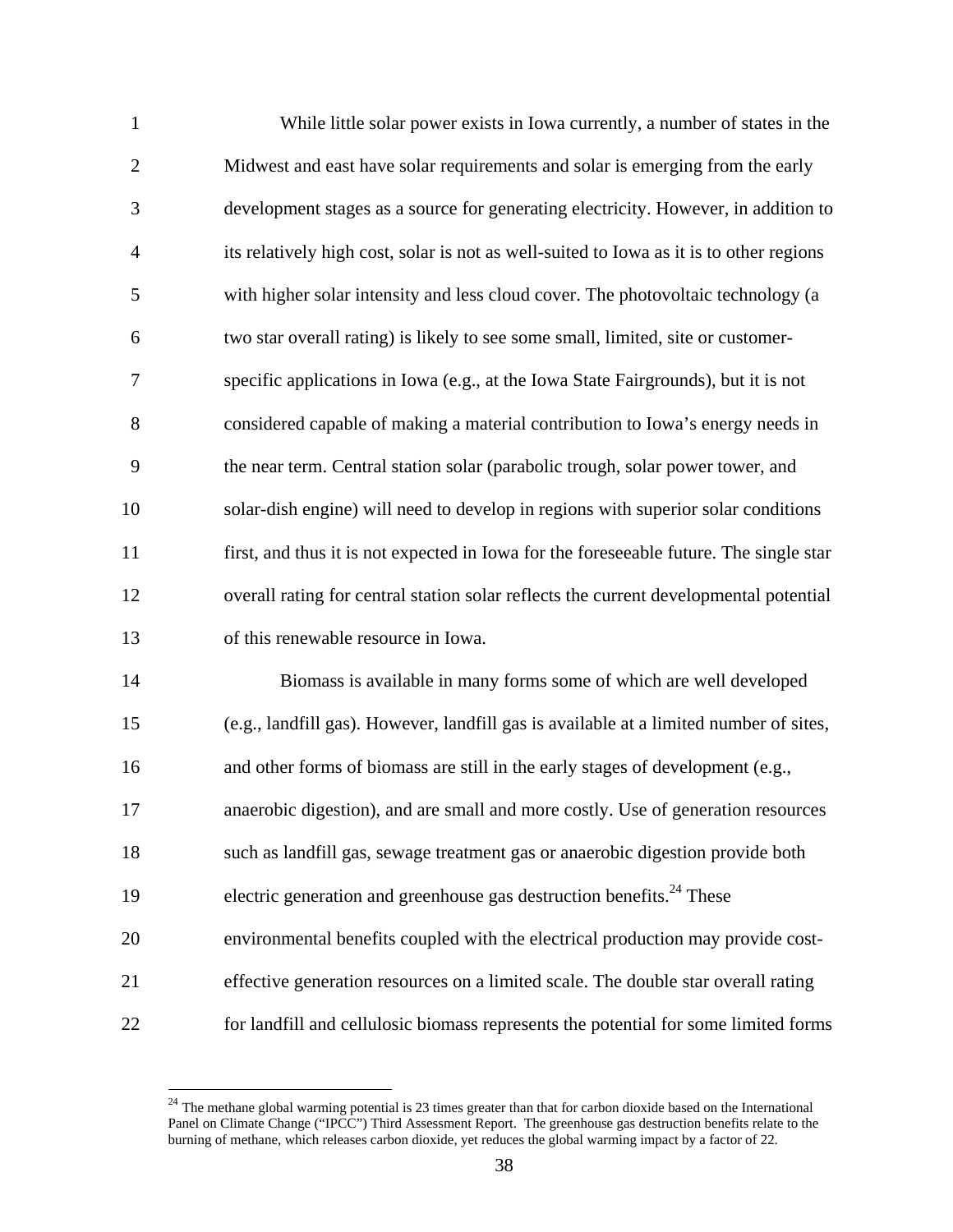1 of biomass to be researched and developed in Iowa, but not on the level or at a 2 cost MidAmerican finds currently desirable. The single star for anaerobic 3 digestion biomass generation reflects the limited experience in this biomass 4 technology.

5 Hydroelectric, the most mature of any renewable generation, is perhaps 6 the closest viable alternative to wind in that a number of potential sites along 7 rivers and lakes exist, but its costs, environmental and political issues have limited 8 its development. The double star overall rating for conventional hydropower 9 reflects the potential for development while recognizing the obstacles that new 10 hydroelectric generation developments face. Unconventional hydropower 11 development was awarded a single star due to its more limited availability, newer 12 technology and cost.

13 No geothermal sites are considered practical in Iowa for the generation of 14 electricity; thus, no ranking is possible. Even development of geothermal power 15 in the Western U.S., where far superior (closer to the surface and higher 16 temperature) geothermal resources exist, has been limited due to cost. Accessing 17 Iowa's lower temperature resource at a much greater depth (6 kilometers) 18 provides both technological and economic challenges that are difficult to quantify 19 with the little information that is currently available.

20 Wind power, the most abundant renewable resource in Iowa, is a cost-21 competitive source of energy (when the PTC, and other revenue streams, are 22 included) that has achieved a reasonable level of technological maturity. Thus, 23 wind power receives the highest relative rating of the renewable resources 24 reviewed.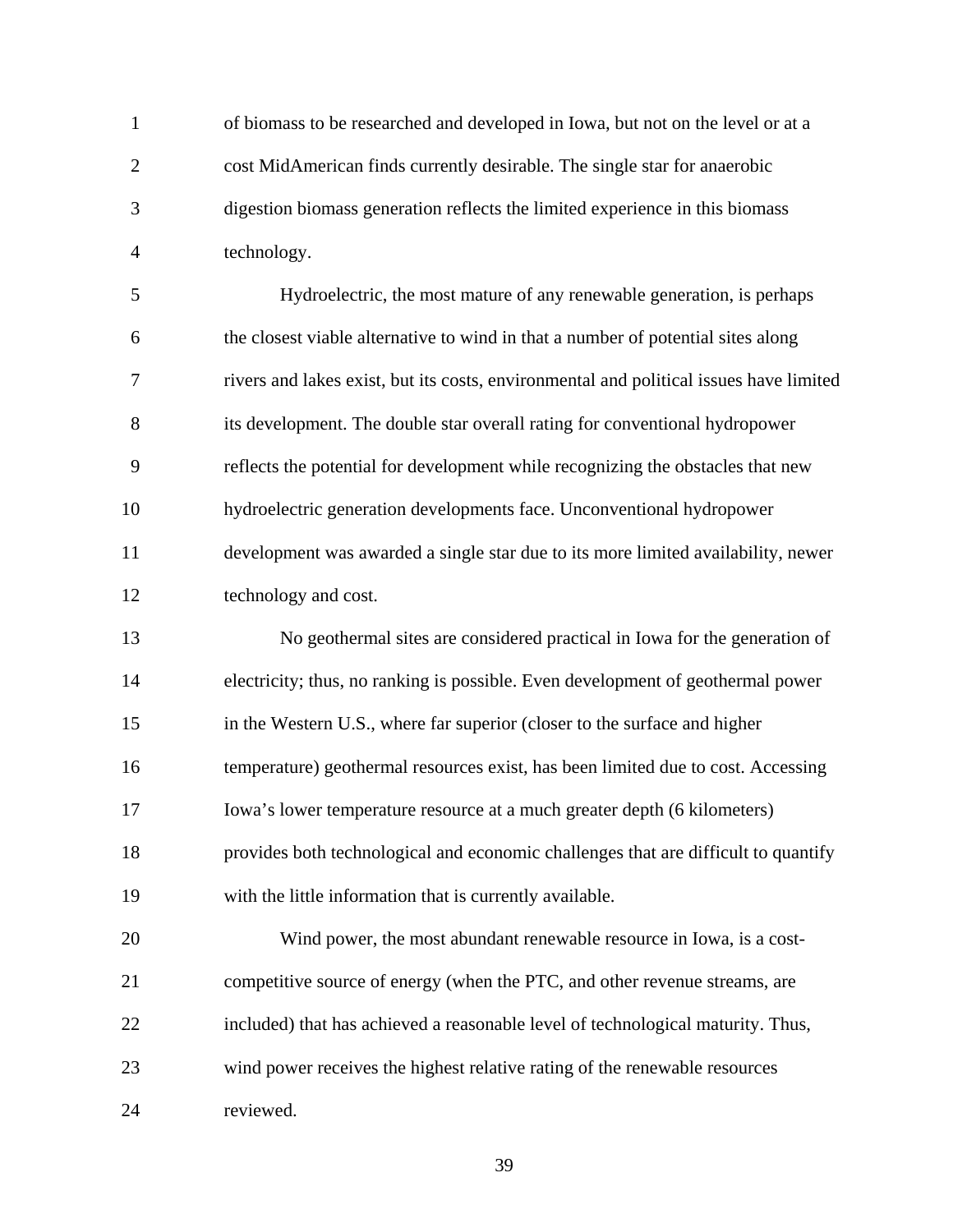# 1 **Q. Please summarize the selection of wind as the preferred renewable**  2 **generation option.**

3 A. While MidAmerican supports research in Iowa into new renewable technologies 4 (e.g., PV solar at the Iowa State Fair), the Company believes its large generation 5 additions should be based on functioning technologies that are relatively mature. 6 Wind-based generation is the only renewable resource in Iowa that is mature, 7 economically viable, and in sufficient supply to satisfy MidAmerican's needs. 8 Improvements to the technology over the past two decades have made it one of 9 the leading renewable resources.

#### **I. FUTURE CAPACITY REQUIREMENTS**

| 10 | Q. | In prior wind ratemaking principle applications, MidAmerican identified       |
|----|----|-------------------------------------------------------------------------------|
| 11 |    | and quantified a capacity value for the proposed wind projects. How is        |
| 12 |    | MidAmerican looking at the potential capacity benefit of Wind IX?             |
| 13 | A. | While MidAmerican's existing wind generation projects (Wind $I - VIII$ ) have |
| 14 |    | proven to provide capacity benefits in the form of accredited capacity,       |
| 15 |    | MidAmerican is not including a quantified capacity benefit in its overall     |
| 16 |    | assessment of Wind IX benefits.                                               |
| 17 | Q. | Why is there no quantified capacity benefit for Wind IX?                      |
| 18 | A. | MidAmerican believes it would be better to await completion of the MISO       |
| 19 |    | interconnection studies of Wind IX sites before attempting to quantify any    |

- 20 capacity benefit. These studies will determine the extent of transmission
- 21 construction that will be required to enable capacity resource eligibility.

# 22 **Q. You have used the term "no quantified" preceding the words "capacity**  23 **benefit." Why?**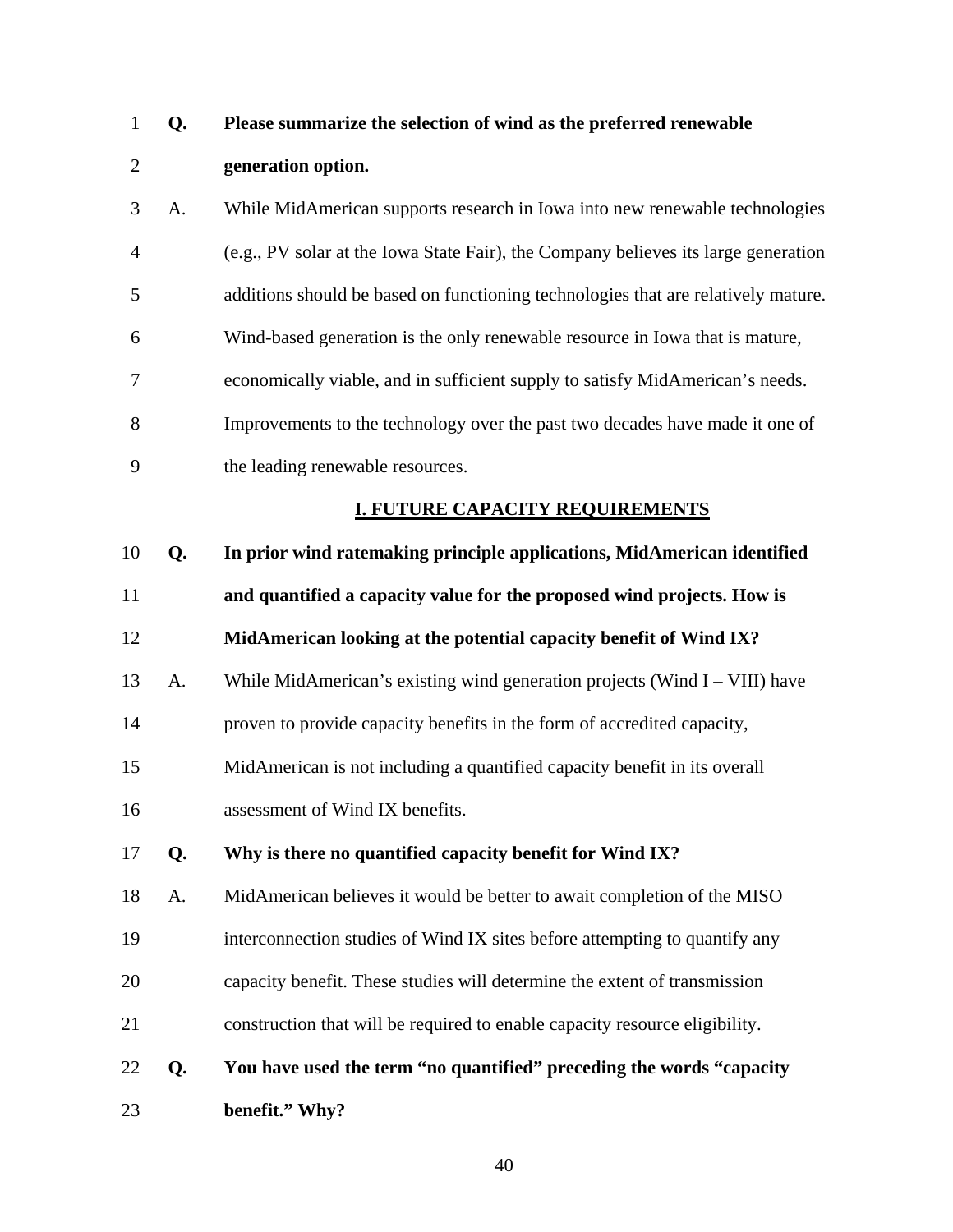| $\mathbf{1}$   | A. | While, for the reasons explained in the preceding answer, MidAmerican has not        |
|----------------|----|--------------------------------------------------------------------------------------|
| $\overline{2}$ |    | quantified the capacity benefit of Wind IX, based upon past experience with wind     |
| 3              |    | generation and the MISO capacity accreditation process it is likely that Wind IX     |
| $\overline{4}$ |    | will provide some capacity benefit. However, the incremental amount of wind          |
| 5              |    | generation is relatively small compared to MidAmerican's existing wind               |
| 6              |    | generation portfolio. Further, as MidAmerican has addressed in the past, wind        |
| $\overline{7}$ |    | generation accreditation levels are substantially lower than the nameplate           |
| 8              |    | capacity. Although Mr. Yocum's analysis does not ascribe a dollar value to Wind      |
| 9              |    | IX capacity, having Wind IX as part of MidAmerican's generation portfolio is         |
| 10             |    | likely to prove somewhat beneficial to our customers in the future, from a           |
|                |    |                                                                                      |
| 11             |    | capacity perspective.                                                                |
| 12             | Q. | Please discuss capacity versus energy as it pertains to Wind IX.                     |
| 13             | A. | First, I think it is worth re-emphasizing that wind generation is primarily about    |
| 14             |    | energy production, and related benefits, and as a rule does not contribute a great   |
| 15             |    | deal toward capacity requirements. While Wind IX may contribute to future            |
| 16             |    | capacity needs, like all wind generation it is primarily an energy-related resource, |
| 17             |    | which can offset fossil fuel energy generation, and hence, emissions related to      |
| 18             |    | fossil fuels such as carbon, mercury, sulfur oxides, oxides of nitrogen and other    |
| 19             |    | potential emissions. Based on MISO's latest calculation of the system-wide           |

21 contribute as much as 14.1% of its nameplate capacity toward MidAmerican's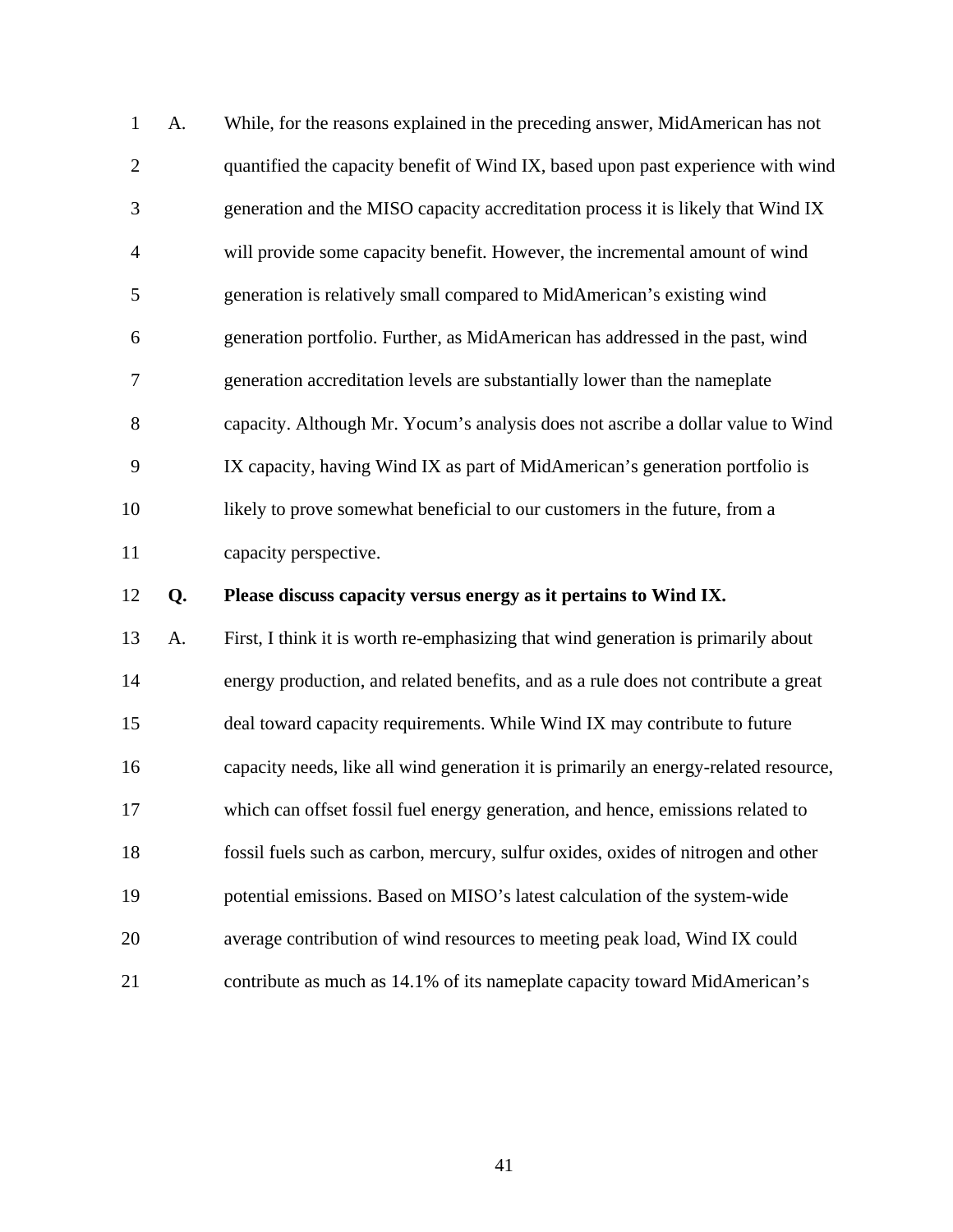1 resource adequacy obligation planning reserve margin (i.e., approximately 22 2 MW).<sup>25</sup>

#### 3 **Q. What is MidAmerican's available generating capacity?**

| $\overline{4}$ | A. | Based upon performance test data for MISO, MidAmerican owns 5,420.3 MW of            |
|----------------|----|--------------------------------------------------------------------------------------|
| 5              |    | capacity applicable to the June 2014 - May 2015 planning year as shown in Table      |
| 6              |    | 6. Upcoming compliance requirements under the Mercury and Air Toxics                 |
| 7              |    | Standards ("MATS") will change this table. The MATS rule requires that all           |
| 8              |    | coal-fueled units either install emission controls or retire. Accordingly, by April  |
| 9              |    | 2016, the Riverside Unit 5 coal plant will be utilized only as a natural gas         |
| 10             |    | resource and Walter Scott Jr. Energy Center Units 1 and 2 and George Neal North      |
| 11             |    | Units 1 and 2 will be retired. All other units are or will be equipped with controls |
| 12             |    | to meet the MATS requirements.                                                       |

<sup>&</sup>lt;sup>25</sup> The 14.1% capacity credit for Wind IX is based on MISO's system wide average value reported in the report "MISO Planning Year 2014-2015 Wind Capacity Credit," dated December 2013, https://www.misoenergy.org/Library/Repository/Study/LOLE/2014%20Wind%20Capacity%20Report.pdf.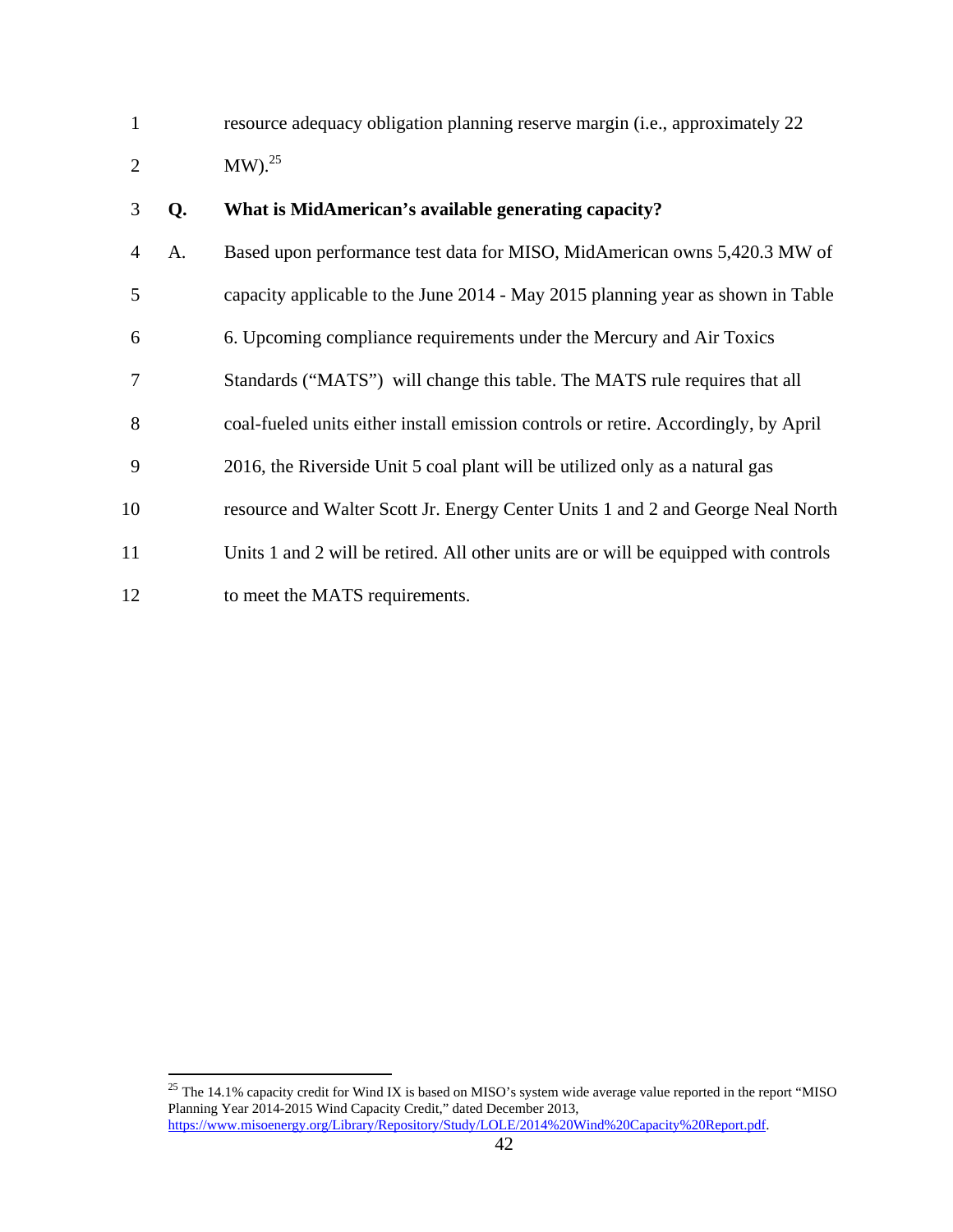|         |                                                                                                                                      |                                 | Table 6                                                |                                 |         |                                                                  |                                                       |
|---------|--------------------------------------------------------------------------------------------------------------------------------------|---------------------------------|--------------------------------------------------------|---------------------------------|---------|------------------------------------------------------------------|-------------------------------------------------------|
|         |                                                                                                                                      |                                 | MidAmerican Energy Company's Existing Owned Generation |                                 |         |                                                                  |                                                       |
|         |                                                                                                                                      |                                 | <b>MISO Planning Year 2014-15</b>                      | Nameplate<br>Capacity           |         | <b>MISO</b><br><b>Accredited</b><br><b>Installed</b><br>Capacity | <b>Total</b><br><b>Installed</b><br>Capacity<br>MW by |
|         | <b>Unit Name</b>                                                                                                                     | <b>Unit Type</b>                | <b>Fuel Type</b>                                       | (MW)                            |         | MW(1)                                                            | Type                                                  |
|         | Peaking Units<br>Coralville (4 Units)                                                                                                | <b>Combustion Turbine</b>       | Natural Gas                                            | 72.0                            |         | 64.5                                                             |                                                       |
|         | Electricfarm (3 units)                                                                                                               | <b>Combustion Turbine</b>       | Natural Gas/Fuel Oil #2                                | 264.1                           |         | 188.1                                                            |                                                       |
|         | <b>Greater Des Moines</b>                                                                                                            | Combustion Turbine              | Natural Gas                                            | 576.3                           |         | 485.2                                                            |                                                       |
|         | Knoxville Industrial (8 Units)                                                                                                       | <b>Internal Combustion</b>      | Fuel Oil #2                                            | 16.0                            |         | 16                                                               |                                                       |
|         | Merle Parr (2 Units)                                                                                                                 | <b>Combustion Turbine</b>       | Natural Gas                                            | 36.0                            |         | 34.4                                                             |                                                       |
|         | Moline (4 Units)                                                                                                                     | <b>Combustion Turbine</b>       | <b>Natural Gas</b>                                     | 72.0                            |         | 64                                                               |                                                       |
|         | Pleasant Hill (3 Units)                                                                                                              | <b>Combustion Turbine</b>       | Natural Gas/Fuel Oil #2                                | 179.9                           |         | 161.2                                                            |                                                       |
|         | River Hills (8 Units)                                                                                                                | <b>Combustion Turbine</b>       | Natural Gas                                            | 128.0                           |         | 121.8                                                            |                                                       |
|         | Shenandoah (10 Units)                                                                                                                | <b>Internal Combustion</b>      | Fuel Oil #2                                            | 20.0                            |         | 20                                                               |                                                       |
|         | Sycamore (2 Units)                                                                                                                   | <b>Combustion Turbine</b>       | Natural Gas/Fuel Oil #2                                | 157.5                           |         | 147.9                                                            |                                                       |
|         | Waterloo Lundquist (9 Units)                                                                                                         | <b>Internal Combustion</b>      | Fuel Oil #2                                            | 18.0                            |         | 18                                                               |                                                       |
|         | Anderson Erickson<br><b>Total Peaking</b>                                                                                            | <b>Internal Combustion</b>      | Fuel Oil #2                                            | 2.0                             | 1,539.8 | $\overline{c}$                                                   | 1,323.1                                               |
|         |                                                                                                                                      |                                 |                                                        |                                 |         |                                                                  |                                                       |
| Hydro   |                                                                                                                                      |                                 |                                                        |                                 |         |                                                                  |                                                       |
|         | Moline Hydro (4 Units)                                                                                                               | Hydro                           | Water                                                  | 3.6                             |         | 0.5                                                              |                                                       |
|         | Total Hydro                                                                                                                          |                                 |                                                        |                                 | 3.6     |                                                                  | 0.5                                                   |
|         | <b>Coal-fired Units</b>                                                                                                              |                                 |                                                        |                                 |         |                                                                  |                                                       |
|         | Walter Scott Jr. #1                                                                                                                  | Coal-fired                      | Coal - Sub-bituminous                                  | 49.0                            |         | 39.4                                                             |                                                       |
|         | Walter Scott Jr. #2                                                                                                                  | Coal-fired                      | Coal - Sub-bituminous                                  | 81.6                            |         | 84.7                                                             |                                                       |
|         | Walter Scott Jr. #3                                                                                                                  | Coal-fired                      | Coal - Sub-bituminous                                  | 574.1                           |         | 514.4                                                            |                                                       |
|         | Walter Scott Jr. #4                                                                                                                  | Coal-fired                      | Coal - Sub-bituminous                                  | 550.4                           |         | 533                                                              |                                                       |
|         | Louisa                                                                                                                               | Coal-fired                      | Coal - Sub-bituminous                                  | 714.5                           |         | 658.8                                                            |                                                       |
|         | Neal #1                                                                                                                              | Coal-fired                      | Coal - Sub-bituminous                                  | 147.1                           |         | 135.3                                                            |                                                       |
|         | Neal #2                                                                                                                              | Coal-fired                      | Coal - Sub-bituminous                                  | 349.2                           |         | 259.2                                                            |                                                       |
|         | Neal #3                                                                                                                              | Coal-fired                      | Coal - Sub-bituminous                                  | 395.9                           |         | 365.5                                                            |                                                       |
|         | Neal #4                                                                                                                              | Coal-fired                      | Coal - Sub-bituminous                                  | 259.6                           |         | 261.7                                                            |                                                       |
|         | Ottumwa<br>Riverside 5                                                                                                               | Coal-fired<br>Coal-fired        | Coal - Sub-bituminous<br>Coal - Sub-bituminous         | 377.5<br>136.0                  |         | 373.4<br>124.2                                                   |                                                       |
|         | Total Coal-fired                                                                                                                     |                                 |                                                        |                                 | 3,634.9 |                                                                  | 3,349.6                                               |
| Wind    |                                                                                                                                      |                                 |                                                        |                                 |         |                                                                  |                                                       |
|         | Adair                                                                                                                                | Wind                            | Wind                                                   | $174.8 \times$                  |         | 24.8                                                             |                                                       |
|         | Carroll                                                                                                                              | Wind                            | Wind                                                   | $150.0 \times$                  |         | 25.3                                                             |                                                       |
|         | Century                                                                                                                              | Wind                            | Wind                                                   | $200.0 \times$                  |         | 24                                                               |                                                       |
|         | Charles City                                                                                                                         | Wind                            | Wind                                                   | $75.0 \text{ x}$                |         | 10                                                               |                                                       |
|         | Eclipse                                                                                                                              | Wind                            | Wind                                                   | $200.1 \times$                  |         | 26.5                                                             |                                                       |
|         | Intrepid (Clipper)                                                                                                                   | Wind                            | Wind                                                   | $175.5 \times$                  |         | 23.3                                                             |                                                       |
|         | Laurel $(2)$                                                                                                                         | Wind                            | Wind                                                   | $119.6 \times$                  |         | 16.5                                                             |                                                       |
|         | Morning Light                                                                                                                        | Wind                            | Wind                                                   | $101.2 \times$                  |         | 20                                                               |                                                       |
|         | Pomeroy (Pocahontas)                                                                                                                 | Wind                            | Wind                                                   | 286.4 x                         |         | 38.3                                                             |                                                       |
|         | Rolling Hills (3)                                                                                                                    | Wind                            | Wind                                                   | 443.9 x                         |         | 43.2                                                             |                                                       |
|         | Victory<br>Vienna                                                                                                                    | Wind<br>Wind                    | Wind<br>Wind                                           | $99.0 \times$<br>$150.2 \times$ |         | 18.5<br>$\overline{0}$                                           |                                                       |
|         | Walnut                                                                                                                               | Wind                            | Wind                                                   | $153.0 \times$                  |         | 22.5                                                             |                                                       |
|         | State Fair                                                                                                                           | Wind                            | Wind                                                   | $0.5 \text{ x}$                 |         | $\overline{0}$                                                   |                                                       |
|         | Total Wind                                                                                                                           |                                 |                                                        |                                 | 2,329.2 |                                                                  | 292.9                                                 |
|         |                                                                                                                                      |                                 |                                                        |                                 |         |                                                                  |                                                       |
| Nuclear |                                                                                                                                      |                                 |                                                        |                                 |         |                                                                  |                                                       |
|         | Quad Cities #1                                                                                                                       | Nuclear - Boiling Water Uranium |                                                        | 252.3                           |         | 228.1                                                            |                                                       |
|         | Quad Cities #2<br><b>Total Nuclear</b>                                                                                               | Nuclear - Boiling Water Uranium |                                                        | 252.3                           | 504.6   | 226.1                                                            | 454.2                                                 |
|         |                                                                                                                                      |                                 |                                                        |                                 |         |                                                                  |                                                       |
|         | <b>Total Owned Capacity</b>                                                                                                          |                                 |                                                        | 8,014.1                         | 8,012.1 | 5,420.3                                                          | 5,420.3                                               |
|         | (1) MISO 2014-15 Planning Year installed capacity ratings, except wind which is expressed as summer accredited capacity, and Charles |                                 |                                                        |                                 |         |                                                                  |                                                       |
|         | City 2 which is estimated since it did not test for the 2014-15 Planning Year                                                        |                                 |                                                        |                                 |         |                                                                  |                                                       |
|         | (2) Laurel and Vienna are Energy Resource Interconnection Service status; hence are not listed as summer accredited capacity.        |                                 |                                                        |                                 |         |                                                                  |                                                       |
|         | (3) Rolling Hills is currently output limited as per conditions in the provisional generator interconnetion agreement.               |                                 |                                                        |                                 |         |                                                                  |                                                       |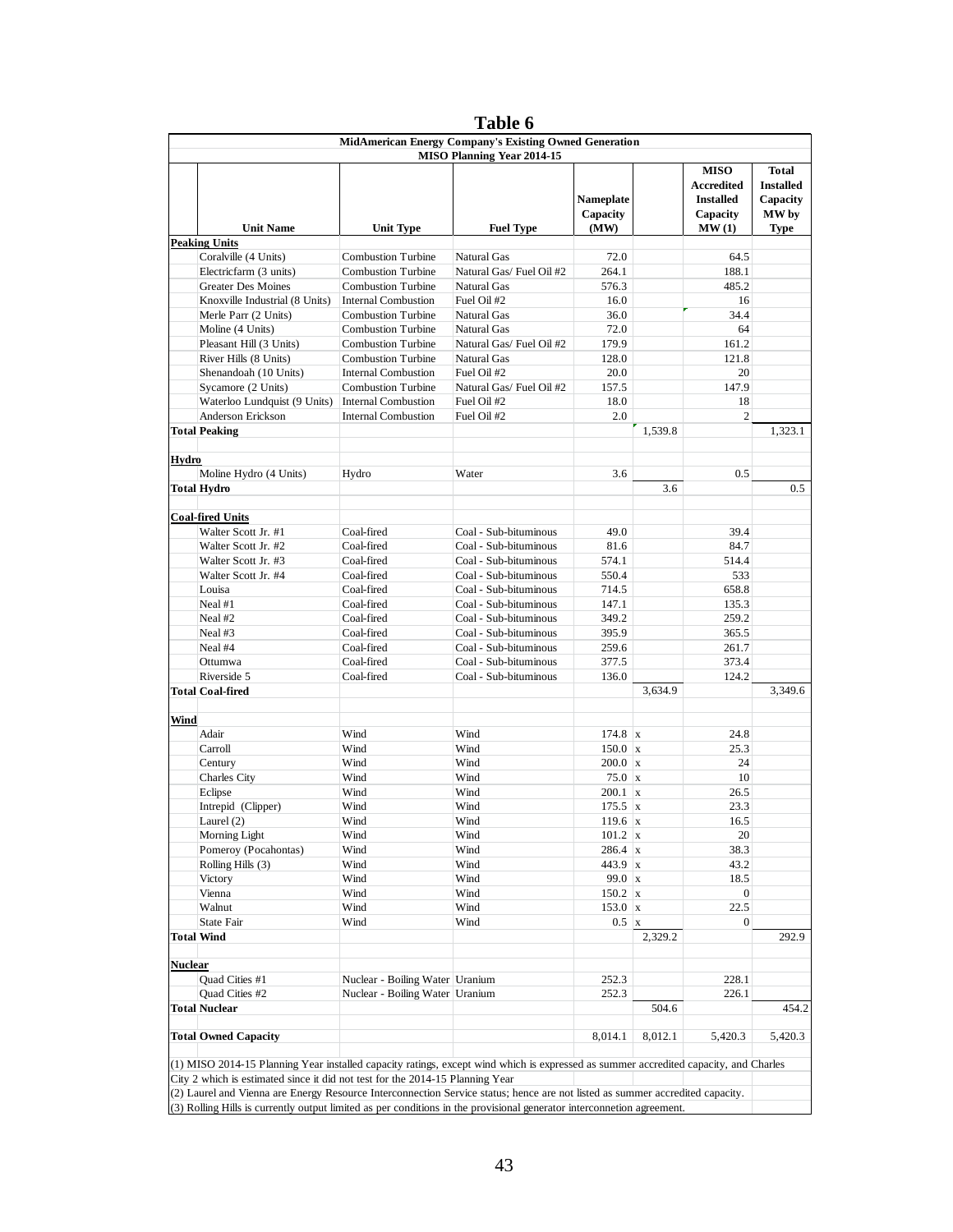## 1 **Q. Does MidAmerican currently own or purchase power from renewable**  2 **generation facilities?**

3 A. Yes. MidAmerican currently has 2,329.2 MW of owned wind generation in 4 operation, including the following owned wind generation: 175.5 MW at its 5 Intrepid site, 200.1 MW at its Century site, 99 MW at its Victory site, 286.4 MW 6 at its Pomeroy site, 75 MW at its Charles City site, 174.8 MW at its Adair site, 7 150 MW at its Carroll site, 153 MW at its Walnut site, 443.9 MW at its Rolling 8 Hills site, 119.6 MW at its Laurel site, 200.0 MW at its Eclipse site, 101.2 MW at 9 its Morning Light site, 150.2 MW at its Vienna site and 0.5 MW at the Iowa State 10 Fairgrounds. MidAmerican also purchases another 118.2 MW of renewable 11 power, including: 108.75 MW of wind power and 7.68 MW of methane gas-fired 12 generation from landfill operations. In addition, MidAmerican owns 3.6 MW of 13 run-of-the-river hydroelectric generation in Illinois. Another 20 MW purchase of 14 wind power will occur in late 2014 or early 2015. With the completion of Wind 15 VIII projects, MidAmerican will have 3,477 MW of renewable capacity, in its 16 portfolio as of the end of 2015, of which 3,339.4 MW will be owned by 17 MidAmerican, and this is before adding the proposed Wind IX project. 18 Of possible interest is the fact that other Berkshire Hathaway Energy 19 Company (formerly, MidAmerican Energy Holdings Company) subsidiaries

20 currently have another 6,087 MW of owned and purchased renewable generation,

- 21 worldwide, in the form of geothermal (773 MW), hydroelectric (1,816 MW),
- 22 wind (2,433 MW), solar (955 MW), biomass (70 MW) and biogas (40 MW) in

23 operation as of June 2014.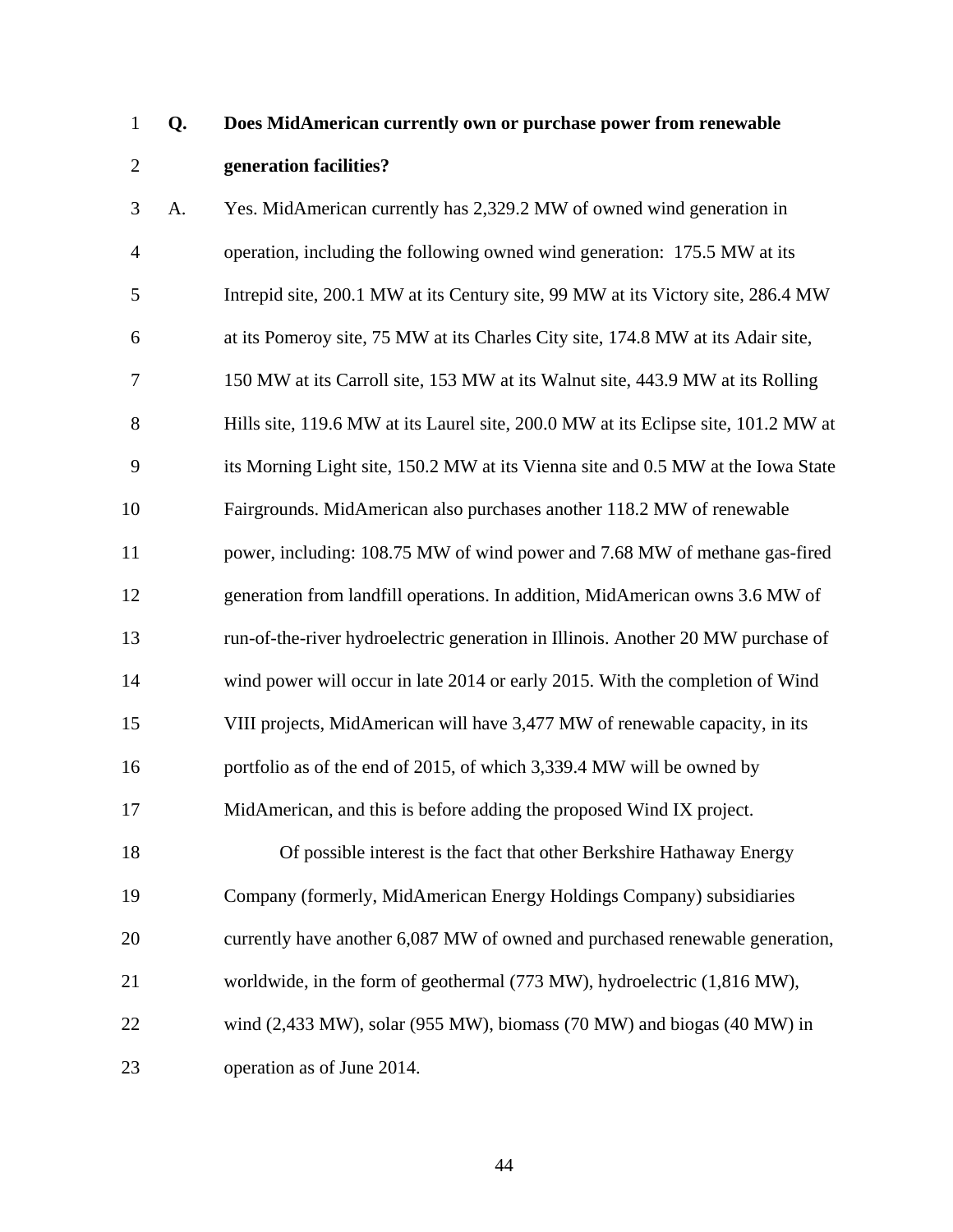#### **ANALYSIS IN SUPPORT OF MR. YOCUM'S FINANCIAL ANALYSIS**

- 1 **Q. What analysis has MidAmerican performed with respect to the impact of**  2 **Wind IX on MidAmerican's customers?**
- 3 A. MidAmerican evaluated the 162 MW Wind IX project to determine its cost 4 impact on customers. This evaluation is explained in the testimony of 5 MidAmerican witness Mark Yocum who conducted an economic analysis of 6 Wind IX.

7 In support of the above-mentioned economic analysis by Mr. Yocum, 8 MidAmerican's generation system was modeled on a long-term basis, both with 9 and without Wind IX's 162 MW using a production cost model.<sup>26</sup> The production 10 cost model results that I am supporting were provided to Mr. Yocum for use in his 11 economic analysis. The production cost model dispatches MidAmerican's 12 generation against an electric price forecast for MidAmerican. This model 13 provides the level of operation, cost of fuel and other costs of operation, along 14 with the total net system operating cost (i.e., fuel cost plus non-fuel variable costs 15 plus wholesale purchases less wholesale sales). The projected output for the 162 16 MW of additional wind capacity may be found in the Ratemaking Principles 17 Application, Section 2, Confidential Table 2.1-2. The tables have been 18 electronically provided with this filing. 19 **Q Mr. Yocum's economic analysis includes separate consideration of renewable**  20 **energy credits and wind's zero emission characteristics with respect to future**  21 **carbon regulation. Please explain these two factors.** 

<sup>&</sup>lt;sup>26</sup> MidAmerican uses Ventyx's PROMOD<sup>®</sup> program, a chronological dispatch model that simulates the operation of each plant based on detailed plant data, fuel and other operating cost data and market prices.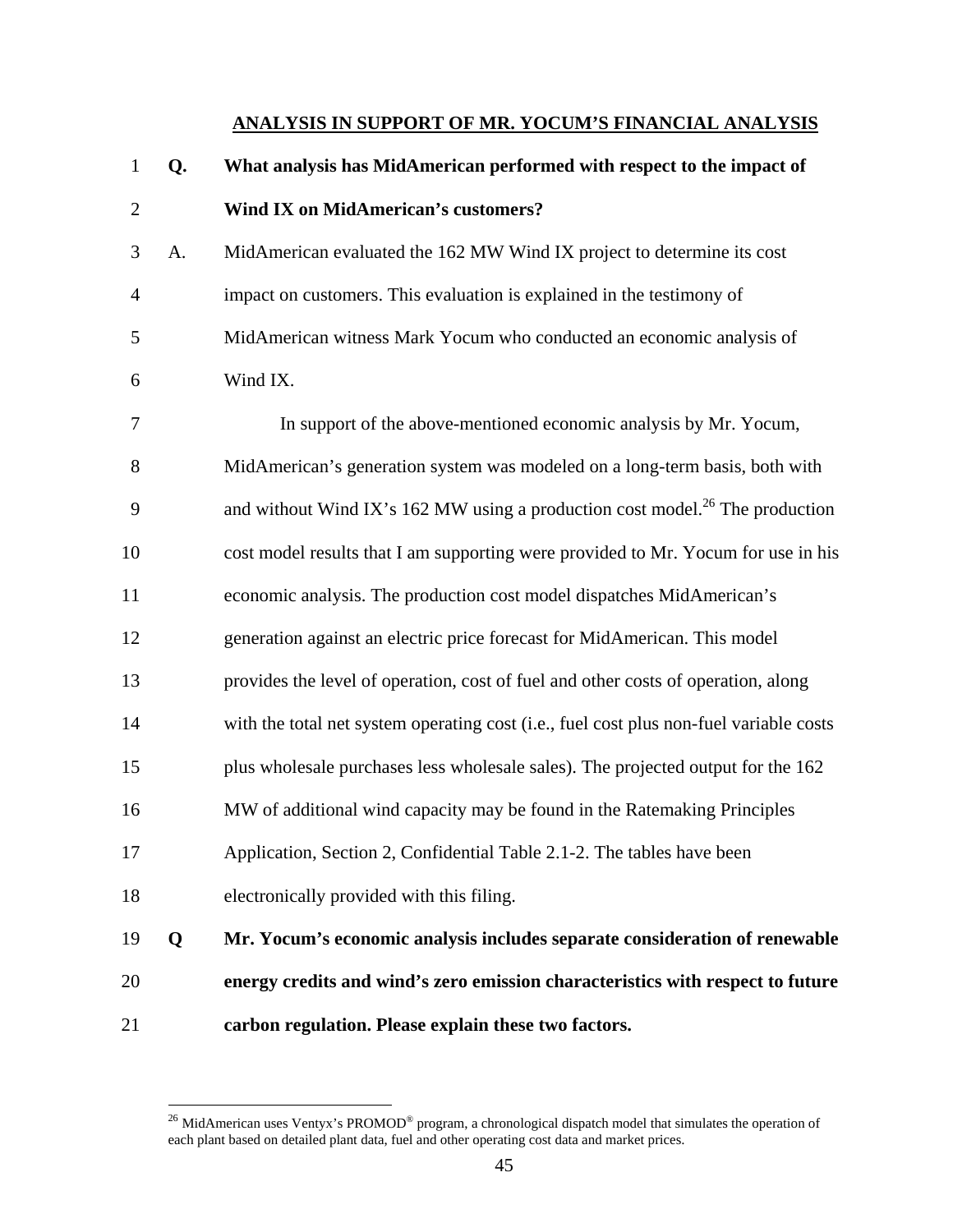| $\mathbf{1}$   | A. | In prior ratemaking principle proceedings, MidAmerican sought and obtained                  |
|----------------|----|---------------------------------------------------------------------------------------------|
| $\overline{2}$ |    | ratemaking principles that would provide customer benefits for "Renewable                   |
| 3              |    | Energy and CO <sub>2</sub> Credits and the Like." That ratemaking principle recognized that |
| $\overline{4}$ |    | separate markets may develop for the various attributes of wind energy.                     |
| 5              |    | MidAmerican has participated in the market for the sale of renewable energy                 |
| 6              |    | credits, commonly referenced as REC's. Historically, a separate trading market              |
| $\overline{7}$ |    | for the carbon-free generation has existed in certain Northeast and Mid-Atlantic            |
| 8              |    | states known as the Regional Greenhouse Gas Initiative, or "RGGI." RGGI is a                |
| 9              |    | cooperative effort among the states of Connecticut, Delaware, Maine, Maryland,              |
| 10             |    | Massachusetts, New Hampshire, New York, Rhode Island, and Vermont,                          |
| 11             |    | designed to cap and reduce power sector $CO2$ emissions. In those states, there is          |
| 12             |    | trading of $CO2$ credits where $CO2$ credits are purchased and sold separate and            |
| 13             |    | independent of the REC sales market.                                                        |
| 14             |    | Subsequent to the EPA's issuance of the Clean Power Plan in June of this                    |
| 15             |    | year (i.e., the proposed new EPA regulations discussed by MidAmerican witness               |
| 16             |    | McIvor), it makes sense to recognize that carbon-free benefits merit                        |
| 17             |    | quantification. At present, there is no regulatory prescription for quantifying the         |
| 18             |    | value of such benefits, but RGGI has an established market and MidAmerican has              |
| 19             |    | used data from that market as a reasonable proxy for capturing the value of carbon          |
| 20             |    | free resources. As the compliance dates under the Clean Power Plan draw near,               |
| 21             |    | the RGGI prices or alternate forms of direct carbon regulation will likely change,          |
| 22             |    | increasing costs associated with emission compliance for utilities. Thus,                   |
| 23             |    | MidAmerican believes that using RGGI pricing is a conservative, proxy measure               |
| 24             |    | of the value of carbon-free generation.                                                     |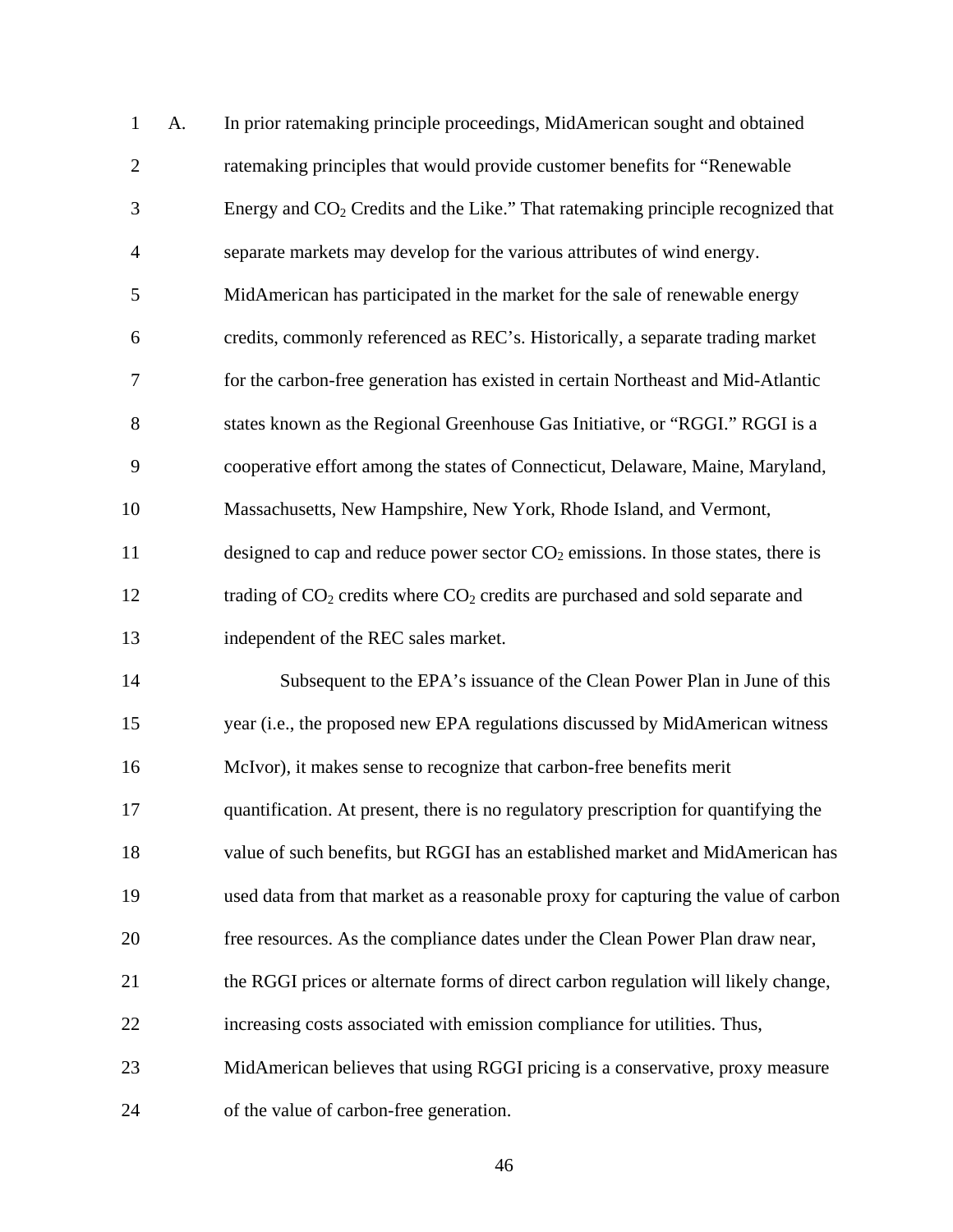| $\mathbf{1}$   | Q. | The economic analysis completed by Mr. Yocum in support of the 162 MW              |  |  |
|----------------|----|------------------------------------------------------------------------------------|--|--|
| $\overline{2}$ |    | Wind IX project includes a benefit to Wind IX arising from future carbon           |  |  |
| 3              |    | regulations. Please describe this benefit.                                         |  |  |
| 4              | A. | As I just noted, the EPA's proposed rulemaking for Section 111(d) would include    |  |  |
| 5              |    | new restrictions on the production of electricity from fossil-fueled generation to |  |  |
| 6              |    | meet the carbon output reduction limits. These restrictions will enhance the       |  |  |
| $\tau$         |    | economics of zero emission resources such as wind generation. MidAmerican's        |  |  |
| 8              |    | economic analysis of Wind IX includes a quantification of Wind IX benefits         |  |  |
| 9              |    | related to these proposed new greenhouse gas emissions rules. RGGI is used as      |  |  |
| 10             |    | the vehicle to quantify the value of wind generation's carbon-free benefits.       |  |  |
| 11             | Q. | Please describe MidAmerican's quantification of the market price impact of         |  |  |
| 12             |    | future greenhouse gas emissions rules.                                             |  |  |
| 13             | A. | The RGGI has created a market for the sale and purchase of $CO2$ emission credits. |  |  |
| 14             |    | There is not currently any such market for utilities operating within MISO, so     |  |  |
| 15             |    | MidAmerican utilized RGGI market data from the RGGI auction process and then       |  |  |
| 16             |    | used market models to forecast the impact to Midwest electricity prices for        |  |  |
| 17             |    | associated comparable emission restrictions.                                       |  |  |
| 18             |    | Specifically,                                                                      |  |  |
| 19             |    |                                                                                    |  |  |
| 20             |    |                                                                                    |  |  |
| 21             |    |                                                                                    |  |  |
| 22             |    |                                                                                    |  |  |
| 23             |    |                                                                                    |  |  |
| 24             |    |                                                                                    |  |  |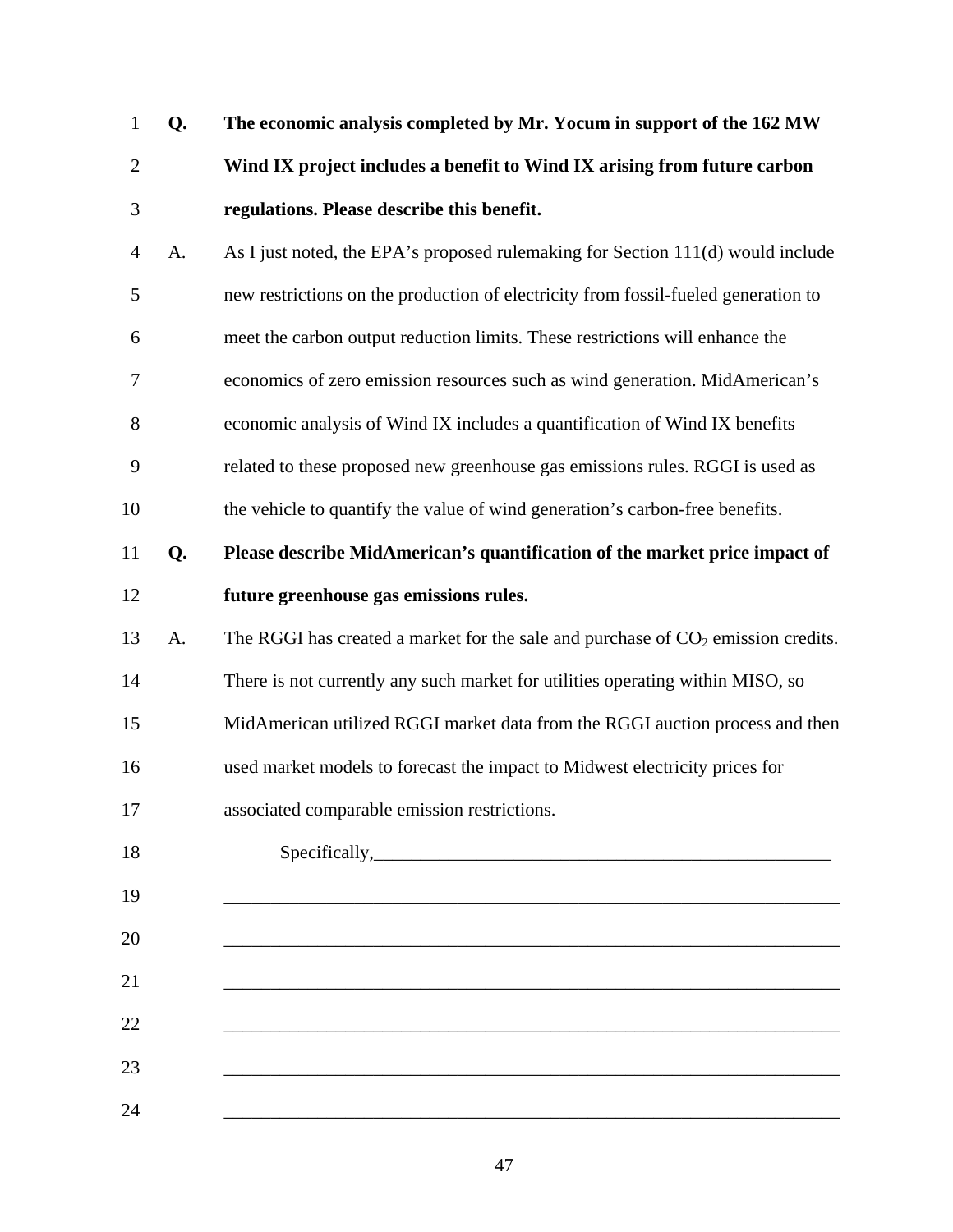| $\mathbf{1}$   |    |                                                                                                                                 |
|----------------|----|---------------------------------------------------------------------------------------------------------------------------------|
| $\overline{2}$ |    |                                                                                                                                 |
| 3              |    |                                                                                                                                 |
| 4              |    |                                                                                                                                 |
| 5              |    |                                                                                                                                 |
| 6              |    |                                                                                                                                 |
| 7              |    | . The<br><u> 1980 - Johann Barn, mars ann an t-Amhain ann an t-Amhain an t-Amhain an t-Amhain an t-Amhain an t-Amhain an t-</u> |
| 8              |    | resulting benefit is the value of Wind IX as a zero emission resource to avoid the                                              |
| 9              |    | dispatch and $CO2$ emission costs from carbon-emitting generation sources (e.g.,                                                |
| 10             |    | coal, gas).                                                                                                                     |
| 11             | Q. | Is the greenhouse gas emissions benefit assigned to Wind IX reasonable?                                                         |
| 12             | A. | Yes. As Ms. McIvor has observed in her testimony, the final content of the future                                               |
| 13             |    | regulations limiting greenhouse gas emissions is not yet known. Nevertheless, it is                                             |
| 14             |    | reasonable to conclude that new restrictions on the production of electricity from                                              |
| 15             |    | fossil-fueled generation to meet the carbon output reduction limits will enhance                                                |
| 16             |    | the economics of zero emission resources such as Wind IX, and what was                                                          |
| 17             |    | developed is a conservative estimate. The method we've utilized relies upon                                                     |
| 18             |    | market price data from an existing emissions allowance program. Until such time                                                 |
| 19             |    | as more information is known about state implementation plans, the benefits                                                     |
| 20             |    | identified by our analysis provides a reasonable value for the avoided $CO2$                                                    |
| 21             |    | emissions of Wind IX.                                                                                                           |
| 22             | Q. | The economic analysis completed by Mr. Yocum regarding the 162 MW                                                               |
| 23             |    | Wind IX project also includes a benefit to Wind IX for renewable energy                                                         |
| 24             |    | credits. Please describe this benefit.                                                                                          |
|                |    |                                                                                                                                 |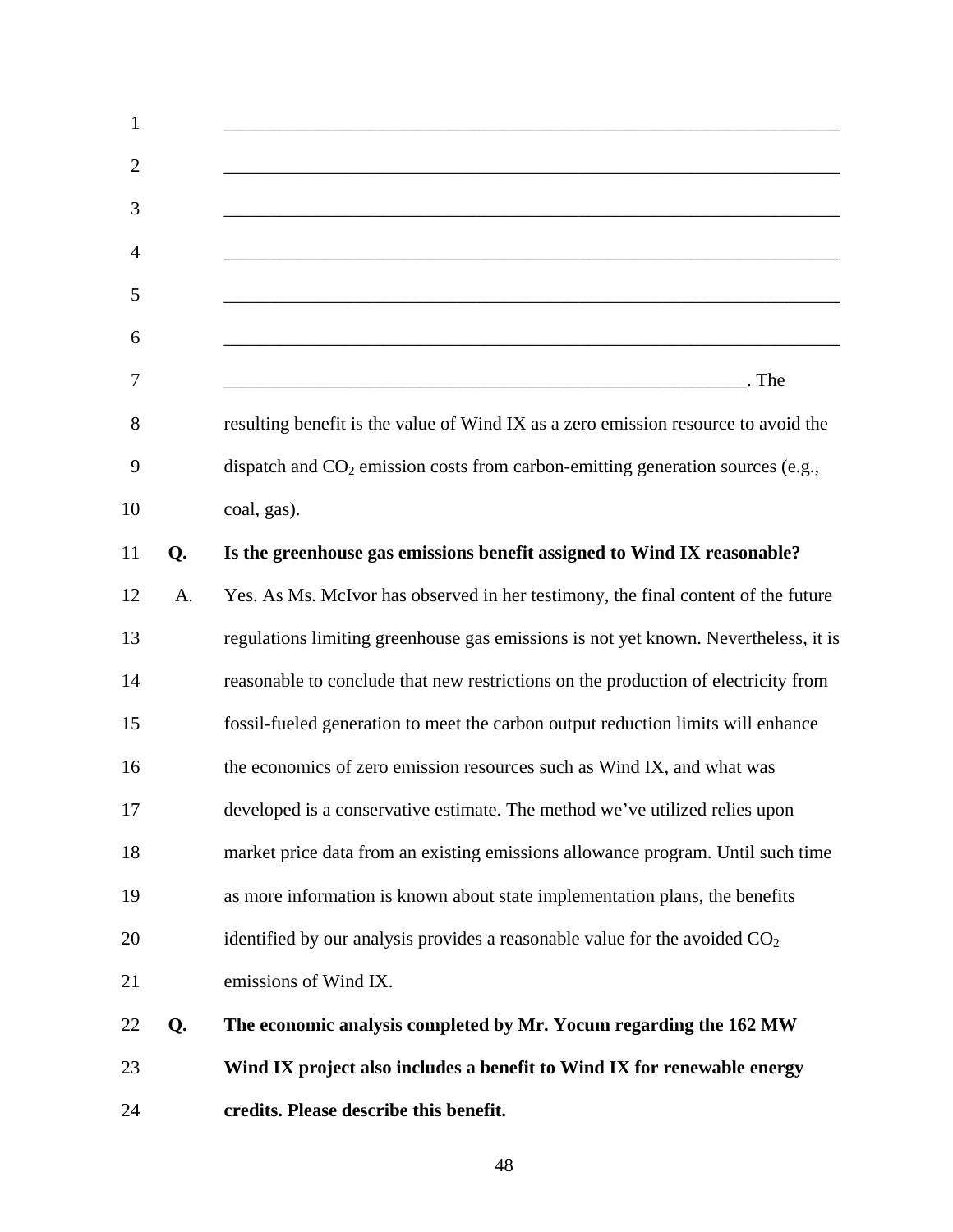| $\mathbf{1}$   | A. | It is also appropriate to capture the value of renewable energy credits (RECs) for  |
|----------------|----|-------------------------------------------------------------------------------------|
| $\overline{2}$ |    | Wind IX. RECs allow a buyer to make specific environmental claims about how         |
| 3              |    | their specific electricity is produced from renewable resources while ensuring this |
| $\overline{4}$ |    | value is not double-counted. The Wind IX REC benefit assigns a value to the         |
| 5              |    | property right attribute only, separate from the value of the avoided dispatch cost |
| 6              |    | related to the EPA's proposed new greenhouse gas regulations described above.       |
| $\tau$         |    | New, or changes to, state renewable portfolio standards, national energy policy,    |
| 8              |    | environmental policies and assumptions, or renewable energy credit market           |
| 9              |    | requirements are all examples of conditions that could alter the decision to sell   |
| 10             |    | renewable energy credits, and the market value of the RECs. The REC value           |
| 11             |    | included with the Wind IX assessment is based upon current market prices and        |
| 12             |    | represents the avoided cost of acquiring RECs from other market participants, or    |
| 13             |    | in the case of a REC sale, the value of the sale.                                   |
| 14             | Q. | At what price are renewable energy credits trading?                                 |
| 15             | A. | During August 2014, the national voluntary wind renewable energy credit market      |
| 16             |    | 2014 price was \$1.08/MWh for the second half of 2014, as reported in Argus         |
| 17             |    | Daily.                                                                              |
| 18             | Q. | Is the renewable energy credit benefit assigned to Wind IX reasonable?              |
| 19             | A. | Yes.                                                                                |
| 20             |    |                                                                                     |
| 21             |    |                                                                                     |
| 22             |    |                                                                                     |
| 23             |    |                                                                                     |
| 24             |    |                                                                                     |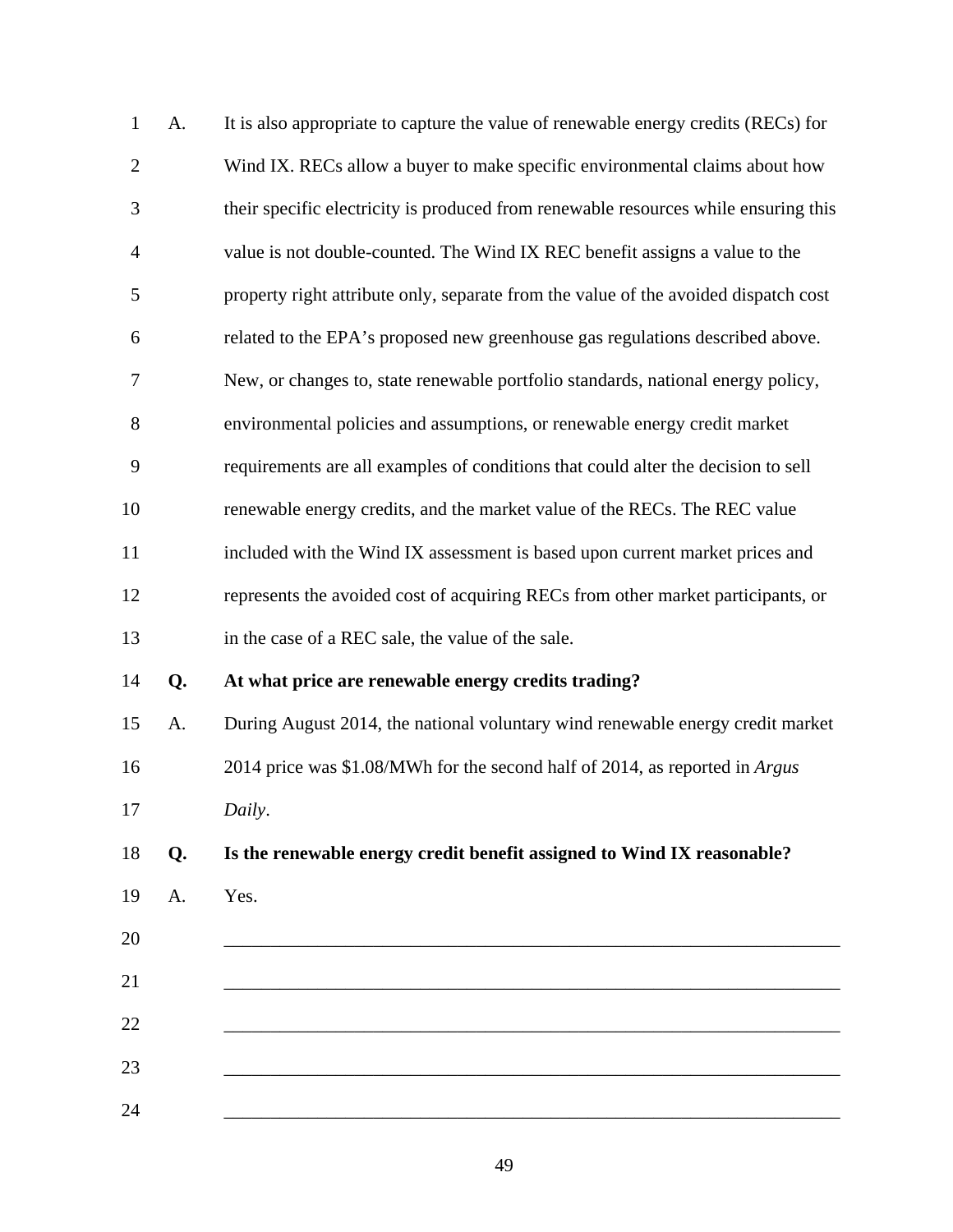|                | A. | Yes.                               |
|----------------|----|------------------------------------|
| 6              | Q. | Does this conclude your testimony? |
| 5              |    |                                    |
| $\overline{4}$ |    |                                    |
| 3              |    |                                    |
| $\overline{2}$ |    |                                    |
| 1              |    |                                    |